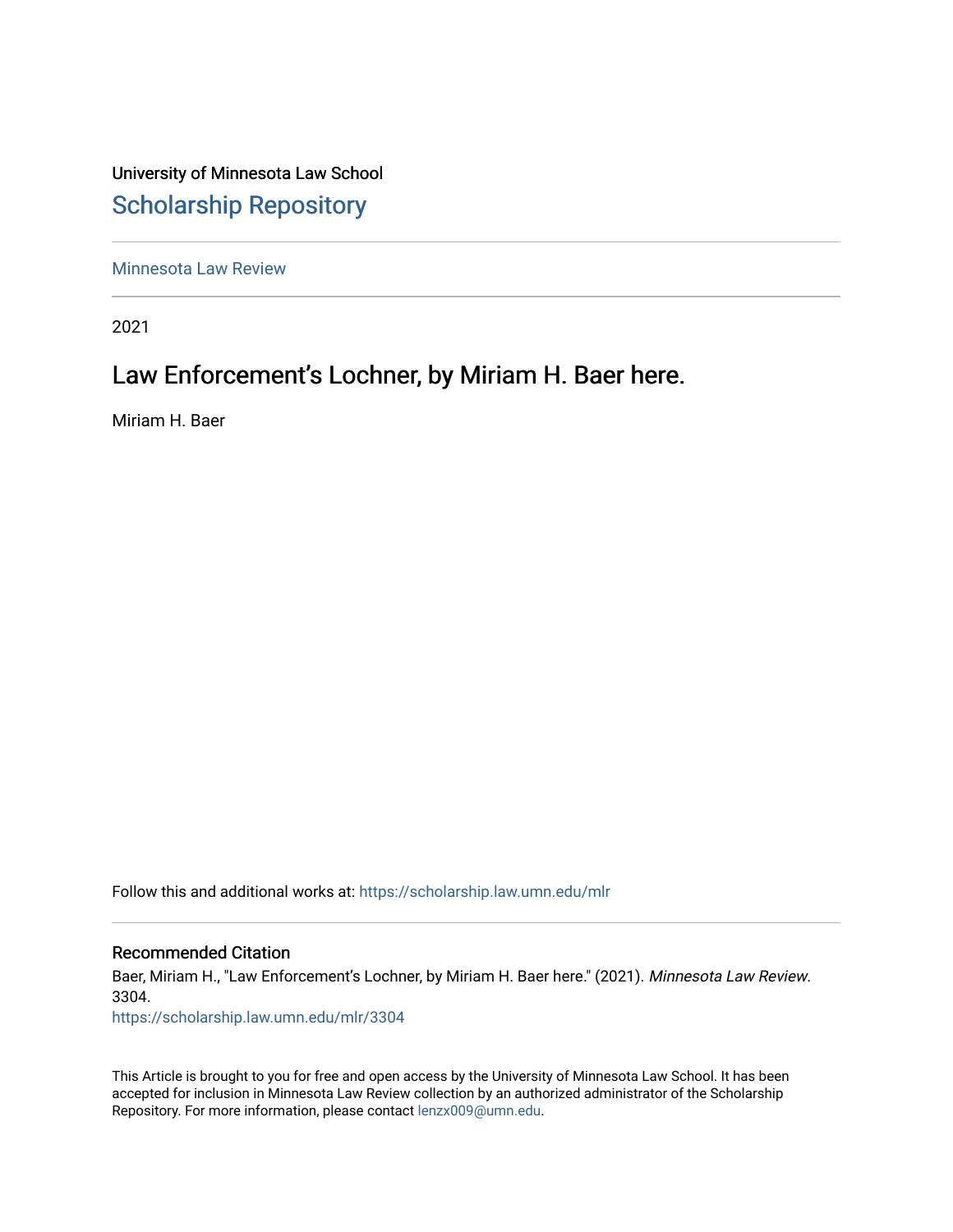# **Article**

# **Law Enforcement's** *Lochner*

# **Miriam H. Baer†**

#### INTRODUCTION

One of the most highly anticipated decisions of the Supreme Court's October 2017 term, Carpenter v. United States,<sup>1</sup> revolved around an almost universally reviled piece of jurisprudence, the Fourth Amendment's third-party doctrine. Under this doctrine, individuals possess no reasonable expectation of privacy in the information they divulge to third parties.<sup>2</sup> As a result, the government can

1667

<sup>†</sup> Professor of Law, Brooklyn Law School. AB, Princeton University and JD, Harvard Law School. Assistant United States Attorney for the Southern District of New York, 1999–2004. This Article has benefitted greatly from the insights of Bill Araiza, Susan Bandes, Samuel Buell, Michael Cahill, Bennett Capers, Bryan Choi, Brandon Garrett, Joel Gora, Edward Janger, Andrew Jennings, Orin Kerr, Justin Murray, James Nelson, William Ortman, James Park, Frank Pasquale, Elizabeth Pollman, Sabeel Rahman, Daniel Richman, Alice Ristroph, Veronica Root Martinez, Matthew Tokson, Nelson Tebbe, Alan Trammell, Jenia Turner, Rory Van Loo, David Zaring, Verity Winship, and participants in Brooklyn Law School's Summer Faculty Workshop (2019); Crimfest! Conference (2019); NYC Criminal Law Colloquium (2020); National Business Law Scholar's Conference (2020); Corporate and Securities Litigation Summer Workshop (2020); and the Washington & Lee University School of Law Faculty Workshop (2020). Excellent research assistance was provided by Torie Rose DeGhett, Patrick Lin, and Samuel Coffin. The Author also thanks Brooklyn Law School, whose summer research funding supported the research and drafting of this Article. Copyright  $©$  2021 by Miriam H. Baer.

<sup>1. 138</sup> S. Ct. 2206 (2018).

<sup>2.</sup> A person has no "legitimate expectation of privacy in information he voluntarily turns over to third parties." Smith v. Maryland, 442 U.S. 735, 743-44 (1979); see also United States v. Miller, 425 U.S. 435 (1976) (finding no reasonable expectation of privacy in account holder's bank records). The third-party doctrine is part of the larger framework established by Justice Harlan's concurrence in *Katz v. United States*, 389 U.S. 347, 361 (1967). Harlan described a two-pronged test that asked first whether the individual demonstrated a subjective expectation of privacy and then queried whether that expectation was one that "society was prepared to recognize as 'reasonable."" *Id.* Scholars have strongly criticized the third-party doctrine. See, e.g., Neil Richards, The Third-Party Doctrine and the Future of the Cloud, 94 WASH. U. L. REV. 1441 (2017); Lucas Issacharoff & Kyle Wirshba, *Restoring Reason to the Third Party Doctrine*, 100 MINN. L. REV. 985 (2016); Daniel J. Solove, *Digital Dossiers and the Dissipation of Fourth*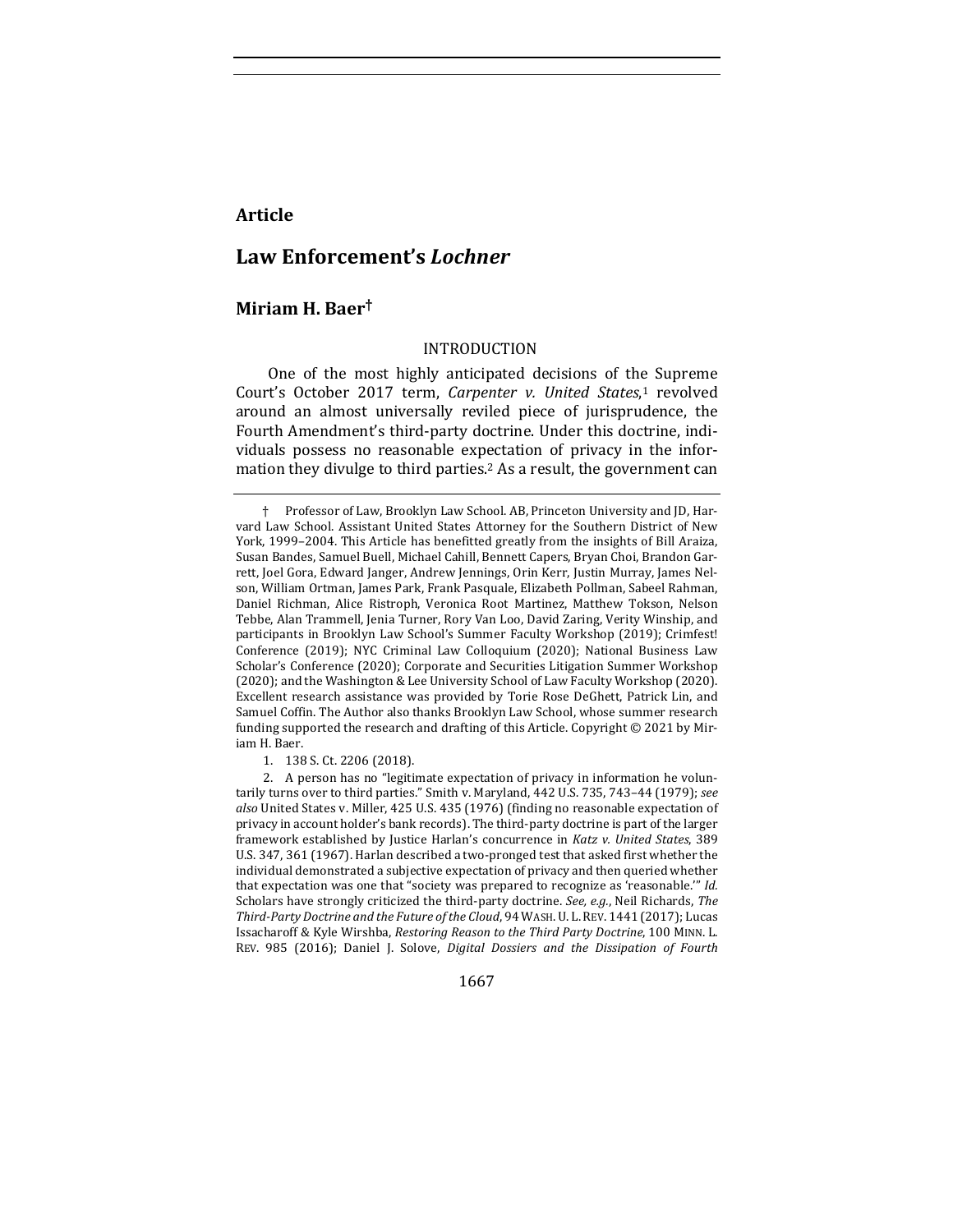obtain this information and engage in substantial surveillance activity, largely unconstrained by the Constitution.<sup>3</sup> Government enforcers can easily determine where people eat, how they pay their bills, and many other intimate facts of life, all with the aid of a grand jury or administrative subpoena.<sup>4</sup>

This ease-of-access era may finally be nearing its end. In 2018, the Supreme Court announced in *Carpenter v. United States* that the government engaged in a Fourth Amendment "search" when it obtained at least seven days' worth of cell site location information (CSLI) from a cellular telephone provider's GPS satellite system.<sup>5</sup> Among the reasons this activity constituted a search was that the government's surveillance proved too broad and too "sweeping" to be left solely to the executive branch's discretion.<sup>6</sup> Since the Fourth Amendment presumptively requires a judicially approved search warrant for all searches,<sup>7</sup> Carpenter's holding imposes a costly obligation on government enforcement agencies seeking CSLI.<sup>8</sup>

On its face, *Carpenter* narrowly affects only those investigations that rely heavily on cell-site or similar new-technology surveillance evidence.<sup>9</sup> It does not apply in emergencies<sup>10</sup> or to so-called

*Amendment Privacy*, 75 S. CAL. L. REV. 1083 (2002). Professor Orin Kerr remains one of the doctrine's few defenders. See Orin S. Kerr, *The Case for the Third-Party Doctrine*, 107 MICH. L. REV. 561 (2009).

<sup>3.</sup> *See, e.g., Katz,* 389 U.S. at 351 (explaining that the Fourth Amendment does not protect that which a person "knowingly exposes to the public").

<sup>4.</sup> United States v. Jones, 565 U.S. 400, 413-18 (2012) (Sotomayor, J., concurring). 

<sup>5.</sup> Carpenter, 138 S. Ct. at 2215 (distinguishing technology that facilitates "rudimentary tracking" of targets and "more sweeping modes of surveillance").

<sup>6.</sup> See id.; id. at 2216 (describing CSLI as "detailed, encyclopedic, and effortlessly compiled"). 

<sup>7.</sup> *See Katz*, 389 U.S. at 357 (holding that searches conducted without warrants are per se unreasonable, "subject only to a few specifically established and well delineated exceptions").

<sup>8.</sup> Prior to *Carpenter*, an investigator seeking CSLI would file with a magistrate an attestation containing "specific and articulable facts" that the requested information was "relevant and material" to an ongoing investigation, pursuant to 18 U.S.C. § 2703(d). See Susan Freiwald & Stephen Wm. Smith, *The Carpenter Chronicle: A Near-Perfect Surveillance*, 132 HARV. L. REV. 205, 208 (2018) (explaining that § 2703(d)'s "'specific and articulable facts' threshold" was "substantially less demanding than that required for a probable cause warrant").

<sup>9.</sup> *See, e.g.*, Commonwealth v. McCarthy, 142 N.E.3d 1090, 1099 (Mass. 2020) (applying *Carpenter's* teachings to "new surveillance technologies").

<sup>10.</sup> *Carpenter*, 138 S. Ct. at 2223 ("[T]he rule we set forth does not limit [the police's] ability to respond to an ongoing emergency.").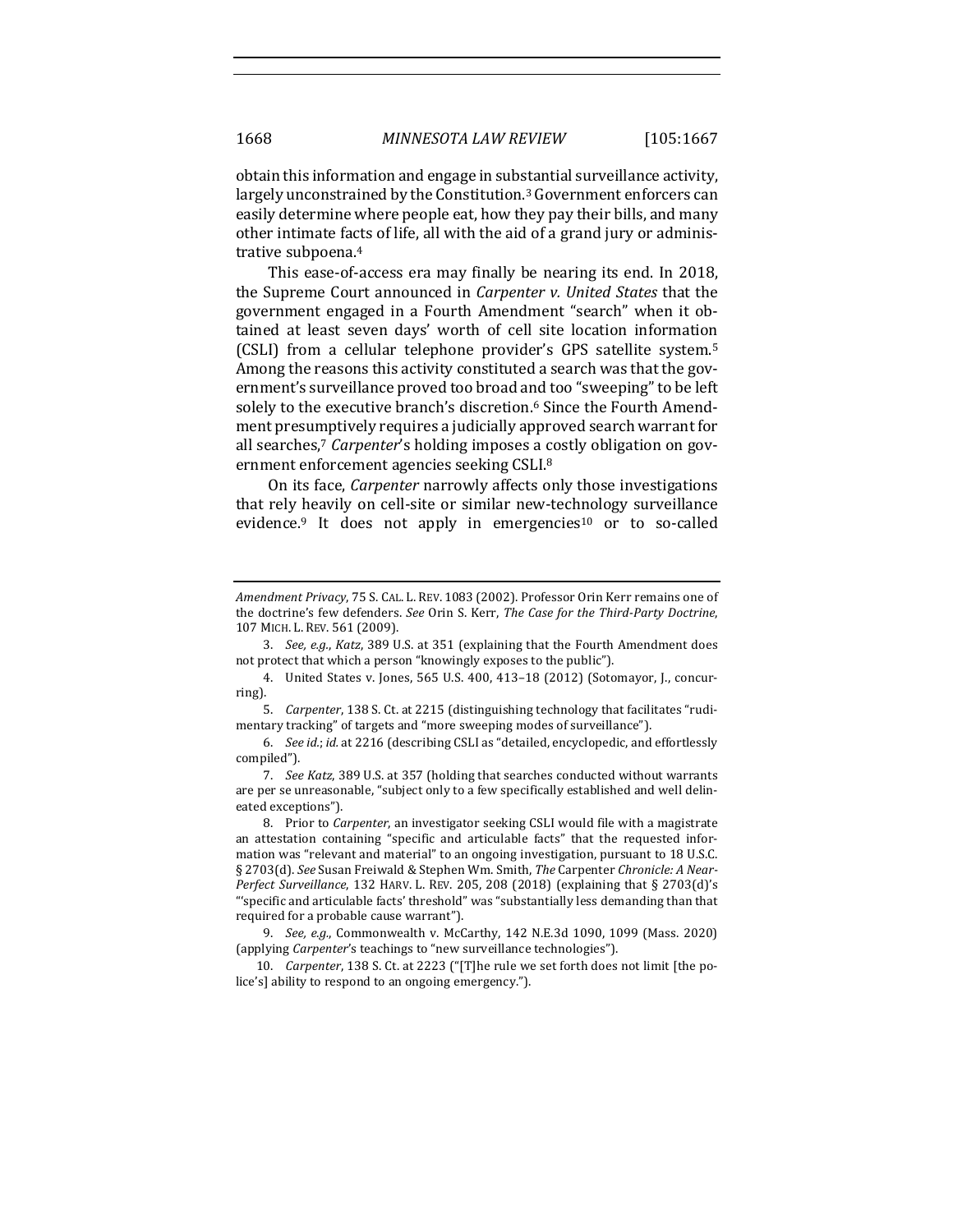conventional law enforcement practices.<sup>11</sup> To the prosecutors and investigators who focus on corporate<sup>12</sup> and white-collar<sup>13</sup> crime—offenses whose investigations rest upon the fusty old technologies of subpoenas, audits, and interrogations—*Carpenter's* relevance may seem quite the stretch.<sup>14</sup>

To Carpenter's loudest dissenters, however, such complacency is grievously misplaced.<sup>15</sup> In their respective dissents, Justices Kennedy and Alito contend that *Carpenter* is a major paradigm shift and that it augurs the end of modern-day law enforcement as we know it. The now-retired Justice Kennedy cautions that the Court's new approach creates "serious risk in serious cases."<sup>16</sup> Justice Alito laments that the case and its likely progeny will jeopardize "many legitimate and valuable investigative  $\lceil$ law enforcement $\lceil$  practices."<sup>17</sup> Both dissenting opinions express the fear that *Carpenter's* mode of analysis will eventually impede future white-collar and regulatory investigations.<sup>18</sup>

14. One reading of the majority opinion is that CSLI is so "different" from other records that it necessitates special treatment to prevent the government's abuse of power. See Carpenter, 138 S. Ct. at 2222 ("CSLI is an entirely different species of business record—something that implicates basic Fourth Amendment concerns about arbitrary government power much more directly than corporate tax or payroll ledgers."). A few sentences later, the Court assures its readers that subpoenas will remain an available tool "in the overwhelming majority of investigations." Id.

15. *Carpenter's* celebrants have advanced equally strong arguments in favor of its importance. See Paul Ohm, The Many Revolutions of Carpenter, 32 HARV. J.L. & TECH. 357, 358 (2019) (declaring the case a "landmark opinion" and a "milestone for the protection of privacy")

17. *Id.* at 2247 (Alito, J., dissenting).

18. "Must every grand jury subpoena *duces tecum* be supported by probable cause? If so, investigations of terrorism, political corruption, white-collar crime, and many other offenses will be stymied." *Id.* "[B]y invalidating the Government's use of court-approved compulsory process in this case, the Court calls into question the subpoena practices of federal and state grand juries, legislatures, and other investigative bodies, as Justice ALITO's opinion explains." *Id.* at 2234 (Kennedy, J., dissenting).

<sup>11.</sup> *Id.* at 2220 ("We do not ... call into question conventional surveillance techniques and tools, such as security cameras. Nor do we address other business records that might incidentally reveal location information.").

<sup>12.</sup> Federal regulatory statutes routinely include criminal provisions for willful violations of regulatory laws. See Eric Biber, *Law in the Anthropocene Epoch*, 106 GEO. L.J. 1, 55 (2017); Harry First, *Business Crime and the Public Interest: Lawyers, Legisla*tors, and the Administrative State, 2 U.C. IRVINE L. REV. 871, 881 (2012).

<sup>13.</sup> Although criminologists sometimes employ the "white collar" term to signify a particular class of offenders, see, e.g., Sally S. Simpson, *Reimagining Sutherland 80* Years After White-Collar Crime, 57 CRIMINOLOGY 189, 189-90 (2019), practitioners and legal scholars frequently use it to denote a non-violent offense involving deceit. See, e.g., Andrew Verstein, *Violent White-Collar Crime*, 49 WAKE FOREST L. REV. 873, 878 (2014) (citing the Department of Justice's definition).

<sup>16.</sup> *Carpenter*, 138 S. Ct. at 2223 (Kennedy, J., dissenting).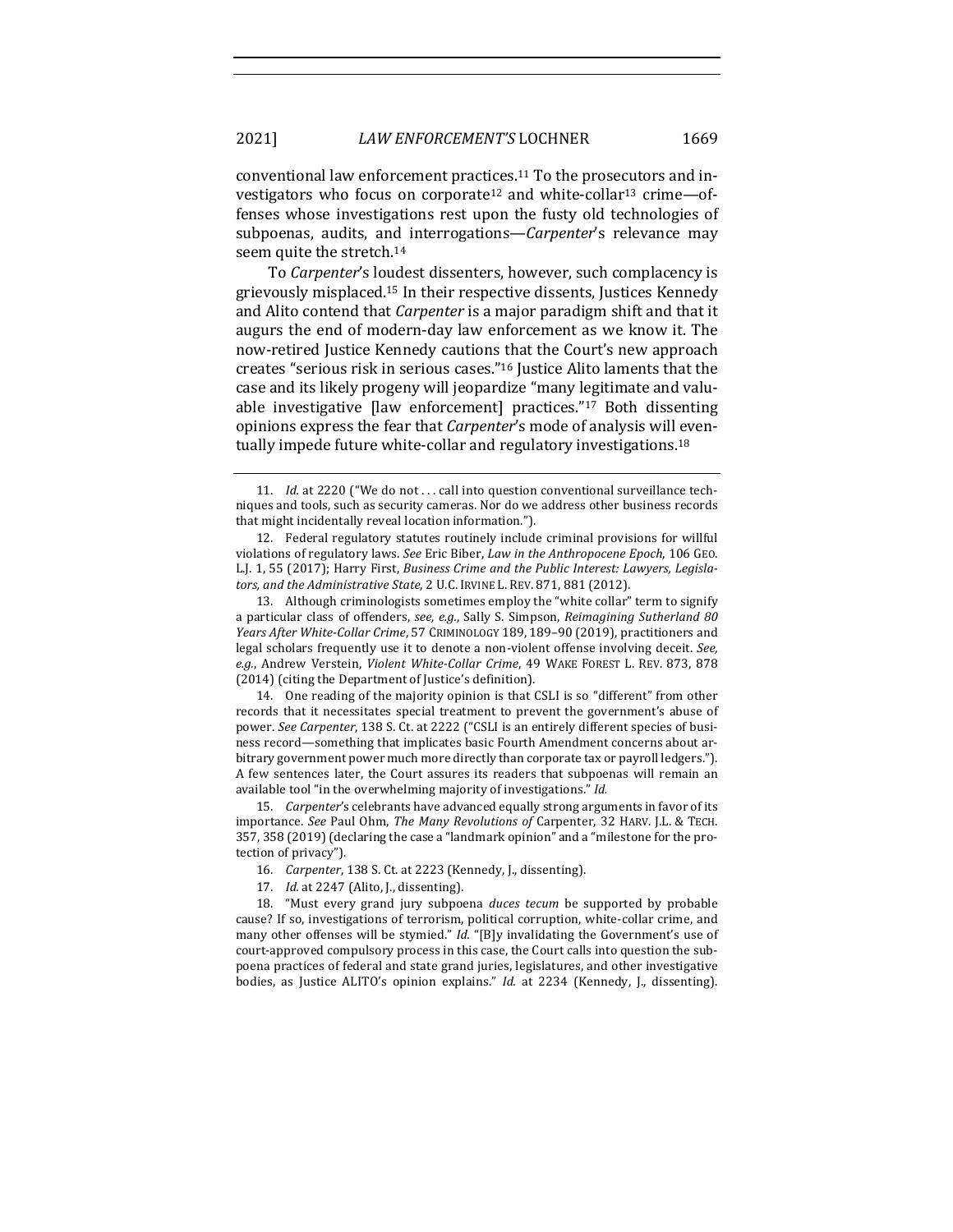Should government enforcers be alarmed? To answer this question, one must accept two truisms. The first is that enforcement complements regulation; without it, legal commands become toothless.<sup>19</sup> The second is that enforcement relies heavily on information.<sup>20</sup> Absent broad and easy access to relevant information, regulators and prosecutors cannot identify future, current, or potential violations. Thus, Justices Kennedy and Alito's concerns may be prescient, particularly if *Carpenter* signals a change in the Court's treatment of doctrines and enforcement practices long considered settled. Moreover, should *Carpenter* be joined by *additional* changes in constitutional law (which I describe in greater detail below), white-collar and regulatory enforcers may have *very* good reason for concern.

An understudied group of constitutional procedural doctrines have long served as the foundation for regulatory, corporate, and white-collar enforcement. These rules sort themselves into three basic categories:

- *Internal investigations:* The private search and state action doctrines treat a business entity's internal investigation as "private" and "not state action" and therefore outside the purview of the Fourth and Fifth Amendments;<sup>21</sup>
- *Grand jury and administrative subpoenas:* The law of administrative and grand jury subpoenas (i.e., "formal demand[s] for tangible items") permits the government to pursue corporate targets with only the barest of constitutional constraints; $22$ and

- 21. *See infra* Part II.A.
- 22. *See infra* Part II.B.

Justices Thomas and Gorsuch also dissented, but on somewhat different grounds. Their opinions do not express the same degree of concern regarding the government's future ability to investigate and enforce the law. See id. at 2235 (Thomas, J., dissenting); id. at 2261 (Gorsuch, J., dissenting).

<sup>19.</sup> *See, e.g.*, Leandra Lederman & Ted Sichelman, *Enforcement as Substance in Tax Compliance*, 70 WASH. & LEE L. REV. 1679, 1681 (2013) ("An unenforced law is tantamount to no law at all.").

<sup>20. &</sup>quot;Law enforcement, civil or criminal, depends on information." William J. Stuntz, Privacy's Problem and the Law of Criminal Procedure, 93 MICH. L. REV. 1016, 1029 (1995); see also Rory Van Loo, The Missing Regulatory State: Monitoring Busi*nesses in an Age of Surveillance*, 72 VAND. L. REV. 1563, 1565 & n.1 (2019) ("Information is the 'lifeblood' of effective governance."); Brandon L. Garrett, *The Constitutional Standing of Corporations, 163 U. PA. L. REV. 95, 124 (2014)* ("For regulators, information is 'the fuel without which the administrative engine could not operate."" (quoting BERNARD SCHWARTZ, ADMINISTRATIVE LAW § 3.1 (3d ed. 1991))).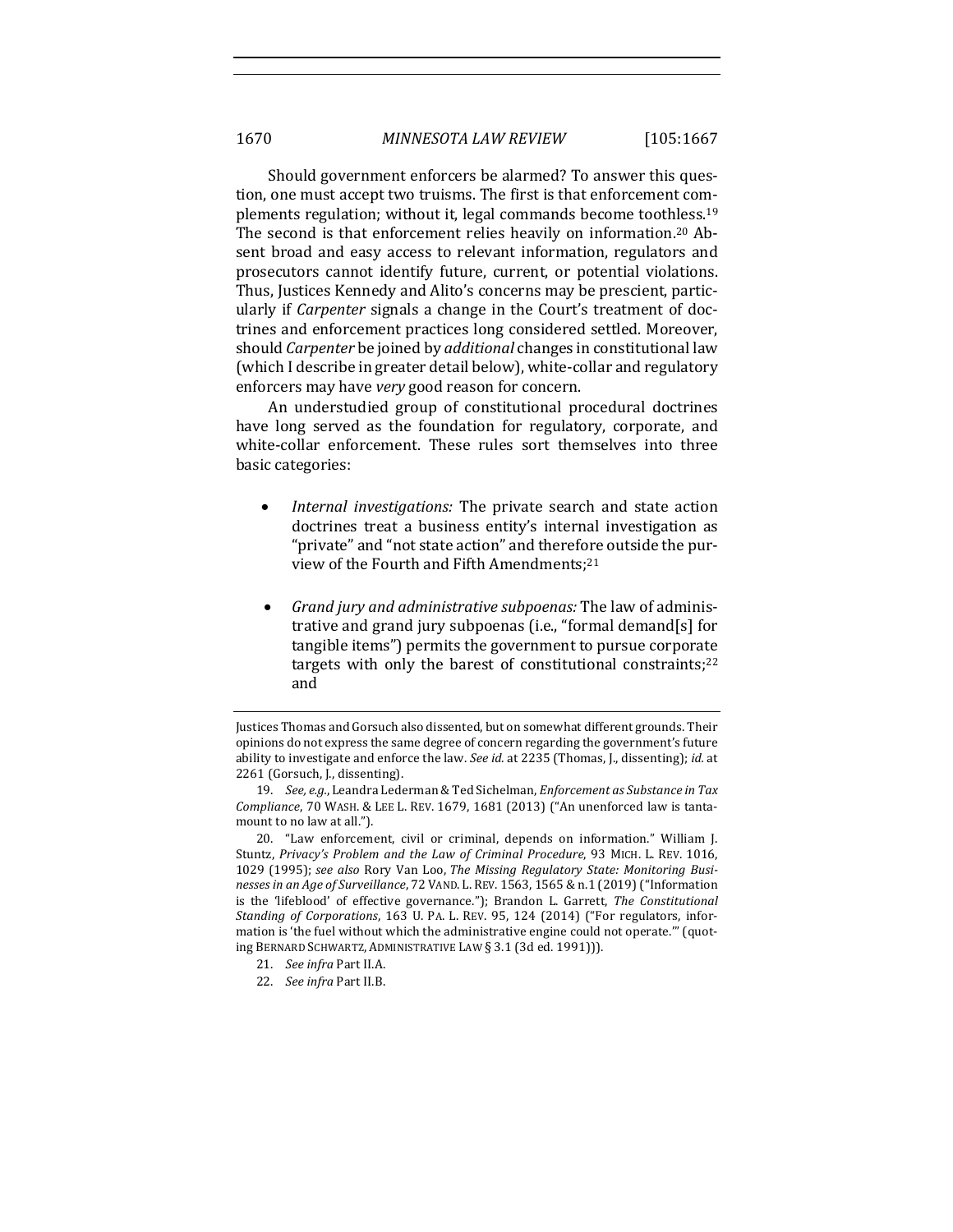Corporate and collective non-persons: The collective entity doctrine has long excluded corporations and other business entities from the Fifth Amendment's privilege against self-incrimination.23

These doctrines comprise the backbone of corporate and regulatory enforcement.<sup>24</sup> They enable enforcement personnel to serve documentary subpoenas with great ease. Moreover, they enable the government to credibly threaten corporate targets with debilitating outcomes unless those targets promptly report wrongdoing to the requisite authorities.

Two constitutional developments threaten this power. First, as *Carpenter* itself demonstrates, changes in technology have prompted the Court to revise its approach to determining what constitutes a Fourth Amendment search.<sup>25</sup> Doctrines once premised on a person's "reasonable" expectation of privacy and the property interests that once informed those expectations are increasingly taking greater account of how broadly and how deeply the government casts its information nets.<sup>26</sup> If the Court continues on this track, the degree and scope of government surveillance will eventually become the metric that matters most in deciding when a Fourth Amendment search has occurred. 

Meanwhile, during roughly the same time period, the Court has substantially strengthened its support for a robust associational theory of corporate personhood, encouraging corporate defenders to

<sup>23.</sup> *See infra Part II.C.* 

<sup>24.</sup> As used here, the term "enforcement" refers to both criminal and civil proceedings. "[M]any important statutory schemes are hybrids, meaning that they are also capable of civil and criminal enforcement." Julie Rose O'Sullivan, The Extraterritorial Application of Federal Criminal Statutes: Analytical Roadmap, Normative Conclusions, *and a Plea to Congress for Direction*, 106 GEO. L.J. 1021, 1028 (2018). 

<sup>25.</sup> *See* Ohm, *supra* note 15, at 362 (citing concerns that technological improvements in corporate surveillance simultaneously increases police surveillance); Matthew Tokson, *The Normative Fourth Amendment*, 104 MINN. L. REV. 741, 777 (2019) (observing that Fourth Amendment jurisprudence "has been repeatedly destabilized by technological and social change"); Alan Z. Rozenshtein, *Surveillance Intermediaries*, 70 STAN. L. REV. 99, 105 (2018) (contrasting the ways in which technology has improved government surveillance while placing additional pressures on government institutions). 

<sup>26.</sup> *See infra* notes 43-66 and accompanying text; *see also* Freiwald & Smith, *supra* note 8, at 219–22 (laying out factors, such as the intrusiveness and continuous nature of the surveillance, that contributed to the majority's conclusion in *Carpenter* that obtaining seven days' worth of CSLI constituted a Fourth Amendment search).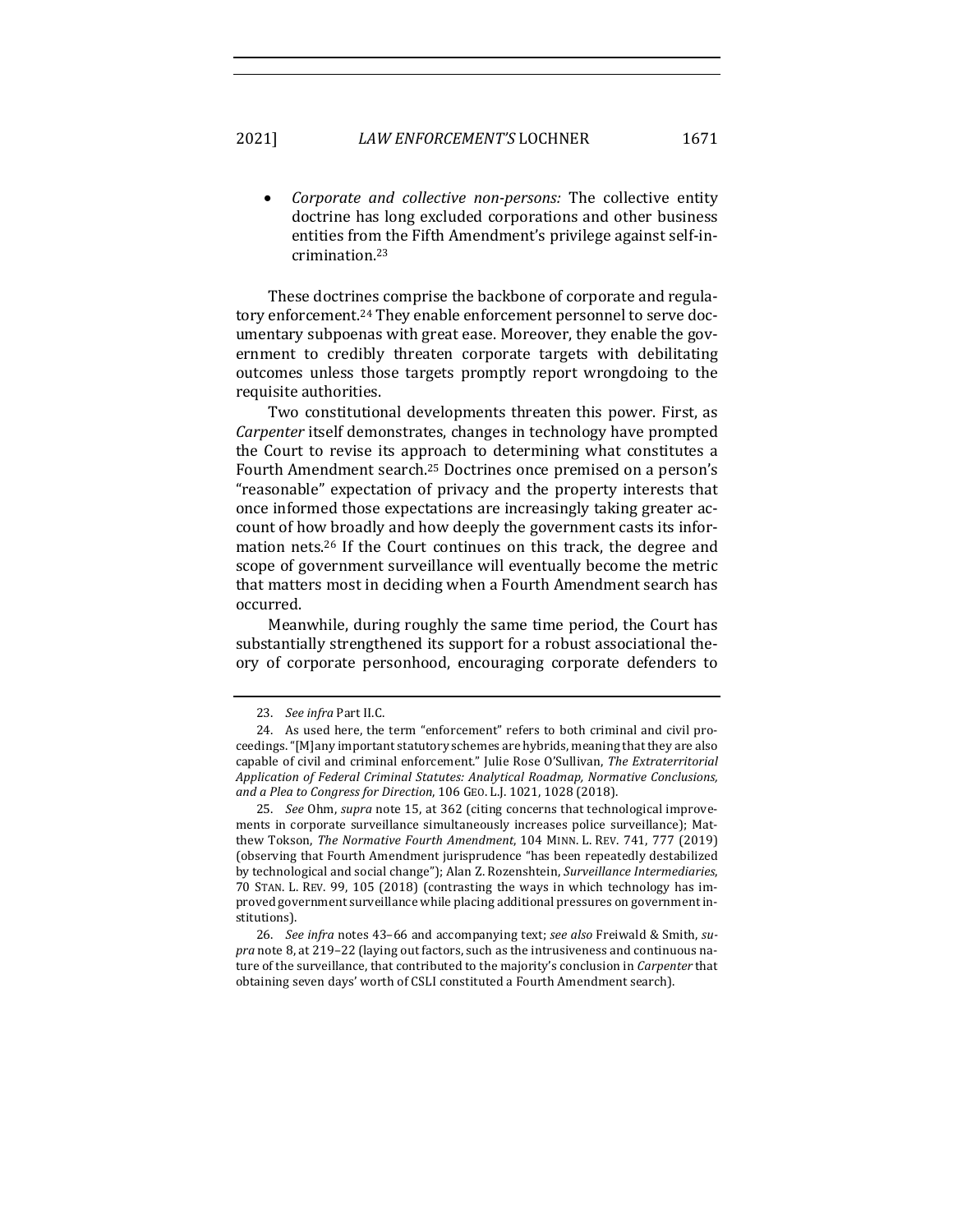forge increasingly expansive claims on corporate constitutional rights.<sup>27</sup> This expanded vision of constitutional corporate liberty—already a strong focus of First Amendment scholarship—sets forth an attractive mechanism by which corporate defendants might persuade the Court to revisit doctrines that have long excluded<sup>28</sup> corporations from the protections of the Fifth Amendment's privilege against selfincrimination.29

Thus, at the very moment *personal* privacy rights have acquired renewed respect in the Fourth Amendment canon, *corporate* personhood rights have grown more robust. As these two areas of

An "associational" approach to personhood analyzes the entity as an association or aggregate of individuals whose individual rights are implicated by the entity's ability to exercise such rights. For an overview of competing treatments of corporate personhood and the ways in which corporate constitutional rights have mapped onto these theories, see Garrett, *supra* note 20, at 107-10. See also infra Part I.B.

29. Corporate defense attorneys and commentators have already recognized this potential. "[I]t is time to revisit the issue of a corporation's right against compelled selfincrimination ...." Mark Rochon, Addy R. Schmitt & Ian A. Herbert, *Is It Time To Revisit* the Corporate Privilege Against Compelled Self-Incrimination?, CHAMPION, Sept./Oct. 2019, at 50, 50.

<sup>27.</sup> *See, e.g.*, Citizens United v. Fed. Election Comm'n, 558 U.S. 310 (2010) (affirming and strengthening corporations' First Amendment rights of speech and corresponding rights to participate directly in elections); Burwell v. Hobby Lobby Stores, Inc., 573 U.S. 682 (2014) (recognizing religious beliefs maintained by a closely held for-profit corporation seeking to invoke protections under the Religious Freedom Restoration Act). On the ways in which these cases represent at least a partial break from previous personhood cases and imply changes in the allocation of federal and state power over corporations, see, for example, Elizabeth Pollman, *Constitutionalizing Corporate Law*, 69 VAND. L. REV. 639, 665 (2016), which argues that the Court's First Amendment opinions have shifted the treatment of corporations from singular entities to "associations" of participants.

<sup>28. &</sup>quot;Certain 'purely personal' guarantees, such as the privilege against compulsory self-incrimination, are unavailable to corporations and other organizations because the 'historic function' of the particular guarantee has been limited to the protection of individuals." First Nat'l Bank of Bos. v. Bellotti, 435 U.S. 765, 778 n.14 (1978).

At the same time, defense attorneys have separately homed in on *Carpenter's* potential for restoring self-incrimination claims under the Fifth Amendment. Michael Price & Zach Simonetti, *Defending Device Decryption Cases*, CHAMPION, July 2019, at 42, 46 (arguing that in the same way *Carpenter* treats "digital" information differently, so too might courts create an exception for digital information in regard to the foregone conclusion doctrine).

For additional scholarly commentary, see Robert E. Wagner, *Miranda, Inc.: Corpo*rations and the Right To Remain Silent, 11 VA. L. & Bus. REV. 499, 514 (2017), which observes that *Citizens United* "may force recognition of Fifth Amendment rights for corporations that have previously been excluded"; and Christopher Slobogin, Citizens United and Corporate Human Crime, 41 STETSON L. REV. 127, 127 (2011), which acknowledges that *Citizens United* "could bolster the case for expanding corporate criminal procedure rights."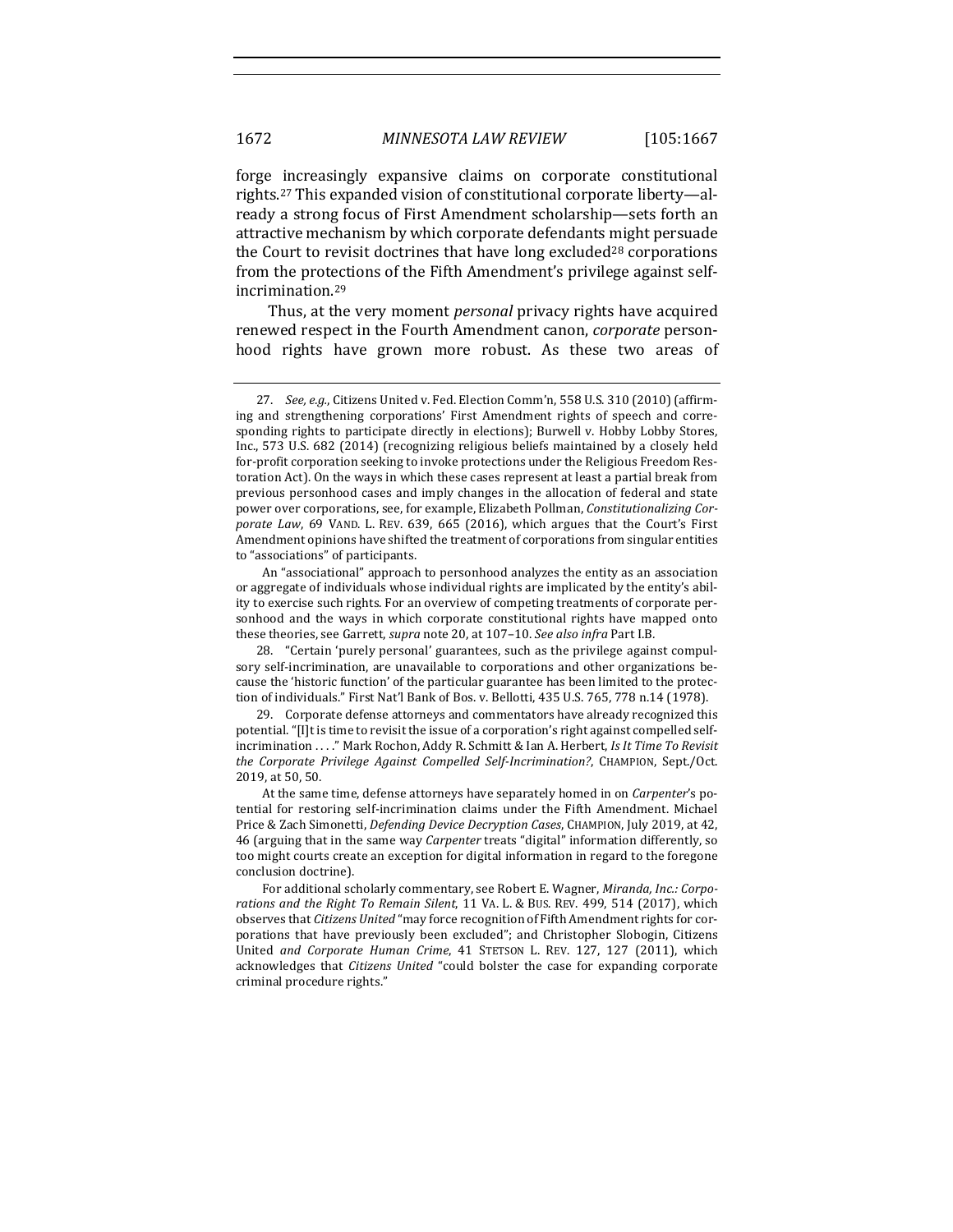constitutional law evolve, it is more than sheer fantasy to imagine them converging in a manner that profoundly impacts the government's enforcement abilities.

What happens when the ground rules of corporate constitutional procedure give way? This Article sets out to answer this question. Part I analyzes the doctrinal headwinds that threaten the government's corporate enforcement practices. Part II examines with a critical eye the legal doctrines that best support the government's exercise of its investigative might. Part III projects a world in which these enforcement-friendly doctrines erode and forecasts the coping mechanisms enforcement agencies would be most apt to adopt. Part IV closes by analyzing this landscape through the lens of *Lochner v. New York*, the famous 1905 Supreme Court case that temporarily disabled the legislative enactment of welfare and employment laws at the turn of the twentieth century.30

Lochner remains a shorthand for many ills. For the scholars who invoke it today, it represents the private sector's successful exploitation of constitutional law to undercut government regulation and oversight.<sup>31</sup> With the judiciary's help, new-*Lochner* critics argue, corporations and their allies have employed constitutional rights to evade democratically imposed commitments.<sup>32</sup>

Numerous scholars have analyzed Lochnerism's rise in the First Amendment context.<sup>33</sup> Drawing on this literature, Part IV explains how and why "law enforcement's *Lochner*" echoes several of contemporary Lochnerism's worst vices, while appearing comparatively tame in other respects. Like its earlier manifestations, this law enforcement version of Lochnerism features the private sector's weaponization of constitutional rights. As such, it enables private actors to avoid accountability and oversight.<sup>34</sup> It accomplishes these ends by defanging the administrative state of its key enforcement tools. 

Unlike conventional Lochnerism, however, the law enforcement version appears less absolute, less threatening, and less ensconced in

<sup>30.</sup> 198 U.S. 45 (1905); *see infra* Part IV. 

<sup>31.</sup> See, e.g., Elizabeth Sepper, *Free Exercise Lochnerism*, 115 COLUM. L. REV. 1453 (2015).

<sup>32.</sup> *See infra Part IV.* 

<sup>33.</sup> *See infra Part IV.A.* 

<sup>34.</sup> *See, e.g.*, Jane R. Bambauer & Derek E. Bambauer, *Information Libertarianism*, 105 CALIF. L. REV. 335, 337 (2017) (describing First Amendment Lochnerism as driven by fears that corporations will "exploit[] ... the First Amendment to promote a broad deregulatory agenda"); Carl J. Mayer, *Personalizing the Impersonal: Corporations and the Bill of Rights*, 41 HASTINGS L.J. 577 (1990).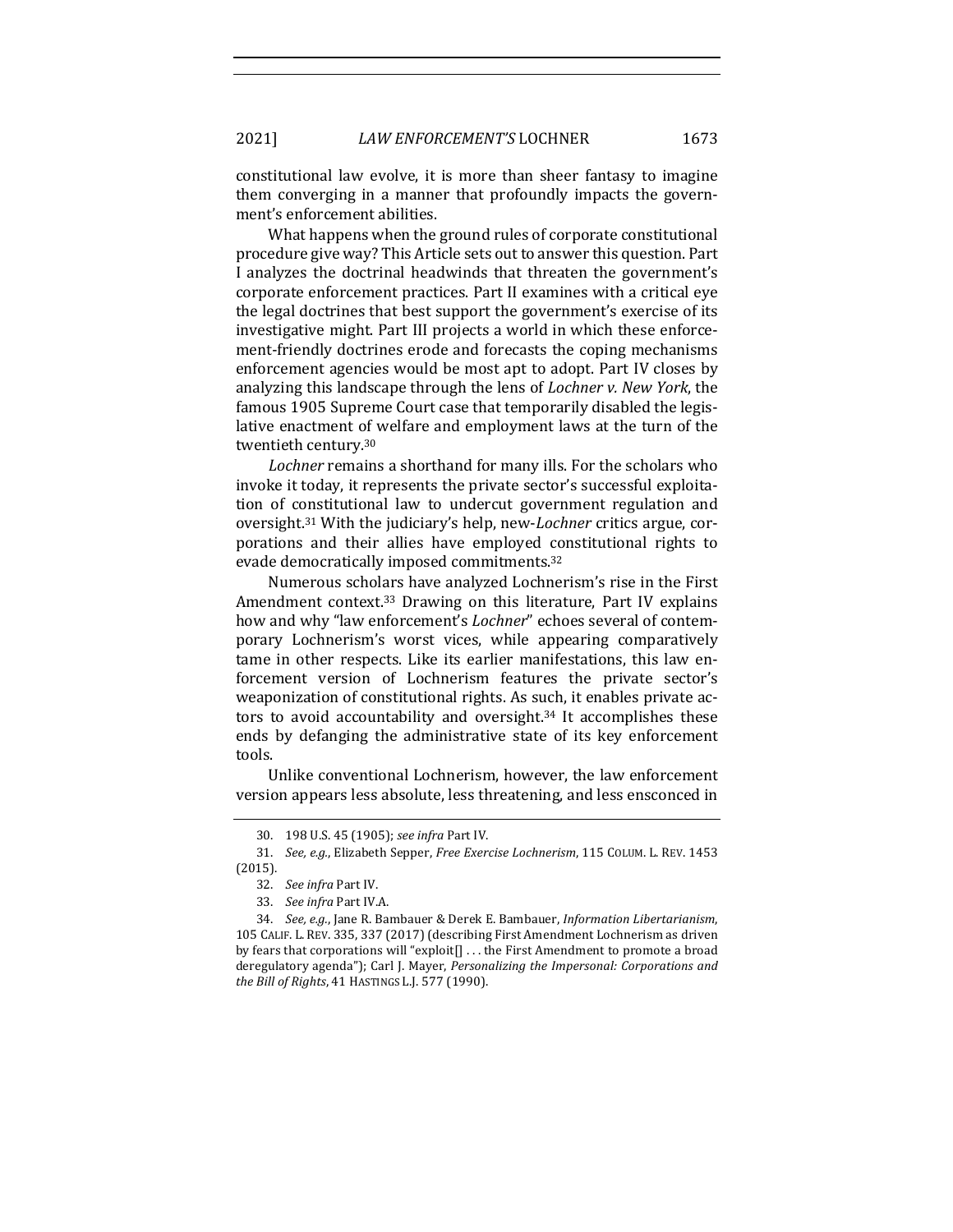the laissez-faire ideology that fueled the original case.<sup>35</sup> It leaves statutes facially intact while attracting privacy advocates' allegiance. It appears just palatable enough to avoid sustained attack and yet, will be just as difficult to dislodge once it crystallizes into precedent.

This Article's aims are threefold. The first is to explain why two separate areas of constitutional jurisprudence threaten the eventual destabilization of an equilibrium that has enabled prosecutors and regulators to collect massive amounts of information. The second is to forecast how agencies would likely behave in the wake of such a destabilization. The third is to illuminate an important yet unexpected source of Lochnerism. In the same manner scholars have repeatedly urged readers to realize *Lochner's* potency outside its original 1905 confines, this Article seeks to provoke greater scrutiny of the unintended harms an enforcement-style *Lochner* could cause.

#### I. TWO DOCTRINAL HEADWINDS

Two trends in constitutional jurisprudence have unfolded over the past decade. First, goaded by changes in technology and expansive government surveillance techniques, the Court has gradually reduced the amount of deference it has ceded to government investigators under the Fourth Amendment. Second, during roughly the same time period, the Court has reinforced the Constitution's protection of corporations as "persons" under the speech and religion clauses of the First Amendment. This Part briefly recounts each of these developments and closes with a brief overview of their broader implications.

# A. THE FADING THIRD-PARTY DOCTRINE

*Carpenter* was announced by the Court on June 22, 2018.<sup>36</sup> It capped a decade over which the Court had slowly begun to reverse its permissive stance on technology-enhanced investigations of crime, many of which had relied on third parties to collect and produce information about consumers, employees, and other individuals.

<sup>35.</sup> Lochner and its progeny's constriction of progressive legislation arose, in part, out of a belief that courts ought not to disturb private contractual arrangements or enact regulations with redistributive aims. See Cass R. Sunstein, *Lochner's Legacy*, 87 COLUM. L. REV. 873, 875 (1987) (explaining that *Lochner* sought to impose a "constitutional requirement of neutrality" whose focus was the "preservation of the existing distribution of wealth and entitlements under the baseline of the common law"); William N. Eskridge, Jr., *The Case of the Speluncean Explorers: Twentieth Century Statutory* Interpretation in a Nutshell, 61 GEO. WASH. L. REV. 1731, 1733-34 (1993) (describing a conservative "nostalgic" judiciary who felt "libertarian values of the common law ... were under assault from new regulatory statutes").

<sup>36.</sup> United States v. Carpenter, 138 S. Ct. 2206 (2018).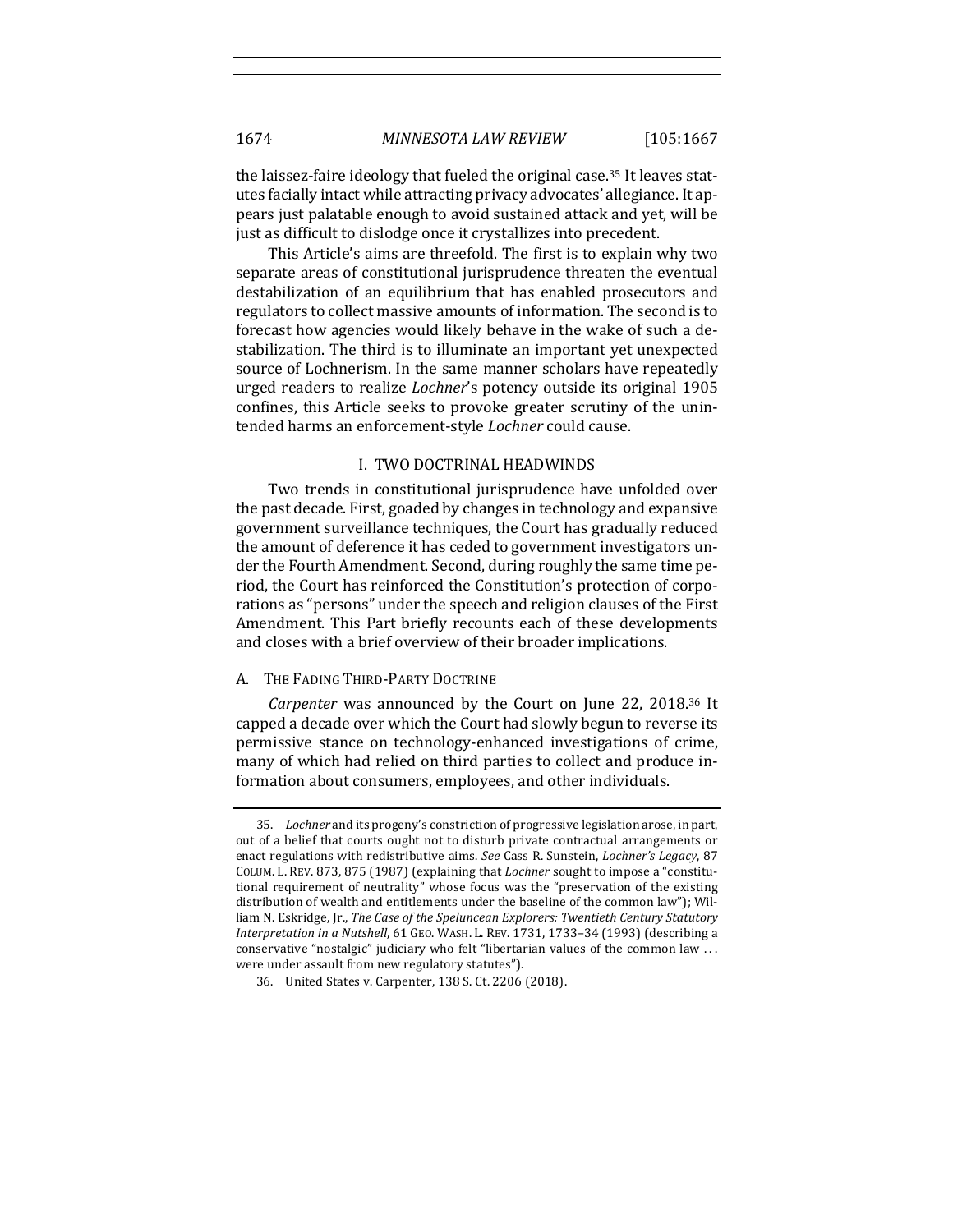# 2021] *LAW ENFORCEMENT'S* LOCHNER 1675

For decades, the Court had repeatedly rejected the notion that the government's subpoena of customer records from financial institutions, telephone companies, or other third parties constituted a search under the Fourth Amendment.<sup>37</sup> According to the Court, the records in those cases did not even *belong* to the customer who challenged the government's surveillance activity; rather, they belonged to the third party who had been subpoenaed.<sup>38</sup> Thus, a customer could not complain that the government's unsupervised collection of such records violated *her* privacy, much less her Fourth Amendment rights.

During this time period, the Court employed a threshold definitional tool: if the investigative activity at issue was "not a search," it escaped the Fourth Amendment's presumptive warrant requirement.<sup>39</sup> Investigative activity that was deemed "not a search" fell outside the judiciary's oversight. Moreover, the Court used the reasonable expectation of privacy test to draw the boundary between searches and nonsearches.<sup>40</sup> "Privacy," in turn, appeared to devolve into impressionistic discussions of assumption of risk. $41$  The

38. *Miller*, 425 U.S. at 440 ("[T]he documents subpoenaed here are not respondent's 'private papers' .... Instead, these are the business records of the banks.").

39. John F. Stinneford, *The "Not a Search" Game*, 38 HARV. J.L. & PUB. POL'Y 17, 18 (2014) (arguing that ever since *Katz*, the Court has employed the "not a search" conclusion to permit government surveillance techniques); *cf.* Orin S. Kerr, *The Mosaic Theory of the Fourth Amendment*, 111 MICH. L. REV. 311, 316 (2012) (describing the Court's methodology as one that begins "with the threshold question of defining a search" before it decides whether the search is reasonable or how a violation should be remedied).

40. *See* Katz v. United States, 389 U.S. 347, 360-62 (1967) (Harlan, J., concurring). Later cases clarified that *Katz* was not intended to wholly exclude property considerations in determining whether a Fourth Amendment search had occurred. See United States v. Jones, 565 U.S. 400, 408-09 (2012).

41. *Miller*, 425 U.S. at 443 (stating that "the depositor takes the risk" that his affairs will be revealed by the bank to another). "The idea is seductively simple—in talking to other persons or inviting them into parts of your life, one always assumes the risk that the person might turn out to be a reporter, a cop, or some other form of false friend." Alan K. Chen & Justin Marceau, *High Value Lies, Ugly Truths, and the First* Amendment, 68 VAND. L. REV. 1435, 1463 (2015) (explaining principle in "false friend" cases); *see also* Jane Bambauer, *Other People's Papers*, 94 TEX. L. REV. 205, 213 (2015) 

<sup>37.</sup> Smith v. Maryland,  $442$  U.S. 735, 743–44 (1979) (permitting pen register on grounds the account-holder enjoyed no reasonable expectation of privacy in the numbers contacted by a telephone line); *see also* United States v. Miller, 425 U.S. 435 (1976) (finding no reasonable expectation of privacy in bank records). Even where the corporate recipient is a target of the investigation, subpoenas traditionally have been treated as "constructive" searches under the Fourth Amendment. *Carpenter*, 138 S. Ct. at 2252-54 (Alito, J., dissenting); *see also* Louis Michael Seidman, *The Problem with Privacy's* Problem, 93 MICH. L. REV. 1079, 1092 (1995) ("Subpoenas amount to self-searches. They involve no violence, no disruption, no public humiliation or embarrassment."); *infra* Part II.B.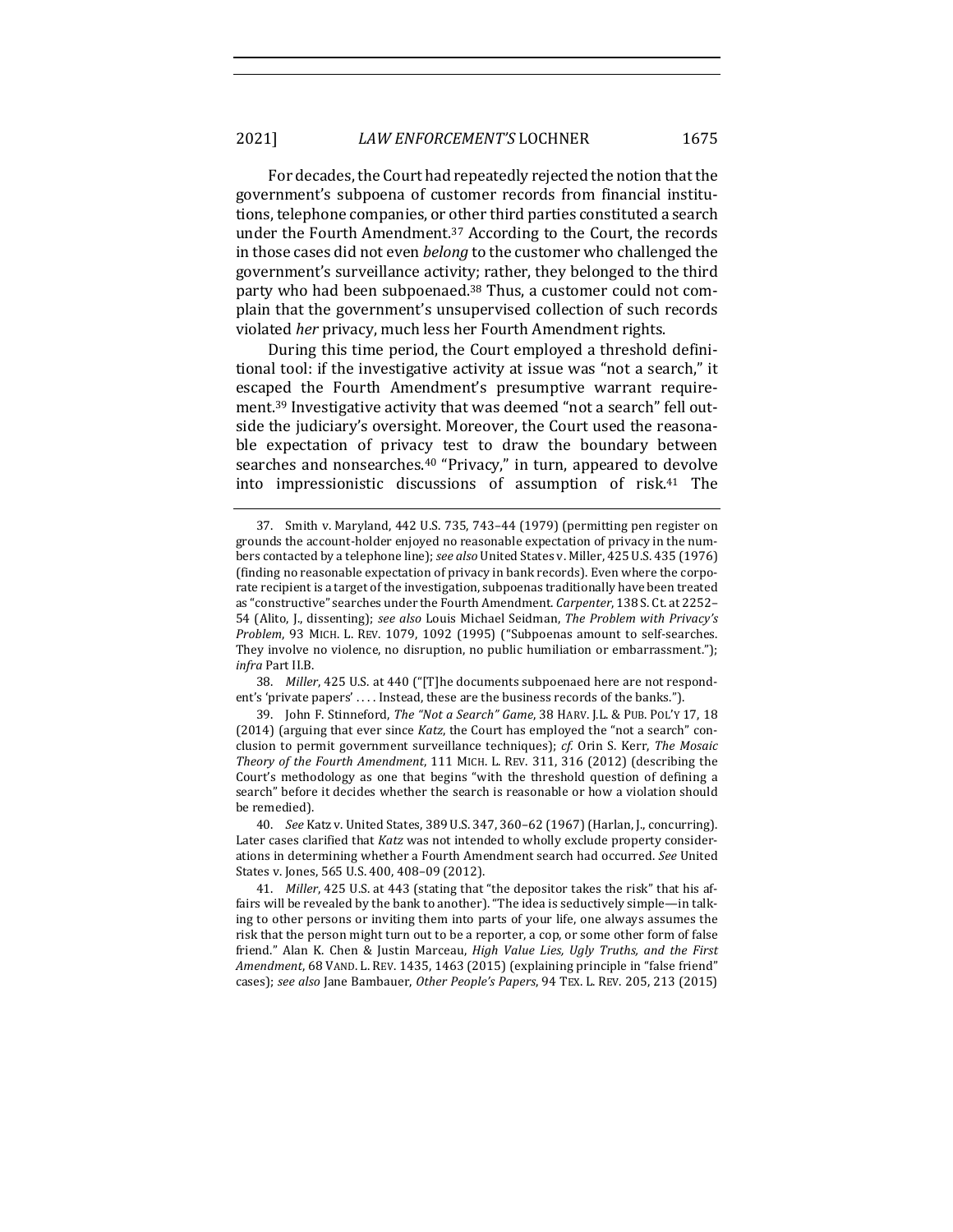individual who shared information or conducted business with a third party did so at her own peril.<sup>42</sup> If the information landed in the government's hands, she had no one to blame other than herself because she had assumed that risk.

This government-friendly approach encountered its first real setback in 2010, when the Court concluded in *United States v. Jones*<sup>43</sup> that the government had conducted a Fourth Amendment search by placing a GPS tracking device on an automobile and collecting information continuously from that device for thirty days.<sup>44</sup> The majority focused on the physical placement of the GPS on the car's undercarriage and decided that the government's attachment of the GPS onto the car rendered it a search.<sup>45</sup>

Whereas the majority opinion focused on the government's physical intrusion on personal property, the four-member *Jones* minority found that a search had occurred on account of the nature of the police's GPS-assisted surveillance.<sup>46</sup> According to the minority, the length and degree of GPS surveillance transformed the government's activity into a Fourth Amendment search.<sup>47</sup> This so-called "mosaic theory"<sup>48</sup> of government surveillance spelled trouble for future

43. 565 U.S. 400 (2012). Some might argue that the doctrine was first tested in 2001, when the Court determined that a police officer conducted a search of a home when he used a thermal heat imager to measure the amount of heat a section of a house was giving off. Kyllo v. United States, 533 U.S. 27 (2001).

44. "[T]he Government's installation of a GPS device on a target's vehicle, and its use of that device to monitor the vehicle's movements, constitutes a 'search.'" *Jones*, 565 U.S. at 404 (advising that courts should consider property intrusions in addition to the reasonable expectation of privacy test when considering whether a search has occurred).

45. *Id.* ("The Government physically occupied private property for the purpose of obtaining information.").

48. The "mosaic" label derives from the idea that courts should measure the government's surveillance activity holistically to determine whether a Fourth Amendment search has occurred. *See* Kerr, *supra* note 39, at 313 (tracing the theory's emergence and discussion in legal discourse).

<sup>(</sup>explaining that an individual's assumption of risk arises when her information " $[$ is] no longer under [her] exclusive control").

<sup>42.</sup> The doctrine's breadth and absoluteness has produced widespread critique. See, e.g., Lewis R. Katz, *In Search of a Fourth Amendment for the Twenty-First Century*, 65 IND. L.J. 549, 564 (1990) (bemoaning the fact that "[v]irtually every disclosure of information now leads to a complete loss of Fourth Amendment protection in that information"). 

<sup>46. &</sup>quot;[F]or four weeks, law enforcement agents tracked every movement that respondent made in the vehicle he was driving. We need not identify with precision the point at which the tracking of this vehicle became a search, for the line was surely crossed before the 4-week mark." *Id.* at 430 (Alito, J., concurring).

<sup>47.</sup> *Id.*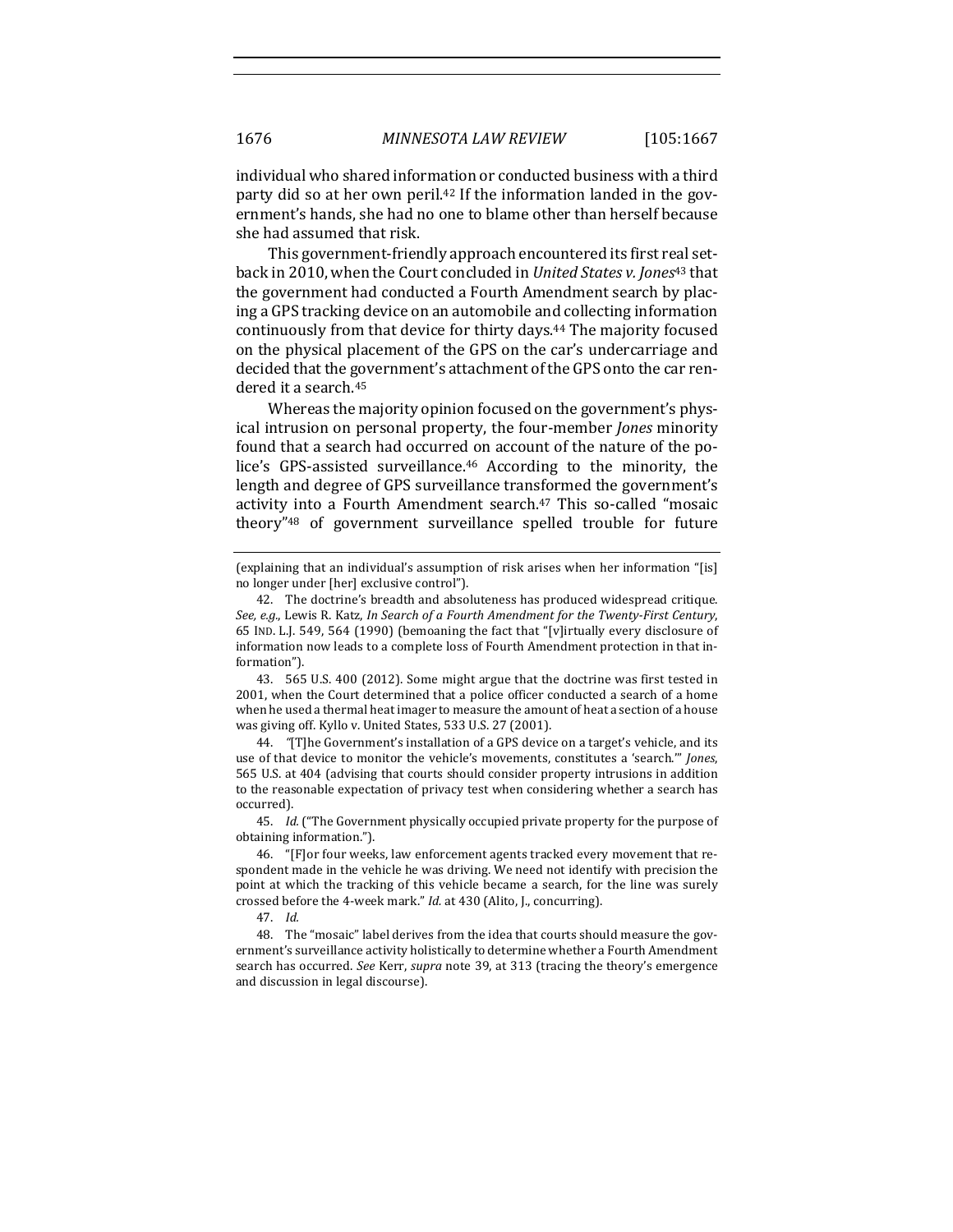investigations. If the collection and aggregation of information could, at some point, trigger the conclusion that a given activity was a search, many of the government's surveillance techniques would become vulnerable to attack.<sup>49</sup>

Eight years later, the Court partially embraced the mosaic approach first described in *Jones's* minority opinion.<sup>50</sup> Prosecutors in *Carpenter* sought to prove a defendant's participation in a string of robberies by obtaining cell site location information (CSLI) from his cell phone providers.<sup>51</sup> They did so not by obtaining a search warrant but rather by seeking a pro forma court order consistent with extant federal law.<sup>52</sup> The CSLI corroborated testimony regarding the defendant's presence.<sup>53</sup>

When the case landed before the Supreme Court, prosecutors argued that cell phone customers forfeited privacy rights in the locations they voluntarily shared with their service providers.<sup>54</sup> Privacy advocates vigorously disputed the government's characterization of cell phone ownership and use as voluntary and urged the Court to recognize a difference between the conveyance of one's location and other types of information.<sup>55</sup>

The Court held—in an opinion authored by Chief Justice Roberts-that the seven-day collection of location data constituted a search under the Fourth Amendment, which in turn required a warrant supported by probable cause.<sup>56</sup> Although *Carpenter* described

51. United States v. Carpenter, 138 S. Ct. 2206, 2212 (2018).

52. *Id.* at 2212–13, 2221. The government served a court order on the cell phone provider, pursuant to 18 U.S.C. § 2703(d), colloquially known as a "D" order. Alan Z. Rozenshtein, *Fourth Amendment Reasonableness After Carpenter*, 128 YALE L.J.F. 943, 944-45 (2019). By the time *Carpenter* reached the Supreme Court, numerous lower courts had already weighed in on the question of CSLI and search warrants, with mixed results. *See* Freiwald & Smith, *supra* note 8, at 211–16 (summarizing pre-*Carpenter* rulings on CSLI and warrant requirements in lower courts).

55. *See* Brief for Petitioner at 35-44, *Carpenter*, 138 S. Ct. 2206 (No. 16-402) (distinguishing CSLI from the kinds of data at issue in previous third-party doctrine cases based on the breadth and sensitivity of information revealed).

<sup>49.</sup> On the many questions mosaic theory raises, see *id.* at 328–30, which delineates the issues courts are likely to encounter.

<sup>50.</sup> *See* Evan Caminker, *Location Tracking and Digital Data: Can* Carpenter *Build* a Stable Privacy Doctrine?, 2018 SUP. CT. REV. 411, 437 ("Carpenter . . . embraced a form of the mosaic approach championed by the shadow majority of concurring Justices in Jones."); Benjamin J. Priester, A Warrant Requirement Resurgence? The Fourth Amend*ment in the Roberts Court,* 93 ST. JOHN'S L. REV. 89, 129 (2019) (discussing the Court's "implicit acceptance of the 'mosaic theory'" in *Carpenter*).

<sup>53.</sup> *Carpenter*, 138 S. Ct. at 2209.

<sup>54.</sup> Brief for the United States at 15-32, *Carpenter*, 138 S. Ct. 2206 (No. 16-402).

<sup>56.</sup> *Carpenter*, 138 S. Ct. at 2221.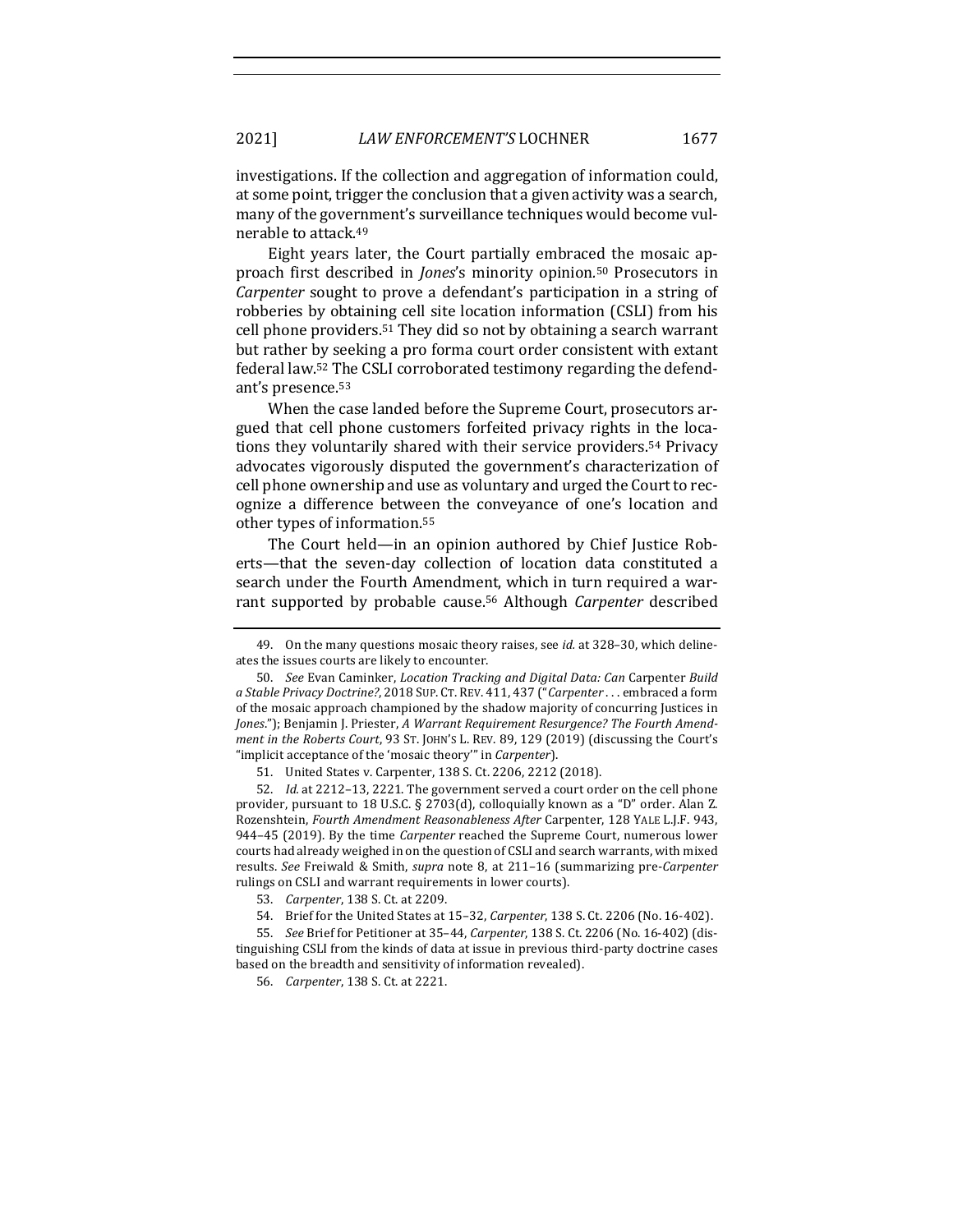itself as protecting one's privacy in the "whole of [one's] physical movements,"<sup>57</sup> the opinion highlighted the Court's growing concern with technologically assisted surveillance.<sup>58</sup> CSLI technology, according to the Court, threatened a type of surveillance that was "too permeating" to be permitted without a warrant.<sup>59</sup>

*Carpenter* ostensibly was framed narrowly; the majority opinion insisted that it was merely declining to "extend" third-party treatment to CSLI technology and that it did not mean to disturb "conventional" surveillance techniques.<sup>60</sup> Nevertheless, Justices Kennedy and Alito, in separate dissents, vehemently insisted that the majority had broken new ground and, in doing so, had inadvertently threatened the future success of a wide array of investigations.<sup>61</sup>

For example, Justice Kennedy focused on the question of who controlled and owned the information in question. To the extent anyone enjoyed a Fourth Amendment right in CSLI, it was the cell-site provider.<sup>62</sup> This type of argumentation had long been cited as a rationale for excluding Fourth Amendment protection in numerous white-collar contexts: if the government's surveillance did not pertain to anything that belonged to the customer, the customer could not seek refuge in the Fourth Amendment.<sup>63</sup> If, as *Carpenter* suggested, the

61. Justice Kennedy was particularly concerned that the Court's opinion subjected these as yet undefined categories of information to an additional balancing test. *Id.* at 2234 (Kennedy, J., dissenting) (arguing that the Court's "multifactor analysis ... puts the law on a new and unstable foundation"). In his own dissent, Justice Gorsuch agreed that this new balancing test would fuel uncertainty and create difficulties for lower courts. *Id.* at 2267 (Gorsuch, J., dissenting).

62. "Customers like petitioner do not own, possess, control, or use the records, and for that reason have no reasonable expectation that they cannot be disclosed pursuant to lawful compulsory process." *Id.* at 2224 (Kennedy, J., dissenting). Kennedy's argument relied on *United States v. Miller*, 425 U.S. 435, 440 (1976) ("[T]hese are the business records of the banks."), and effectively raised what some refer to as a "standing" issue. *See* Rakas v. Illinois, 439 U.S. 128 (1978). 

63. *Carpenter*, 138 S. Ct. at 2223–24 (Kennedy, J., dissenting) ("[W]hen the Government uses a subpoena to obtain ... bank records, telephone records, and credit card statements from the businesses that create and keep these records, the Government does not engage in a search of the business's customers within the meaning of the Fourth Amendment.").

<sup>57.</sup> *Id.* at 2219.

<sup>58.</sup> Because CSLI permitted the government to track the "whole" of a person's movements in real time and historically, it could reveal her religious habits, daily routine, medical visits, or political associations. *Id.* at 2217.

<sup>59.</sup> *See id.* at 2214 (stating that the purpose of the Fourth Amendment was "to place obstacles in the way of a too permeating police surveillance" (quoting United States v. Di Re, 332 U.S. 581, 595 (1948))).

<sup>60.</sup> *Id.* at 2220.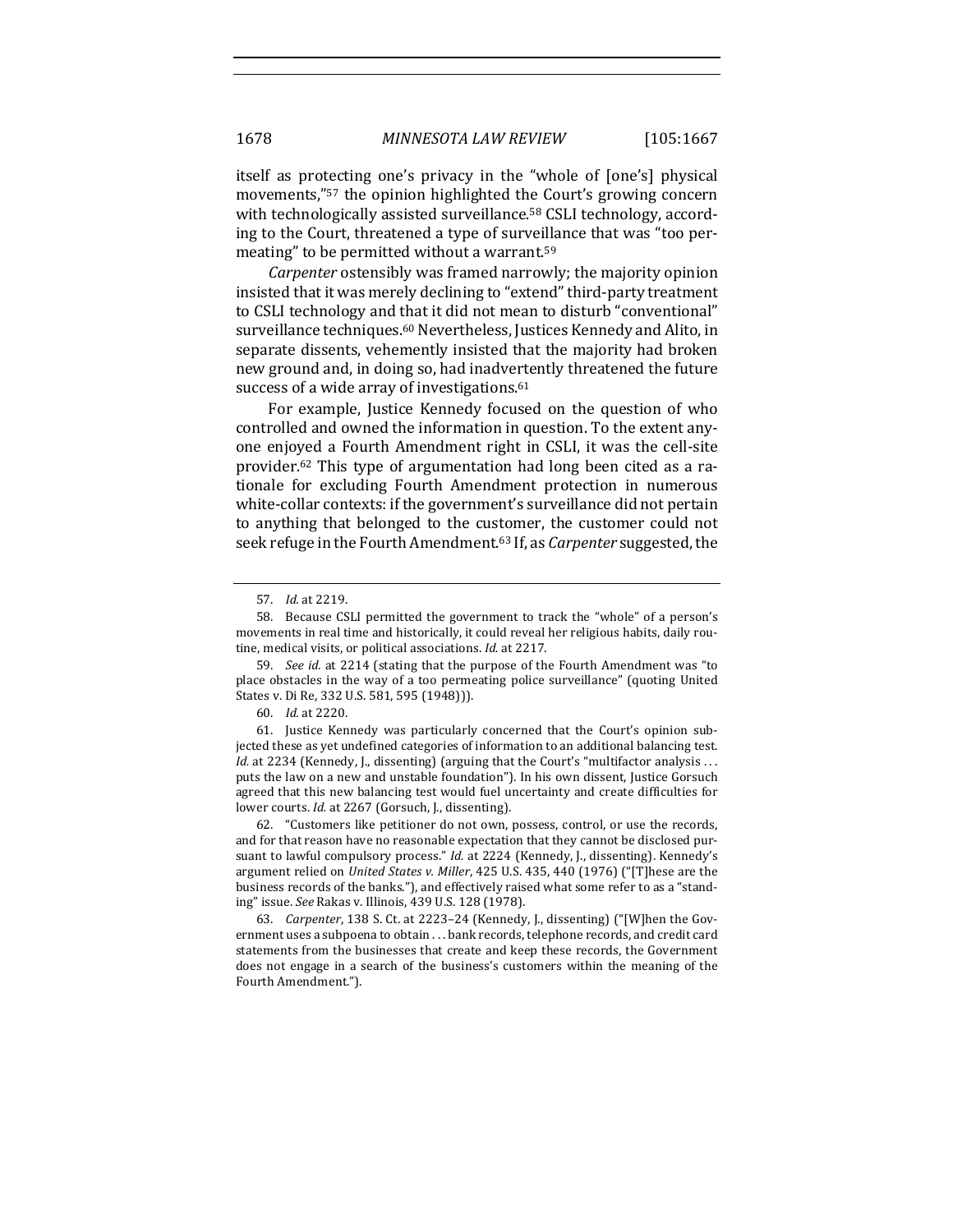Court was inclined to abandon this mode of analysis, the resulting new order could profoundly impact numerous federal and local enforcement agencies and the many types of investigations on their dockets.<sup>64</sup>

Echoing Justice Kennedy's anxieties, Justice Alito's dissent analyzed *Carpenter's* potential impact on the government's subpoena power.<sup>65</sup> If the *nature* of information sought from a third party about a given target was so "comprehensive" that it could convert a "thirdparty" record into the equivalent of John Doe's *personal* record, Justice Alito reasoned, then even the most conventional enforcement tools could conceivably cross the Fourth Amendment's threshold search test.<sup>66</sup> And *that* outcome would almost surely place a substantial amount of law enforcement activity in question.

Whether Justices Kennedy and Alito were prescient or alarmist will become clearer over future terms. As of this writing, one might say the alarmist label is the fairer appellation,<sup>67</sup> but relatively little time has elapsed since the *Carpenter* decision, and lower courts may yet become more adventurous as technology evolves.<sup>68</sup> For now, *Carpenter's* most notable takeaway is its tone; the majority opinion conveys the Court's concern with the government's access to cheap and powerful surveillance tools.<sup>69</sup> Compared to the deference the Court once granted law enforcement agencies,70 the *Carpenter*  Court 

66. *Id.* at 2256. 

68. Defense attorneys have already scrutinized the majority opinion to determine how best to broaden its application. See, e.g., Michael Price & Bill Wolf, *Building on* Carpenter: Six New Fourth Amendment Challenges Every Defense Lawyer Should Consider, CHAMPION, Dec. 2018, at 20, 22 (arguing that "it stands to reason that third-party data with privacy interests on par with CSLI should also receive Fourth Amendment protection"). 

69. " $[C]$ ell phone tracking is remarkably easy, cheap, and efficient compared to traditional investigative tools." Carpenter, 138 S. Ct. at 2217-18.

70. *See supra* notes 37-42 and accompanying text; see also infra Part III.B.

<sup>64.</sup> *Id.* at 2223 (contending that the decision impacted federal, state, and local authorities broadly).

<sup>65.</sup> *Id.* at 2247-55 (Alito, J., dissenting) (tracking historical use of documentary subpoenas). 

<sup>67.</sup> Courts thus far have mostly resisted calls to extend *Carpenter* beyond CSLI. *See, e.g.*, United States v. Hood, 920 F.3d 87, 88-92 (1st Cir. 2019) (holding that *Carpenter's* analysis did not extend to IP address data); United States v. Schaefer, No. 3:17cr-00400, 2019 WL 267711, at \*5 (D. Or. Jan. 17, 2019) (holding that the Fourth Amendment did not require the government to obtain a warrant for someone's eBay transaction history); United States v. Kubasiak, No. 18-cr-120, 2018 WL 4846761 (E.D. Wis. Oct. 5, 2018) (holding that *Carpenter* did not apply to several months of surveillance footage obtained from a mounted camera). But see United States v. Moore-Bush, 381 F. Supp. 3d 139, 143-50 (D. Mass. 2019) (finding eight-month use of pole camera was a search), rev'd, 963 F.3d 29 (1st Cir. 2020).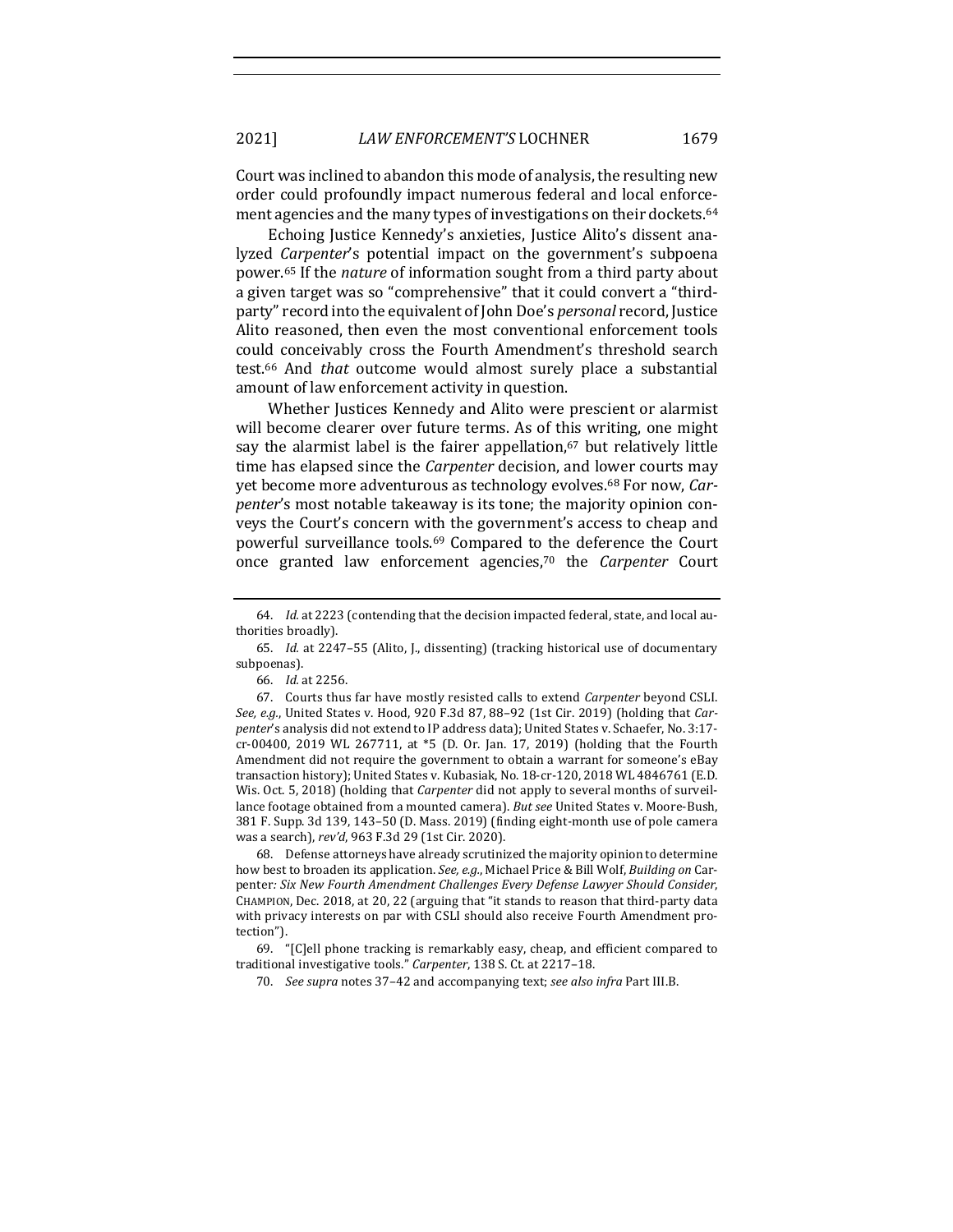appears far more skeptical of the government's enforcement needs. Moreover, it casts the government's information-collection activities in an extremely negative light. What was once viewed as good police work instead intimates a dangerously unconstrained sovereign.<sup>71</sup>

To that end, Justice Gorsuch's dissent may be most instructive.<sup>72</sup> Unlike Justices Kennedy and Alito, Justice Gorsuch evinced no concern that the majority's approach would undercut government surveillance power.<sup>73</sup> If anything, he argued that the majority failed by not jettisoning the third-party doctrine altogether.<sup>74</sup> In its place, Gorsuch's dissent appears to favor a back-to-basics approach that almost certainly threatens standard enforcement practices.<sup>75</sup>

In two short paragraphs, Justice Gorsuch reminded readers that the subpoena duces tecum had once been viewed "as an act of compelled self-incrimination implicating the Fifth Amendment" and that this privilege had originally been "understood to protect a person from being forced to turn over potentially incriminating evidence."76

74. *See id.* at 2263 (Gorsuch, J., dissenting) (claiming that there is no "persuasive justification" for the third-party doctrine).

75. See id. at 2272 (arguing for a more traditional approach to the Fourth Amendment to vindicate all of the Amendment's protections).

76. *Id.* at 2271 (citations omitted). The early Court opinion that treated compulsory production of incriminating papers as the equivalents of both Fourth Amendment searches and compelled self-incrimination was *Boyd v. United States*. 116 U.S. 616, 634–35  $(1886)$  ("[A] compulsory production of the private books and papers of the owner ... is compelling him to be a witness against himself ... and is the equivalent of a search and seizure . . . [under] the Fourth Amendment."). The Court eventually overruled major parts of the *Boyd* opinion. See infra notes 194–96 and accompanying text.

<sup>71. &</sup>quot;It is undoubtedly true that combining many pieces of information about suspects can lead the government to learn intimate details about their lives. In the past, however, this was considered good police work rather than cause for alarm." Kerr, su*pra* note 39, at 328. For a significantly more negative view of government enforcement power, see, for example, Alice Ristroph, *Regulation or Resistance? A Counter-Narrative of Constitutional Criminal Procedure*, 95 B.U. L. REV. 1555 (2015), which argues that the Fourth Amendment's animating purpose is to provide individuals with tools to resist a coercive state.

<sup>72.</sup> Although a dissent, Justice Gorsuch's separate opinion reads more like a concurrence. Caminker, *supra* note 50, at 428 (describing Gorsuch's opinion as a "concurrence dressed as a dissent" (emphasis omitted)). Justice Thomas also dissented; although he concurred in Justice Kennedy's property argument, he further argued that the Court should abandon the reasonable expectation of privacy test. *Carpenter*, 138 S. Ct. at 2235-36 (Thomas, J., dissenting) (arguing that the test "has no basis in the text or history of the Fourth Amendment").

<sup>73.</sup> For more on the concerns of Justices Kennedy and Alito, see *Carpenter*, 138 S. Ct. at 2223 (Kennedy, J., dissenting), stating that "[t]he new rule the Court seems to formulate puts ... criminal investigations at serious risk"; and *id.* at 2247 (Alito, J., dissenting), claiming that the majority's holding threatened many "legitimate and valuable" law enforcement practices.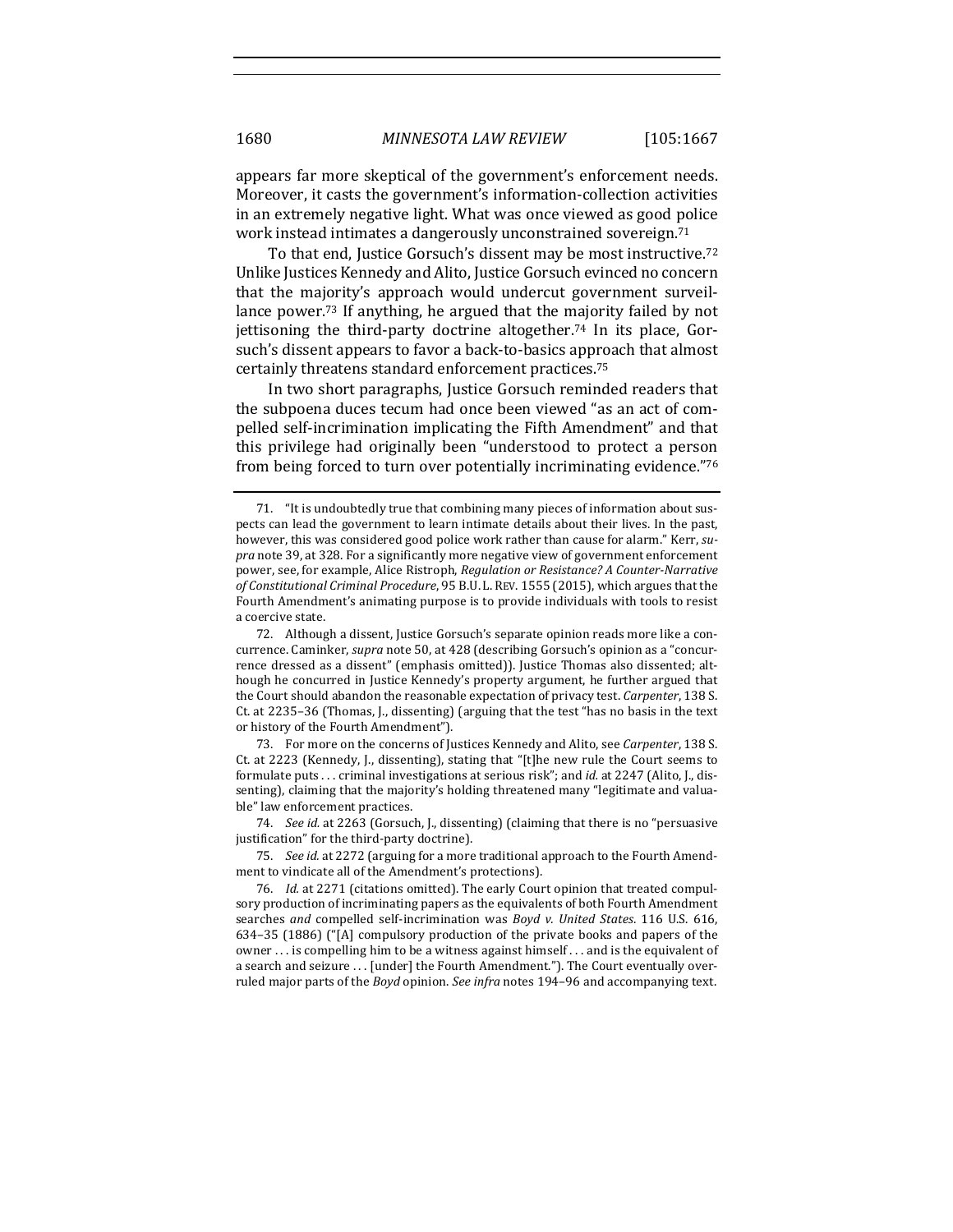# 2021] *LAW ENFORCEMENT'S* LOCHNER 1681

Although Justice Gorsuch framed these musings as mere observations, it is impossible to ignore his implied invitation to revisit the subpoena's status under both the Fourth and Fifth Amendments. The magnitude of such a move cannot be overstated: were the Court to decide documentary subpoenas were the equivalent of police-directed searches, much less that they constituted acts of "compelled self-incrimination" under the Fifth Amendment, federal and local enforcement agencies would likely freeze in temporary shock.<sup>77</sup>

#### B. THE ASSOCIATIONAL THEORY OF CORPORATE PERSONHOOD

During roughly the same time period in which the Court revised its approach to defining a Fourth Amendment search, it executed far more controversial moves in the field of corporate constitutional rights. Over a series of opinions curtailing legislative and executive power, the Court reaffirmed and embraced the notion of a corporation as a constitutional "person" that enjoyed strong First Amendment protections in speech and religion, owing in part to its association with its owners and perhaps other "members."78 Although the Court had previously entertained "association" theories of personhood, its renewed embrace was notable, both for the Court's willingness to apply personhood to a wider array of rights and for dicta suggesting those rights might protect constituencies beyond the corporation's shareholders.79

Courts often draw pluralistically on these theories. *See, e.g.*, Anne Tucker, *Flawed* Assumptions: A Corporate Law Analysis of Free Speech and Corporate Personhood in

<sup>77.</sup> Once they recovered from that shock, they would have to consider the strategies described *infra* in Part III.

<sup>78.</sup> As Professor Adam Winkler has argued, the Court's alternating treatment of the corporation as a legal entity in some instances and as an association in others extends back to the Court's early years following the nation's founding. ADAM WINKLER, WE THE CORPORATIONS: HOW AMERICAN BUSINESSES WON THEIR CIVIL RIGHTS 35-38 (2018) (discussing the first corporate rights case that took place in 1809).

<sup>79.</sup> The corporate personhood scholarship has identified three distinct theories: the associational or "aggregate" theory; the artificial entity theory (which treats the corporation solely as a creation of the state); and the "real" entity theory of personhood. *See* Jason Iuliano, *Do Corporations Have Religious Beliefs?*, 90 IND. L.J. 47, 55–56 (2015) (describing the three competing theories). *See generally* Martin Petrin, *Reconceptualizing the Theory of the Firm—From Nature to Function,* 118 PA. ST. L. REV. 1, 4-13 (2013) (explaining the origins of the competing theories); Margaret M. Blair, Cor*porate Personhood and the Corporate Persona*, 2013 U. ILL. L. REV. 785, 798 (dubbing the three major theories of corporate personhood to be the "'artificial person' theory, the 'contractual' theory, and the 'real entity' theory"); Reuven S. Avi-Yonah, Citizens United *and the Corporate Form*, 2010 WIS. L. REV. 999, 1001 (proclaiming that the aggregate, artificial entity, and real entity theories can be discerned throughout millennia).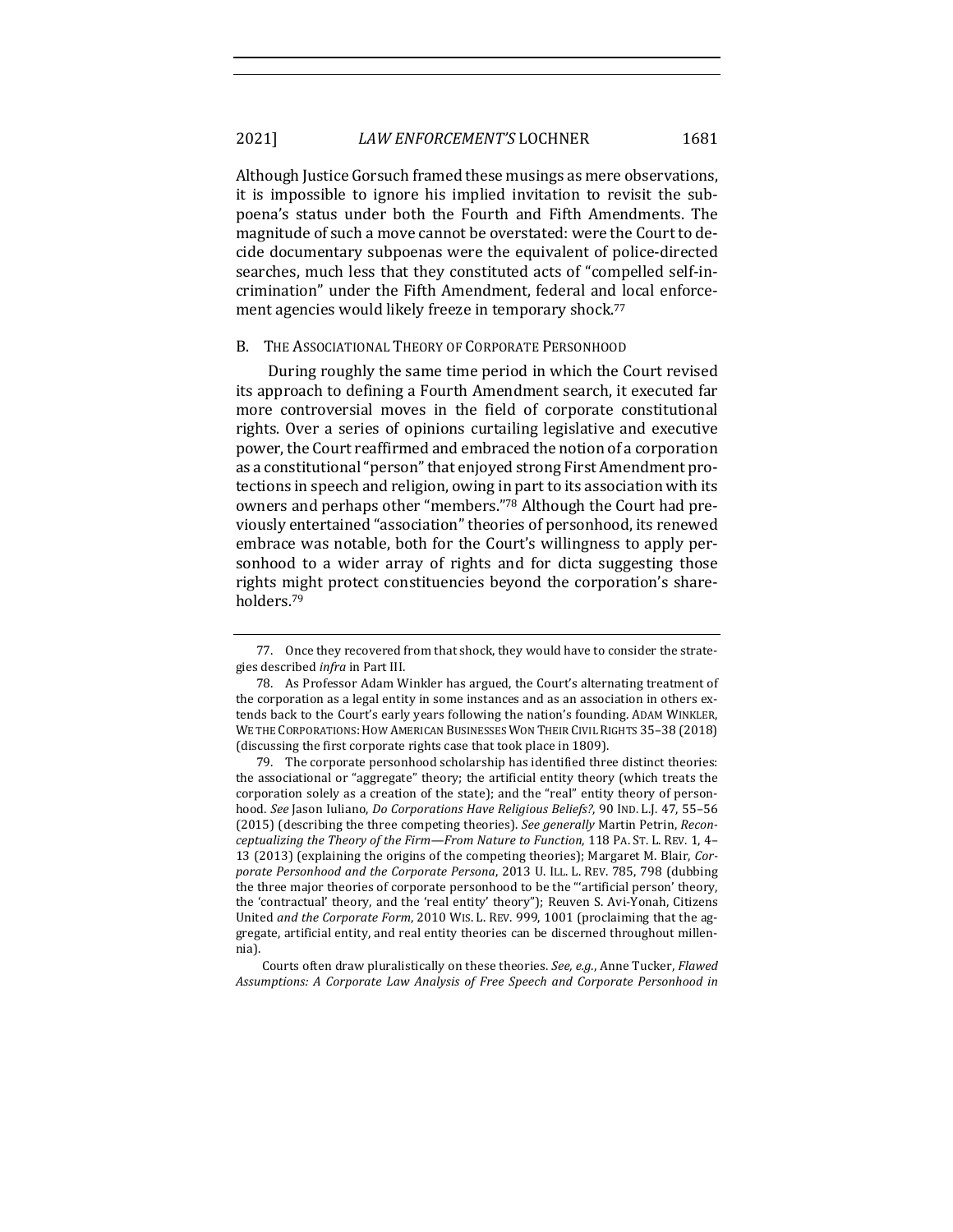Facially, these cases revolve around issues other than corporate personhood. From their underlying reasoning, however, commentators have nevertheless deduced a recurring theme, which is that corporations and business entities must be accorded certain rights in order to protect the rights of those who freely associate with it and that even as entities, corporations need certain rights to carry out their stated functions.<sup>80</sup>

The first of these cases was the Court's 2010 decision in *Citizens* United v. Federal Election Commission.<sup>81</sup> Although the Court had previously recognized free speech rights extending to corporate activities,<sup>82</sup> *Citizens United* dramatically strengthened that right, as it struck

Citizens United, 61 CASE W. RSRV. L. REV. 497, 515 (2010) ("Justice Kennedy utilized both the artificial-entity and aggregate-rights theories to conceptualize corporations and strike down corporate independent expenditure bans." (citing Citizens United v. Fed. Election Comm'n, 558 U.S. 310, 349-50 (2010))). For criticism of such oscillation, see Elizabeth Pollman, *Reconceiving Corporate Personhood*, 2011 UTAH L. REV. 1629, 1630, stating that "the conceptions of the corporation the Court has used in its ad hoc dispensation of rights are substantively flawed and incomplete. Moreover, oscillating between these conceptions demonstrates the weakness of this approach." For an early critique of the Court's personhood theories, see John Dewey, *The Historic Background* of Corporate Legal Personality, 35 YALE L.J. 655, 655 (1926), which claims that the legal conception of a person is complicated due to the use of non-legal factors utilized to support certain reasoning and beliefs.

<sup>80.</sup> As others have pointed out, the cases described in this Section also invoke "real entity" principles to justify the expansion or application of certain rights. See infra note 86. Moreover, the Court's contemporary invocation of the associational theory has confused a number of corporate scholars. *See* Pollman, *supra* note 27 (noting that some business corporations lack associational elements or a democratic procedural system). As Professor Elizabeth Pollman argues, the associational theory is not particularly descriptive of many modern for-profit corporations. *Id.* at 673–74 (citing the lack of a true "associational dynamic in many business corporations," whose shifting shareholding population often have little interest in the company beyond the value of their shares); see also Margaret M. Blair & Elizabeth Pollman, The Derivative Nature of *Corporate Constitutional Rights*, 56 WM. & MARY L. REV. 1673, 1678–79 (2015) (tracing the corporate form's history and explaining that "in many matters, [the large, publicly traded corporation's] interests could not be clearly identified with any particular group of individuals"). The aim of this Section is neither to embrace nor reject the Court's approach, but to document its emergence and consider its implications for constitutional corporate procedural rights.

<sup>81. 558</sup> U.S. 310 (2010).

<sup>82.</sup> Korte v. Sebelius, 735 F.3d 654, 681 (7th Cir. 2013) (noting that "long before *Citizens United* reinvigorated the political-speech rights of corporations, ... the Court confirmed that corporations have free-speech rights," and collecting cases); *see also* supra note 78. Brandon Garrett helpfully reconciles the debate over *Citizen United's* "newness" by observing that although the right of corporate free speech was already established, *Citizen United's* manner of protecting that right (in an absolute categorical way) broke with prior precedent. See Garrett, *supra* note 20, at 115-19 ("The [Citizens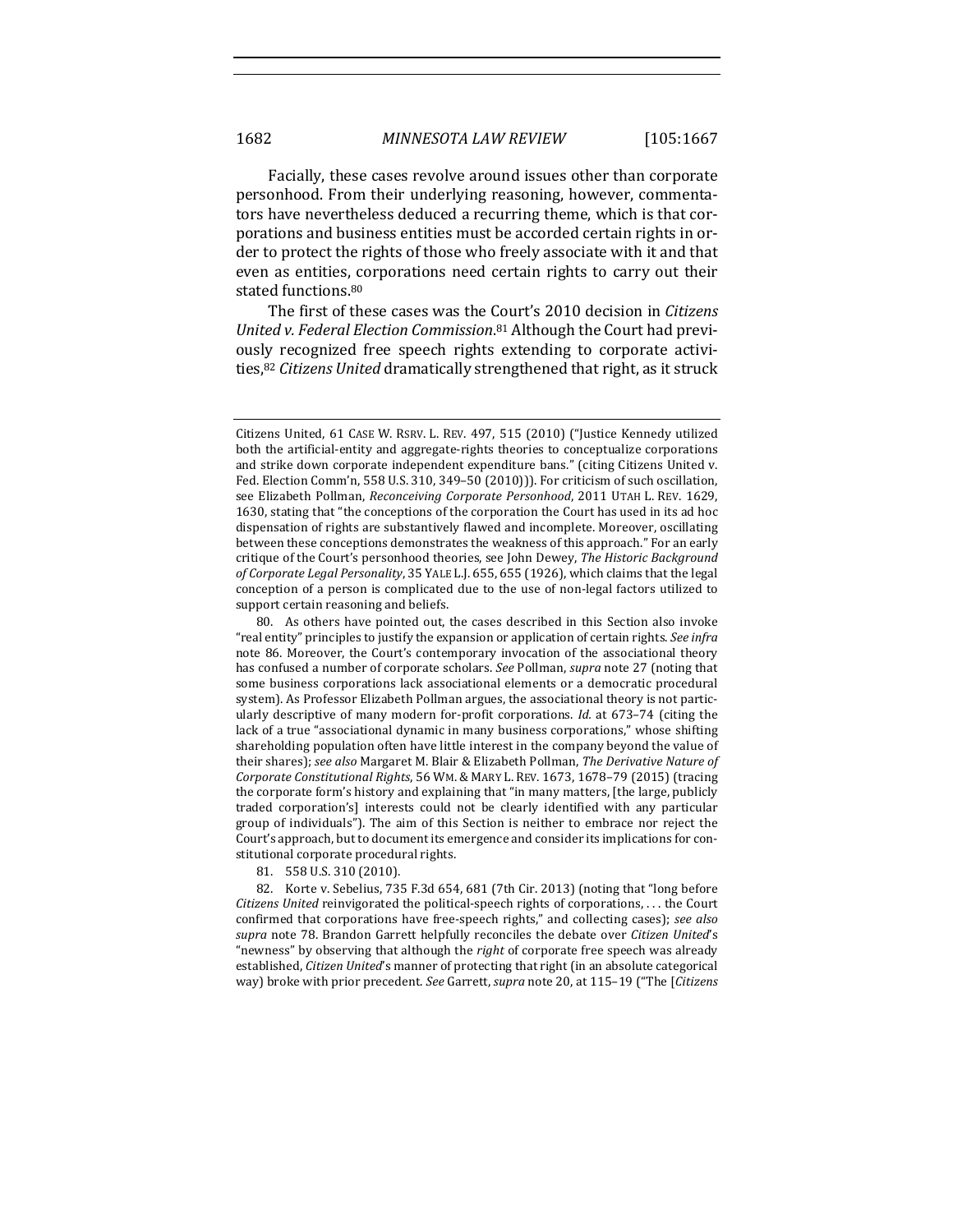down a campaign reform law that purported to restrict a corporation's election-related spending from its general treasury.<sup>83</sup> In finding the statute an unconstitutional restriction on speech, the Court emphasized the statute's effect, which was effectively to punish, for the communications of ideas, "associations of citizens" who happened to take advantage of the corporate form.<sup>84</sup> Accordingly, post-*Citizens United*, corporations could freely spend money from their general treasuries on political speech.<sup>85</sup> To corporate law scholars, this move reflected more than an interest in maximizing political speech; it reflected the Court's willingness to conceive of the corporation as an aggregate or association of members whose First Amendment rights merited protection.<sup>86</sup>

85. *See* Garrett, *supra* note 20, at 119 ("Two years after *Citizens United*, ... the Court struck down a Montana state law regulating corporate political expenditures in a brief, less-than-one-page per curiam opinion—there was little to say once *Citizens United* had adopted a categorical approach to restrictions on corporate spending." (footnote omitted)).

86. For arguments *Citizens United* reflects the Court's embrace of the associational theory of personhood, see Atiba R. Ellis, Citizens United *and Tiered Personhood*, 44 J. MARSHALL L.REV. 717, 721 (2011), which states "the *Citizens United* decision relied not merely on the conventional view of corporate personhood; it sought justification for its decision with the idea that a corporation is an 'association of persons'"; and Owen Alderson, Abandoning Corporate Ontology: Original Economic Principles and the *Constitutional Corporation,* 22 U. PA. J. CONST. L. 561, 569 (2020), which states, "Justice Kennedy's majority opinion largely hinges on an explicitly aggregate view of the corporation."

For arguments that the case is more pluralistic in its discussion of personhood theory, see Petrin, *supra* note 79, at 17, stating that "the wording of the [*Citizens United*] decision suggests that the Court adopted both the aggregate and real entity theories as the basis for its decision"; and *id.* at 17-18 n.91, citing other scholars who see either or both theories on display.

*United* Court abandoned the nuanced approach involving the application of narrow tailoring and compelling state interest law that had developed over prior decades.").

<sup>83.</sup> *See Citizens United*, 558 U.S. at 343 ("The Court has thus rejected the argument that political speech of corporations or other associations should be treated differently under the First Amendment simply because such associations are not 'natural persons."" (citing First Nat'l Bank of Bos. v. Bellotti, 435 U.S. 765, 783 (1978))).

<sup>84.</sup> *Id.* at 349 ("If the First Amendment has any force, it prohibits Congress from fining or jailing citizens, or associations of citizens, for simply engaging in political speech."); *see also id.* at 354 (arguing that the restraint on corporate treasury expenditures effectively "ban[s] the political speech of millions of associations of citizens" (citing INTERNAL REVENUE SERV., STATISTICS OF INCOME: 2006, CORPORATION INCOME TAX RETURNS 2 (2009), https://www.irs.gov/pub/irs-soi/06coccr.pdf [https://perma.cc/ M4DV-ABSY])).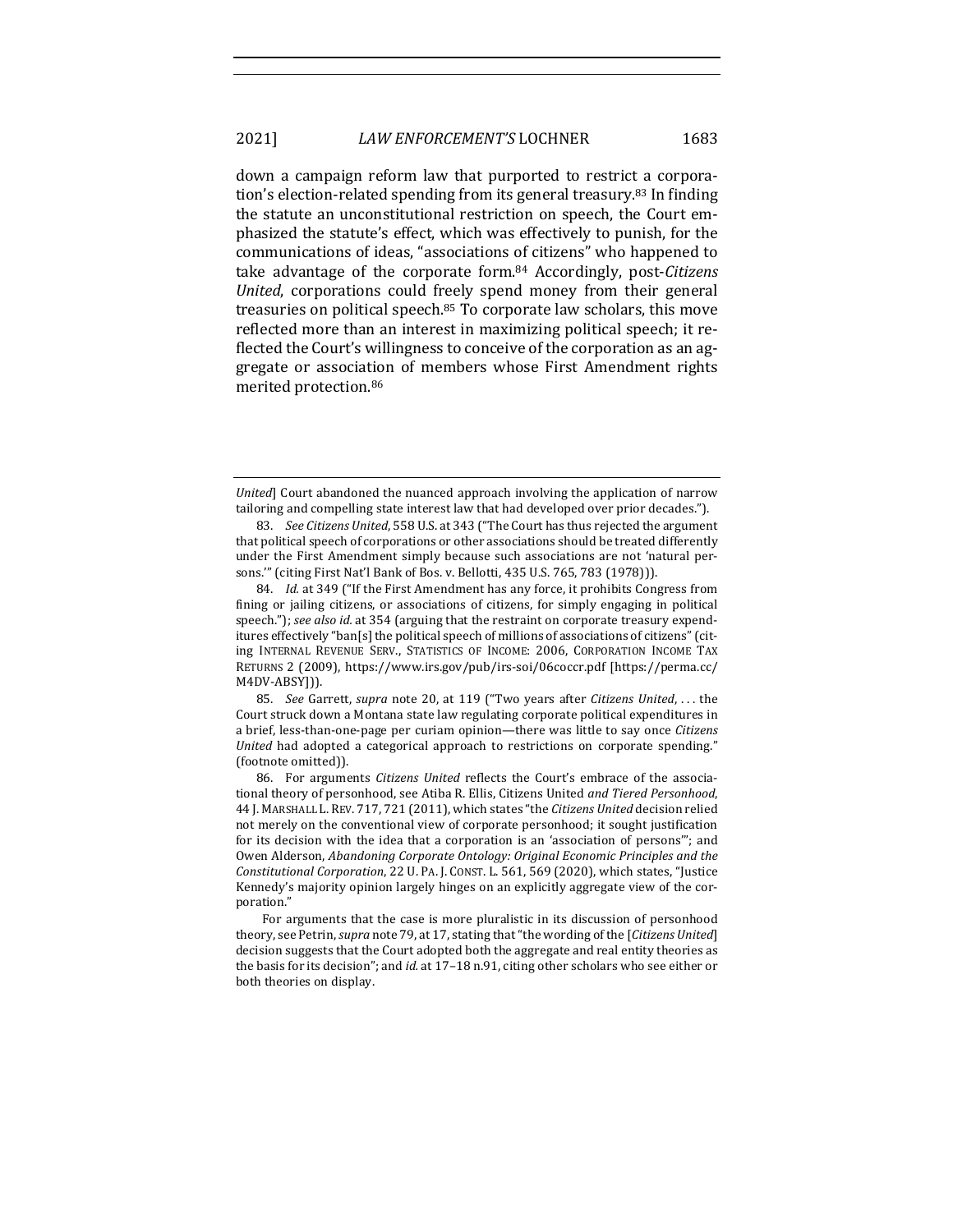Four years later, the Court revisited the question of corporate rights in *Burwell v. Hobby Lobby Stores, Inc.,*<sup>87</sup> which arose out of the provision of the Affordable Care Act (ACA) that effectively required certain employers to pay for their employees' contraception.<sup>88</sup> The petitioners in *Hobby Lobby* were closely held, for-profit corporations whose owners maintained religious objections to certain types of contraceptive devices.<sup>89</sup> The Court determined that the ACA's mandate impinged on the Religious Freedom Restoration Act (RFRA), which protects "persons" from laws that would otherwise burden their free exercise of religion.<sup>90</sup> Among the questions raised by the case were whether a corporation was a "person" protected under RFRA and whether the ACA consequently burdened a for-profit corporation's exercise of religion.<sup>91</sup>

*Hobby Lobby* answered each question in the affirmative.<sup>92</sup> In doing so, it embraced a broader and more robust theory of corporate rights: in order to protect Hobby Lobby's *owners* from the ACA's encroachment on religious freedom, it was necessary to treat their businesses as "persons" that exercised religious rights on their members' behalf.<sup>93</sup> Although the beneficiaries in *Hobby Lobby* were the firms'

89. Id. at 700-03 (providing details on the petitioners and their businesses).

90. *Id.* at 705 (quoting 42 U.S.C. § 2000bb-1(a)-(b)). The ACA contained provisions exempting religious non-profit organizations from complying with the contraceptive mandate. *Id.* at 692, 698-99 (citing 45 C.F.R. § 147.131(b)-(c) (2013)). The Court determined that for-profit companies were "persons" deserving of the same treatment under RFRA. See id. at 706.

91. *See id.* at 691.

On the intra-corporate conflicts this broad conception of personhood may eventually instigate, see Pollman, *supra* note 27, at 669–70, discussing difficulties and the lack of a state corporate law mechanism "to reconcile diverse religious, social, and

<sup>87. 573</sup> U.S. 682 (2014). The majority opinion does not mention *Citizens United*. *Id.* Nevertheless, scholars have pointed out that the "two decisions share at least one common theme: they recognize rights in for-profit corporations that have traditionally been thought of as belonging only to individuals, political entities, or religious organizations." David Rosenberg, *The Corporate Paradox of* Citizens United *and* Hobby Lobby, 11 N.Y.U. J.L. & LIBERTY 308, 309 (2017).

<sup>88.</sup> *See Hobby Lobby*, 573 U.S. at 697. The ACA provision in question required the employers to purchase health insurance plans that covered certain methods of contraception. *See id.* (citing 42 U.S.C. § 300gg-13(a)(4)).

<sup>92.</sup> *See id.* ("Since RFRA applies in these cases, we must decide whether the challenged HHS regulations substantially burden the exercise of religion, and we hold that they do.").

<sup>93.</sup> *Id.* at 706 ("A corporation is simply a form of organization used by human beings to achieve desired ends. An established body of law specifies the rights and obligations of the *people* (including shareholders, officers, and employees) who are associated with a corporation in one way or another.").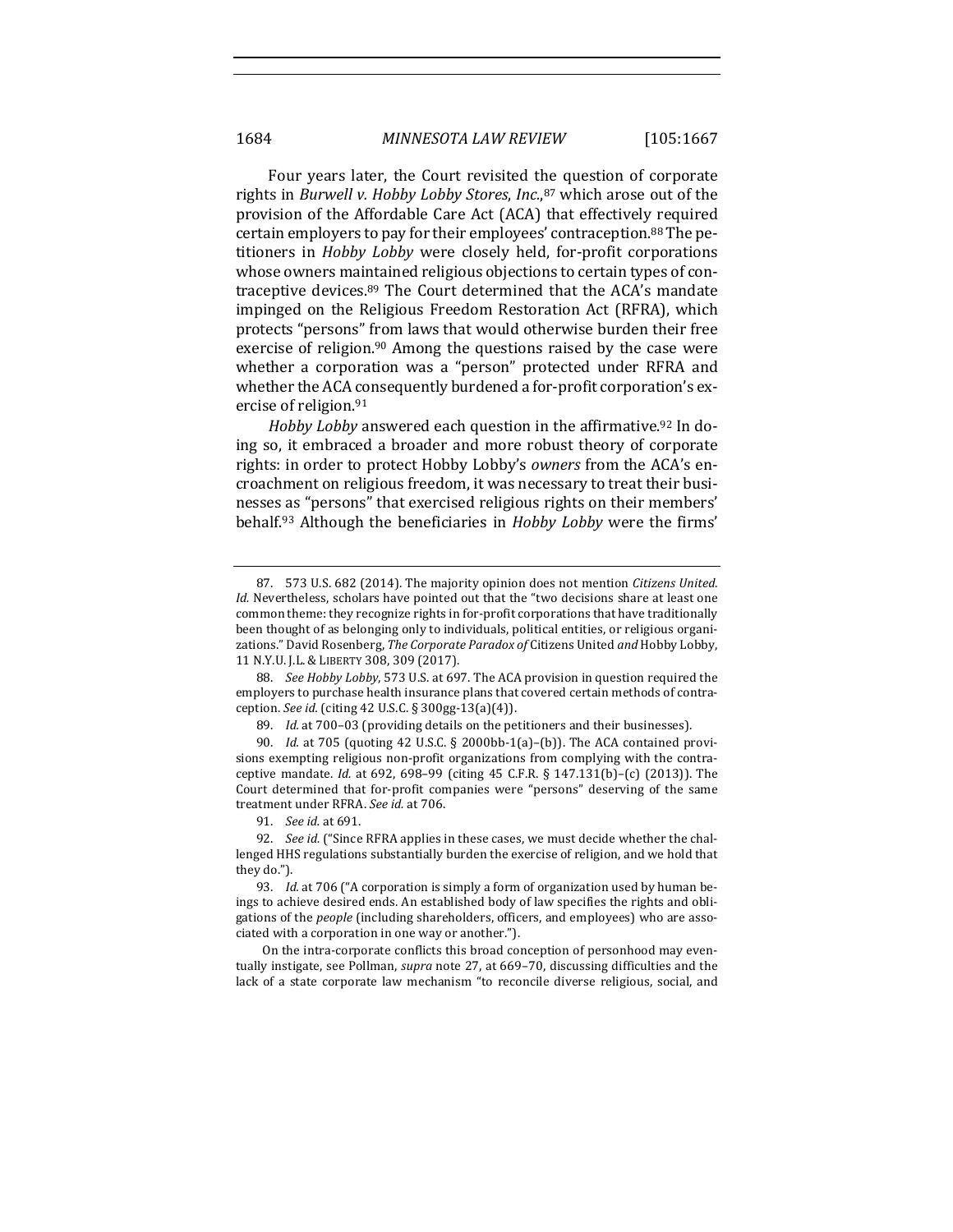private owners, Justice Alito's opinion left open the possibility that a company might act on behalf of *other* constituents who voluntarily associated themselves with the company:

When rights, whether constitutional or statutory, are extended to corporations, the purpose is to protect the rights of these people. For example, extending Fourth Amendment protection to corporations protects the privacy interests of *employees and others* associated with the company. Protecting corporations from government seizure of their property without just compensation protects all those who have a stake in the corporations' financial *well-being*. And protecting the free-exercise rights of corporations ... protects the religious liberty of the humans who own and control those companies.94

The language may be dicta, but it is notable dicta, as it expands constitutional "membership" from a company's shareholders (already a heterogeneous group) to constituencies including its rank-and-file employees. Should the Court eventually return to the "membership" question more directly, it may well widen the corporation's ability to invoke constitutional rights on behalf of constituencies other than shareholders.95

Finally, in *Masterpiece Cakeshop, Ltd. v. Colorado Civil Rights Com*mission,<sup>96</sup> the Supreme Court addressed whether the Colorado Civil Rights Commission had impinged on the religious freedoms of a baker who would not accept orders for same-sex wedding ceremonies and receptions. 97

The case arose after the bakery's owner refused to bake a wedding cake for a gay couple.<sup>98</sup> The couple filed a complaint against the baker and his bakery with the Colorado Civil Rights Division, which found other instances in which the bakery refused service to same-sex

political values and beliefs" among the diverse groups who voluntarily associate themselves with the corporation.

<sup>94.</sup> *Hobby Lobby*, 573 U.S. at 706-07 (emphasis added).

<sup>95.</sup> On *Hobby Lobby's* (problematic) implications for Article III standing jurisprudence, see Garrett, *supra* note 20, at 103, stating that "the *Hobby Lobby* decision contains dicta suggesting that courts need not adhere to well-established categories of Article III standing, opening the door to all manner of ill-advised corporate standing"; and *id.* at 144-45, arguing that *Hobby Lobby's* discussion of corporate constitutional rights effectively disregards the Court's Article III standing jurisprudence.

<sup>96. 138</sup> S. Ct. 1719 (2018).

<sup>97.</sup> After investigating a same-sex couple's discrimination complaint, the Colorado Civil Rights Division referred the case to the Colorado Civil Rights Commission upon finding probable cause that the bakery and its owner had violated Colorado antidiscrimination law. *Id.* at 1725-26. In response, the baker argued that legal compulsion to create a cake for a same-sex wedding violated his First Amendment rights of speech and religion. *Id.* at 1726.

<sup>98.</sup> *Id.* at 1724.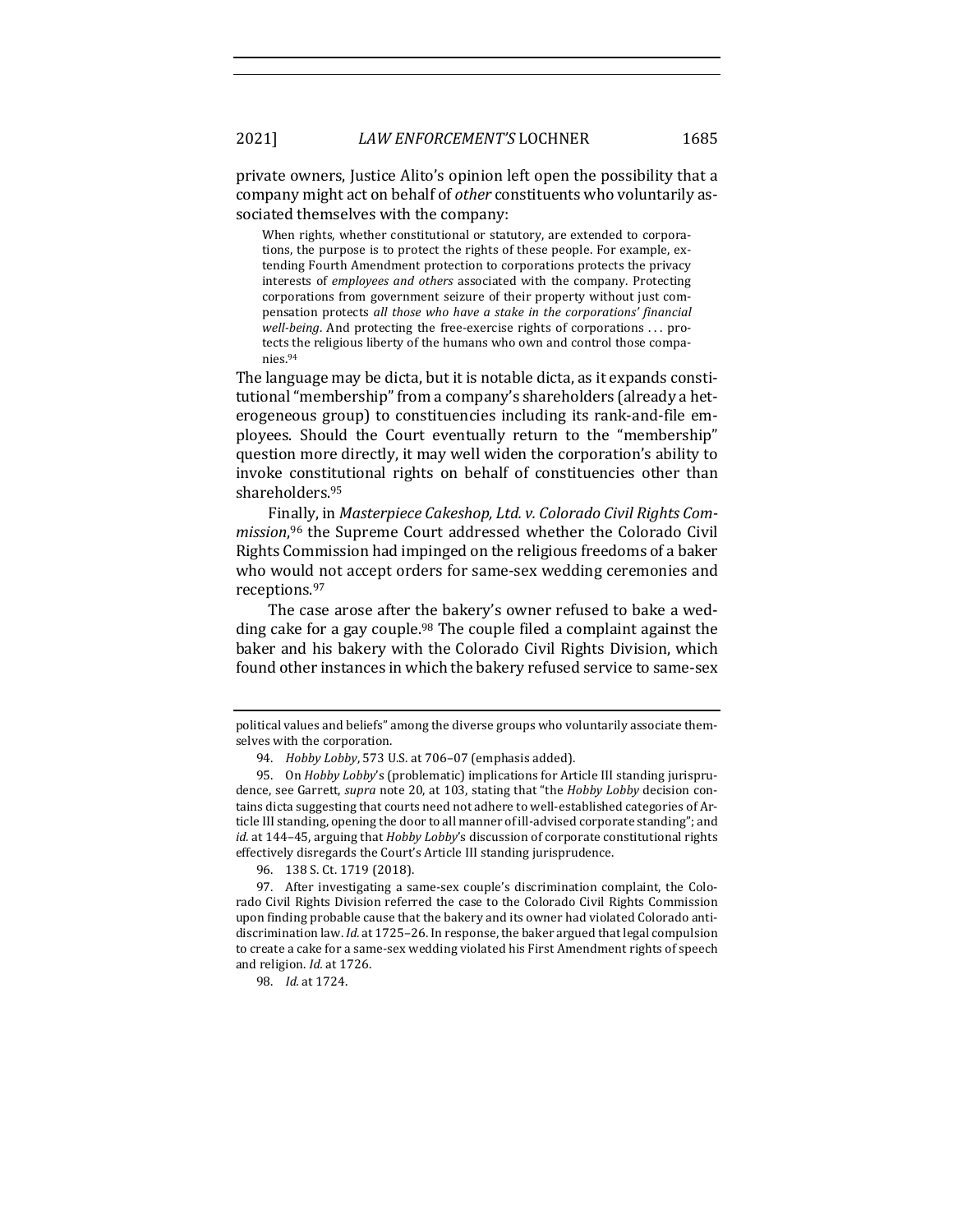couples.<sup>99</sup> The Commission found the defendants guilty of violating Colorado's anti-discrimination laws and ordered them to "cease and desist" their practice of refusing services to same-sex couples.<sup>100</sup> The Commission further ordered the company to change its policies so that they were consistent with the order, retrain its staff, and prepare and keep "quarterly compliance reports" for two years.<sup>101</sup>

After the case made its way through the Colorado courts, the Supreme Court granted certiorari and in a fairly narrow opinion, held that the Commission had evinced hostility to the baker's religious beliefs.<sup>102</sup> Of interest to corporate personhood scholars was the fact that the Court's opinion, with little to no discussion, appeared to treat the baker's *company*, the named plaintiff in the Supreme Court caption and the clear target of the Commission's remedial order, as the equivalent of *the individual* baker claiming the religious freedom.<sup>103</sup> (The baker, in turn, was the company's owner as well as its effective employee.) This interchangeability led Professor Adam Winkler to comment:

[T]he [C]ourt seems to have quietly established that business corporations have religious liberty rights under the First Amendment to the Constitution. If that is right, then *Masterpiece Cakeshop* could be a groundbreaking decision with profound reverberations in American law.<sup>104</sup>

Professor Winkler's prediction may well play out in future contests. And if so, it will be interesting to see if the entity's religious rights arise out of the *owner's* religious rights or its *employees'* rights (which in *Masterpiece Cakeshop* were fortuitously one and the same).

103. Stefan J. Padfield, *Does Corporate Personhood Matter? A Review of, and Response to, Adam Winkler's* We the Corporations, 20 TRANSACTIONS: TENN. J. BUS. L. 1009, 1028 (2019) ("[T]he Court completely ignored the argument that the plaintiff in the case was a corporation rather than the individual baker ...."); Catherine A. Hardee, Schrödinger's Corporation: The Paradox of Religious Sincerity in Heterogeneous Corpo*rations*, 61 B.C. L. REV. 1763, 1776 (2020) ("In its opinion, the Court entirely ignores the corporate party to the litigation.").

104. Adam Winkler, Masterpiece Cakeshop's *Surprising Breadth*, SLATE (June 6, 2018, 10:29 AM), https://slate.com/news-and-politics/2018/06/masterpiece -cakeshop-grants-constitutional-religious-liberty-rights-to-corporations.html [https://perma.cc/ZNK2-T84Y].

<sup>99.</sup> *Id.* at 1725. 

<sup>100.</sup> *Id.* at 1726.

<sup>101.</sup> *Id.* The compliance reports were to collect information on how many customers had been denied service and the "remedial actions taken." Id.

<sup>102.</sup> *Id.* at 1729 ("The Civil Rights Commission's treatment of his case has some elements of a clear and impermissible hostility toward the sincere religious beliefs that motivated [the baker's] objection."); see also id. at 1730 (claiming that the commissioner's comments "cast doubt on the fairness and impartiality of the Commission's adjudication" of the defendant's case).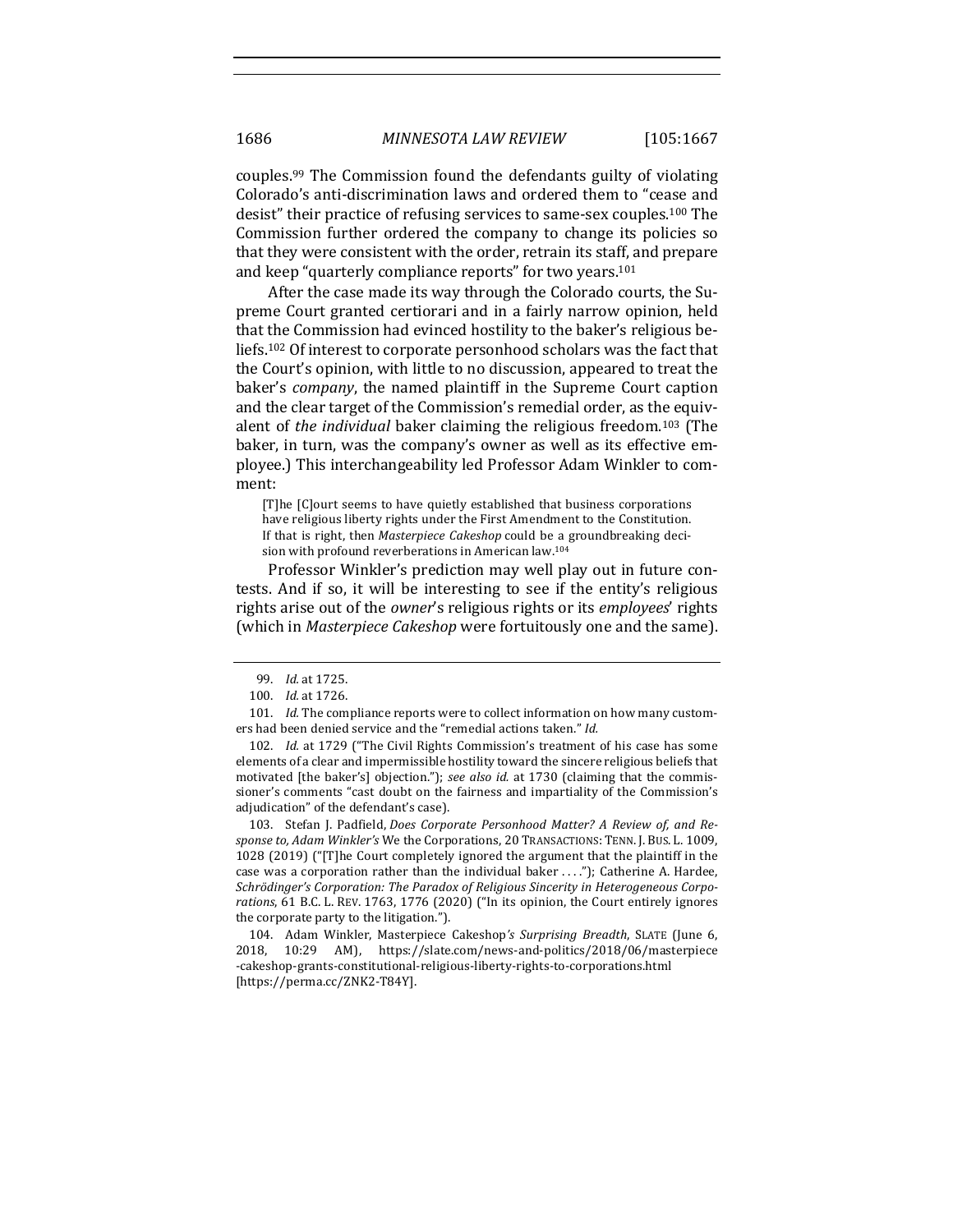For this Article's purposes, it is sufficient to conclude that corporate rights have yet to hit their ceiling.

#### C. WHEN PRIVACY MEETS PERSONHOOD

The developments described in Sections A and B have taken place on different tracks and in different contexts.<sup>105</sup> Superficially, the corporate personhood cases have little to do with government surveillance and the Fourth Amendment. Indeed, it is doubtful the authors of the majority opinions in one category have given much thought to the cases arising in the other.<sup>106</sup>

Nevertheless, it is helpful to visualize how these two doctrinal developments might converge and undermine enforcement. The issue is not simply that the Court has opted to treat the corporation as a person, nor is it that the Court has found a renewed respect for Fourth Amendment privacy. By themselves, neither of these developments spells immediate relief for corporations subject to myriad statutory and regulatory obligations.<sup>107</sup> Taken together, however, the sum represents far more than its constituent parts.

*Citizens United* and its progeny have attracted notice for the way in which they cloak corporations with absolute constitutional protections.<sup>108</sup> The power to protect one's "members" by claiming rights in speech and religion enables the rights-holder to sidestep statutory and regulatory obligations.<sup>109</sup> If the associational theory can be used

107. Indeed, in the year following *Citizens United*, the Court summarily dismissed AT&T's effort to claim Freedom of Information Act (FOIA) rights when it concluded that FOIA's privacy exemption protected "personal" privacy rights alone. See FCC v. AT&T Inc., 562 U.S. 397, 409-10 (2011) (rejecting corporation's argument that FOIA's "personal privacy" exemption included corporations). 

108. As Kate Andrias observes, the Roberts Court's corporate First Amendment cases are "absolutist: once the speech interest is identified, the governmental interest is nearly always insufficient to justify the regulation." Kate Andrias, *Janus's Two Faces*, 2018 SUP. CT. REV. 21, 31.

109. *Id.* (arguing that cases such as *Citizens United* "enable individuals and corporations to opt out of democratically made decisions"); Sepper, *supra* note 31, at 1474 ("Businesses-and courts siding with them-go so far as to justify exempting employers from laws based on their employees' interests."); *see also* Garrett, *supra* note 20, at 121 (claiming that *Citizens United* suggests that organizations can invoke their

<sup>105.</sup> *See generally* Daniel J. Solove, *The First Amendment as Criminal Procedure*, 82 N.Y.U. L. REV. 112, 114 (2007) (critiquing the siloed approach to analyzing First, Fourth, and Fifth Amendment claims).

<sup>106.</sup> It is ironic that *Carpenter's* most vehement dissenters, Justices Kennedy and Alito, are collectively responsible for the majority opinions in the three personhood cases. See Masterpiece Cakeshop, 138 S. Ct. at 1723 (Kennedy, J.); Burwell v. Hobby Lobby Stores, Inc., 573 U.S. 682, 688 (2014) (Alito, J.); *Citizens United*, 558 U.S. at 319 (Kennedy, J.).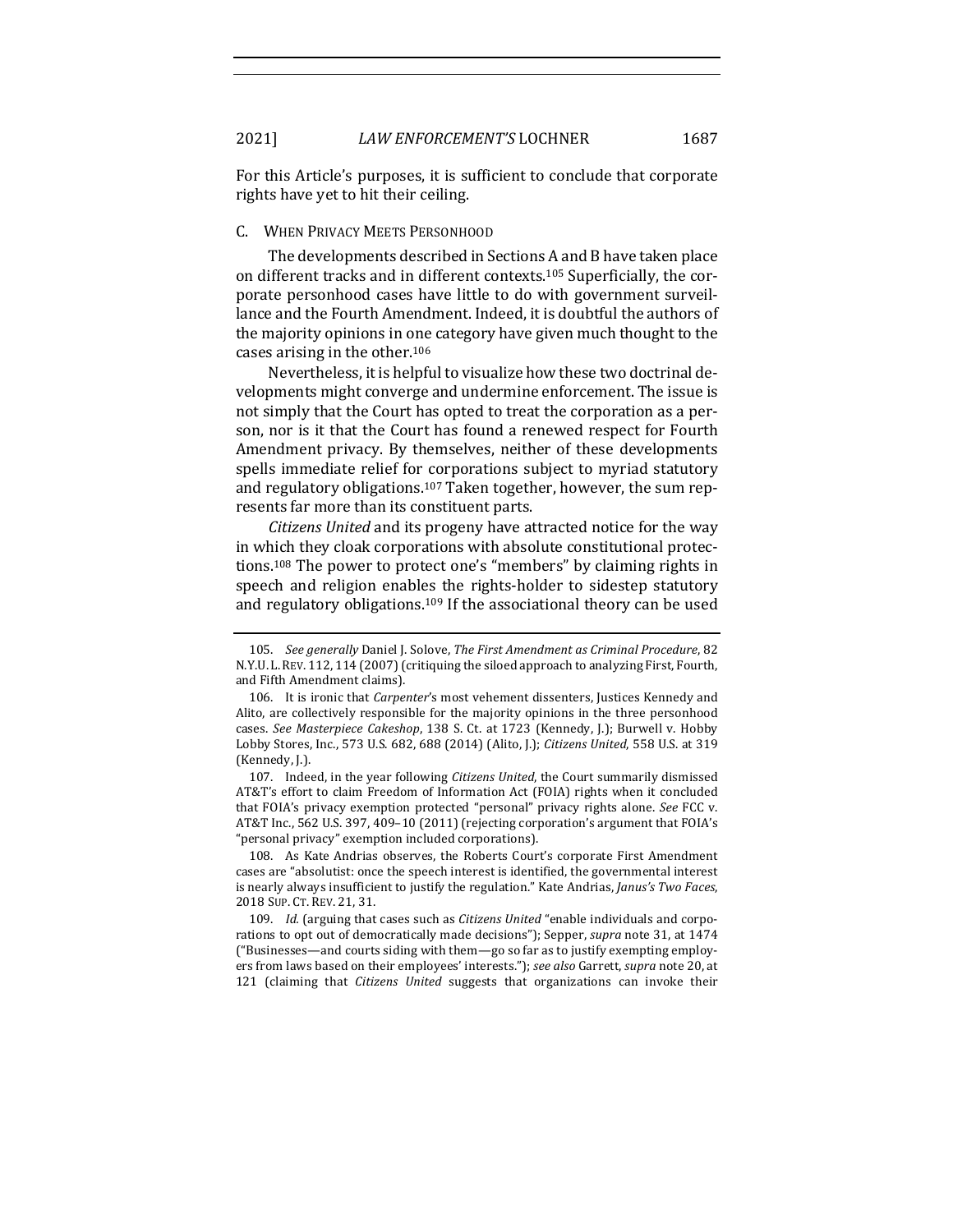to protect additional constituents, such as the corporation's employees or officers, or to broadly protect "owners" with little to no reality check on what the corporation's heterogeneous shareholders actually desire,<sup>110</sup> it enlarges the corporation's ability to lodge constitutional objections to *other* activity, such as the government's routine and notso-routine surveillance measures. Moreover, it enables corporations to test different theories of corporate privacy.<sup>111</sup> None of this is good news for government regulators or prosecutors.

More importantly, the Court's uber-protective personhood theory has arisen at precisely the same moment the Court has begun to reverse its deferential stance on government surveillance.<sup>112</sup> If it continues on the same trajectory, the Court's expansion of corporate rights will coincide with its reversal of doctrines that have, up until now, permitted the government's broad and unchecked use of surveillance and monitoring.<sup>113</sup>

In sum, at the very moment the Court seems poised to recognize stronger protections of *personal privacy*,<sup>114</sup> it seems equally willing to strengthen and enlarge the concept of *corporate personhood*.<sup>115</sup> One need not be clairvoyant to see the ways in which constitutional privacy and corporate personhood's convergence spells trouble for government enforcement efforts.

For example, if the collection of seven days' worth of location data constitutes a "search" because it fosters such a comprehensive record of an individual's actions,<sup>116</sup> how might the Court treat an "internal"

members' interests for constitutional challenges). For more general discussion, see Jamal Greene, *The Supreme Court, 2017 Term-Foreword: Rights as Trumps?*, 132 HARV. L. REV. 28 (2018), which explores the treatment of a right as an absolute shield, barring an exceptional circumstance.

<sup>110.</sup> See supra note 80.

<sup>111.</sup> One can imagine messy, fact-intensive litigation testing either the nature of the privacy right or the type of business entity claiming it. See Kayla Robinson, Note, Corporate Rights and Individual Interests: The Corporate Right to Privacy as a Bulwark *Against Warrantless Government Surveillance*, 36 CARDOZO L. REV. 2283, 2296 (2015) (referring to trade secrecy law as consistent with the claim that corporations are already "shielded by privacy rights in certain spheres"); Elizabeth Pollman, *A Corporate Right to Privacy*, 99 MINN. L. REV. 27, 31 (2014) ("[A] constitutional right to privacy may be an important check against government power ... according such a right to all corporations would be unfounded.").

<sup>112.</sup> *See supra* Part I.A.

<sup>113.</sup> See supra notes 37-42 and accompanying text (describing the Court's lenient approach to some surveillance techniques).

<sup>114.</sup> *See supra* Part I.A.

<sup>115.</sup> *See supra* Part I.B.

<sup>116.</sup> *See* Carpenter v. United States, 138 S. Ct. 2206, 2215 (2018).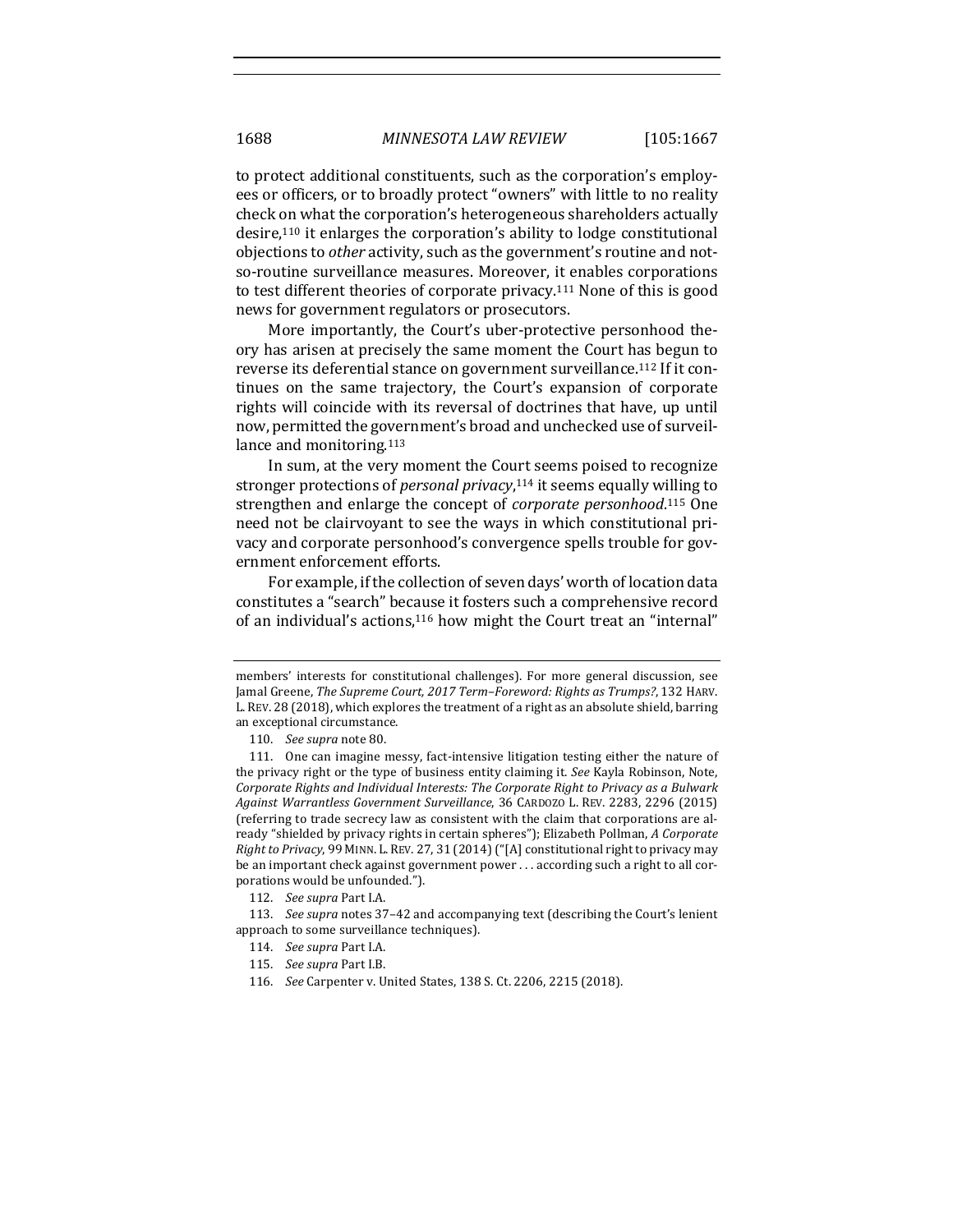2021] *LAW ENFORCEMENT'S* LOCHNER 1689

corporate investigation nominally executed by a corporation's law firm but undertaken at the behest of a government agency? How would a lower court treat such an investigation if, with the assistance of computer and digital technology, the corporation's defense team were to construct a detailed and lengthy historical account of numerous corporate employees and their behavior within and throughout the workplace? Would hum-drum investigative tools such as grand jury and administrative subpoenas suddenly take on a new-technology hue, thereby triggering the enhanced scrutiny outlined in *Carpenter*?<sup>117</sup> Would corporate defendants, endowed with shiny new avatars of personhood, be more inclined to press these issues on behalf of their various "members"?<sup>118</sup>

Professor Christopher Slobogin is one of a handful of scholars to explore these issues.<sup>119</sup> According to Professor Slobogin, if First Amendment protections are designed to promote some sense of "security" from arbitrary government intrusions, then the corporate entity that seeks to protect its *First* Amendment freedoms should have stronger access to *Fourth* Amendment freedoms to challenge government subpoenas.<sup>120</sup> Moreover, Professor Slobogin reasons, "if corporations can possess and exercise a right to speak (per *Citizens United*) they ought to possess rights not to speak" and should also be permitted to claim the Fifth Amendment's privilege against self-incrimination.121

Whether corporations would prevail in precisely the manner Professor Slobogin imagines is beside the point. The more interesting observation is that the personhood cases have created a roadmap for reopening these issues *at all*. Doctrines once considered settled have recently become the subject of appeals and petitions for certiorari.<sup>122</sup>

<sup>117.</sup> *See id.* (discussing "more sweeping modes of surveillance").

<sup>118.</sup> On the complicated standing issues likely to arise when the corporation purports to claim such rights, see Garrett, *supra* note 20, at 103. See also Pollman, supra note 27, at 642-43 (questioning the adequacy of state corporate law to resolve disputes that are likely to occur in the wake of the Court's corporate rights jurisprudence).

<sup>119.</sup> Slobogin, *supra* note 29, at 132-35. Garrett also considers the implications of *Citizens United* and *Hobby Lobby* for the Court's Fourth and Fifth Amendment precedents. See Garrett, *supra* note 20, at 144-45, 157-58.

<sup>120.</sup> Slobogin, *supra* note 29, at 133. Professor Slobogin's point hinges, in part, on whether one views a subpoena as an intrusion of any sort at all. I discuss the government's subpoena powers *infra* in Part II.B.

<sup>121.</sup> Slobogin, *supra* note 29, at 134.

<sup>122.</sup> Litigants have already begun to challenge the collective entity doctrine. See State v. Brelvis Consulting LLC, 436 P.3d 818, 827 (Wash. Ct. App. 2018) (arguing that *Hobby Lobby* requires reconsideration of whether closely held corporations are barred from invoking the Fifth Amendment's privilege against self-incrimination), *as amended*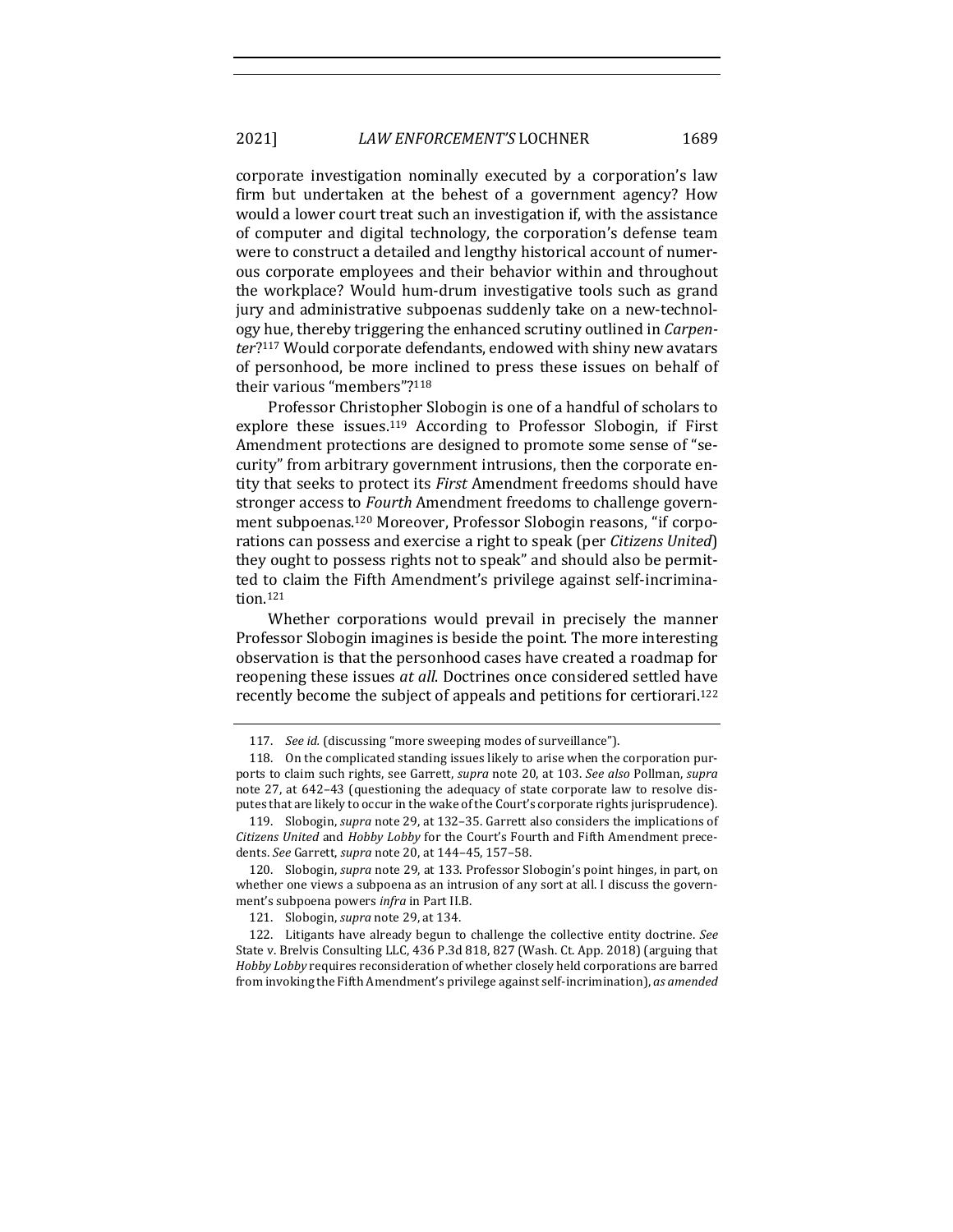Jokes about corporate privacy are suddenly no longer so humorous.<sup>123</sup> And investigative practices once conceptualized as mundane and ordinary suddenly appear more unstable and tenuous. I discuss these practices in more detail in Part II.

#### II. CORPORATE & REGULATORY ENFORCEMENT'S GROUND RULES

Part I introduced two developments in constitutional law: the expansion of an associational theory of corporate personhood rights and a long-expected reassessment of Fourth Amendment jurisprudence that redefines government surveillance activity as subject to the Fourth Amendment's probable cause and warrant requirements.

This Part introduces several constitutional ground rules that undergird contemporary investigations of corporations and other business entities. Section A examines the fiction that denominates corporate investigations "private" and therefore outside the Constitution. Section B describes the substantial deference afforded to regulatory and grand jury subpoenas. Section C reviews the exclusion of business entities from the Fifth Amendment's privilege against self-incrimination. Collectively, these doctrines enable the government to identify, prosecute, and enforce a wide swath of regulatory and criminal prohibitions. 

### A. "PRIVATE" INVESTIGATIONS

Not too long ago, Justice Alito remarked in *Hobby Lobby* that "extending Fourth Amendment protection to corporations protects the privacy interests of employees and others associated with the

*on reconsideration* (Mar. 12, 2019), *rev. denied*, 448 P.3d 67 (2019); *In re* Twelve Grand Jury Subpoenas, 908 F.3d 525, 528–29 (9th Cir. 2018) (considering and rejecting appellant's argument that *Hobby Lobby* and other cases cast into question the Court's previous determination that collective entities are barred from raising the privilege), *cert. denied*, 140 S. Ct. 289 (2019); Appellant's Jurisdictional Memorandum at 6, State v. Buckeye Impact Grp., LLC, 119 N.E.3d 433 (Ohio 2019) (No. 2018-1837), 2018 WL 7050456, at  $*5-6$ ,  $*6$  n.5 (arguing that Ohio's constitution provides broader protections to entities and that the Supreme Court's *Hobby Lobby* reasoning "should be the driving force" in determining whether a limited liability company can invoke the privilege); see also Peter J. Henning, *Treating Corporations as People*, N.Y. TIMES (May 26, 2015), https://www.nytimes.com/2015/05/27/business/dealbook/treating

<sup>-</sup>corporations-as-people.html [https://perma.cc/MF7P-VNAF] (describing additional cases). 

<sup>123.</sup> In rejecting AT&T's argument that FOIA's personal privacy exemption applied to corporations, Chief Justice Roberts quipped at the end of the Court's unanimous opinion, "We trust that AT&T will not take it personally." FCC v. AT&T Inc., 562 U.S. 397, 410 (2011).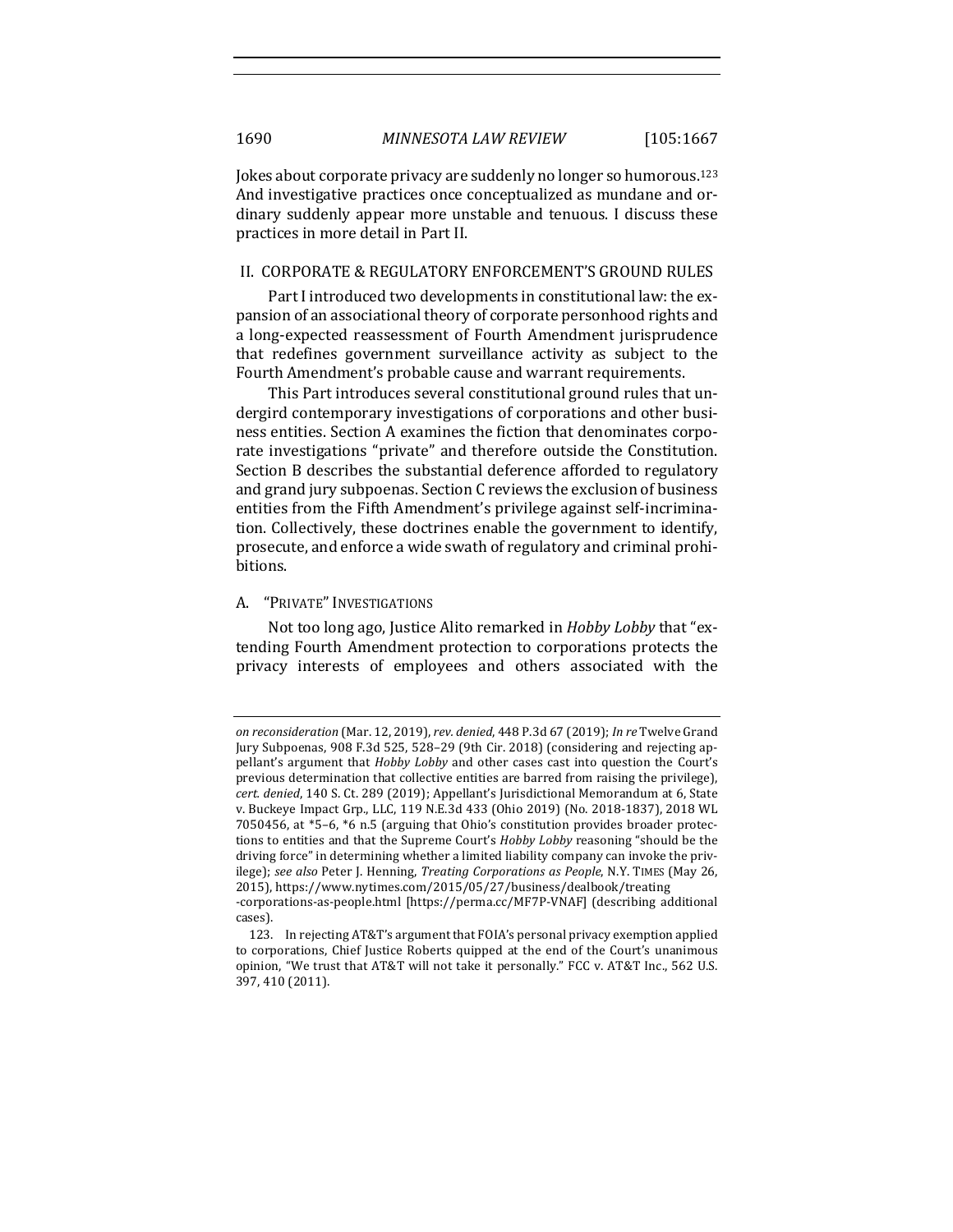company."<sup>124</sup> Justice Alito's acknowledgement that employees enjoy "corporate privacy" is somewhat ironic in light of the Court's general approach to internal investigations.

When a corporation or other entity<sup>125</sup> searches an employee's papers or computer, the resulting investigation is deemed a "private" search; she receives no constitutional protection from the employer who rifles through her office files.<sup>126</sup> When that same corporation interrogates the employee—even under the threat of termination—her incriminating statements are not considered "compelled" under the Fifth Amendment because the privilege against self-incrimination protects individuals from *government* pressure but not private

<sup>124.</sup> Burwell v. Hobby Lobby Stores, Inc., 573 U.S. 682, 707 (2014). Although Justice Alito's statement purports to be a straightforward application of the associational theory of corporate personhood, it does not delve into the question of why the "association" protects employees as well as owners, much less how constitutional law should mediate rights-related disputes between owners and employees. See Blair & Pollman, *supra* note 80, at 1729-30 (observing the inconsistency of allowing the corporation to protect the owners' rights in religious liberty at the expense of its employees, "whose religious beliefs were not considered").

<sup>125.</sup> These rules do not rely on the business entity's particular form. See Blum v. Yaretsky, 457 U.S. 991, 1012 (1982) (holding that nursing homes' discharge of patients was not "state action" and therefore not subject to the Fourteenth Amendment's constraints).

<sup>126.</sup> Burdeau v. McDowell, 256 U.S. 465, 475 (1921) (holding that there was no Fourth Amendment violation for a company's search and seizure of documents from its ex-employee's office); *see also infra* notes 133-35 and accompanying text. For a critique of *Burdeau* and its contemporary distortions, see Kiel Brennan-Marquez, The Constitutional Limits of Private Surveillance, 66 U. KAN. L. REV. 485, 499 (2018), claiming that the framework that emerged from *Burdeau* "cannot contend with the realities of private surveillance today." For earlier criticism, see John M. Burkoff, *Not So Private Searches and the Constitution*, 66 CORNELL L. REV. 627, 671 (1981), stating that, "[u]ltimately, the classic *Burdeau* state action barrier to application of constitutional limitations in the private search setting amounts to little more than an elaborate semantical construction based upon often incoherent doctrinal prescriptions"; and Charles B. Craver, *The Inquisitorial Process in Private Employment*, 63 CORNELL L. REV. 1, 47  $(1977)$ , stating that, "some commentators have argued that the constitutional restriction [of the Fourth Amendment] should be judicially extended to cover institutionalized private intrusions performed on a regular basis by company security agents." (citing Harvey L. Ziff, Note, *Seizures by Private Parties: Exclusion in Criminal Cases*, 19 STAN. L. REV. 608 (1967)).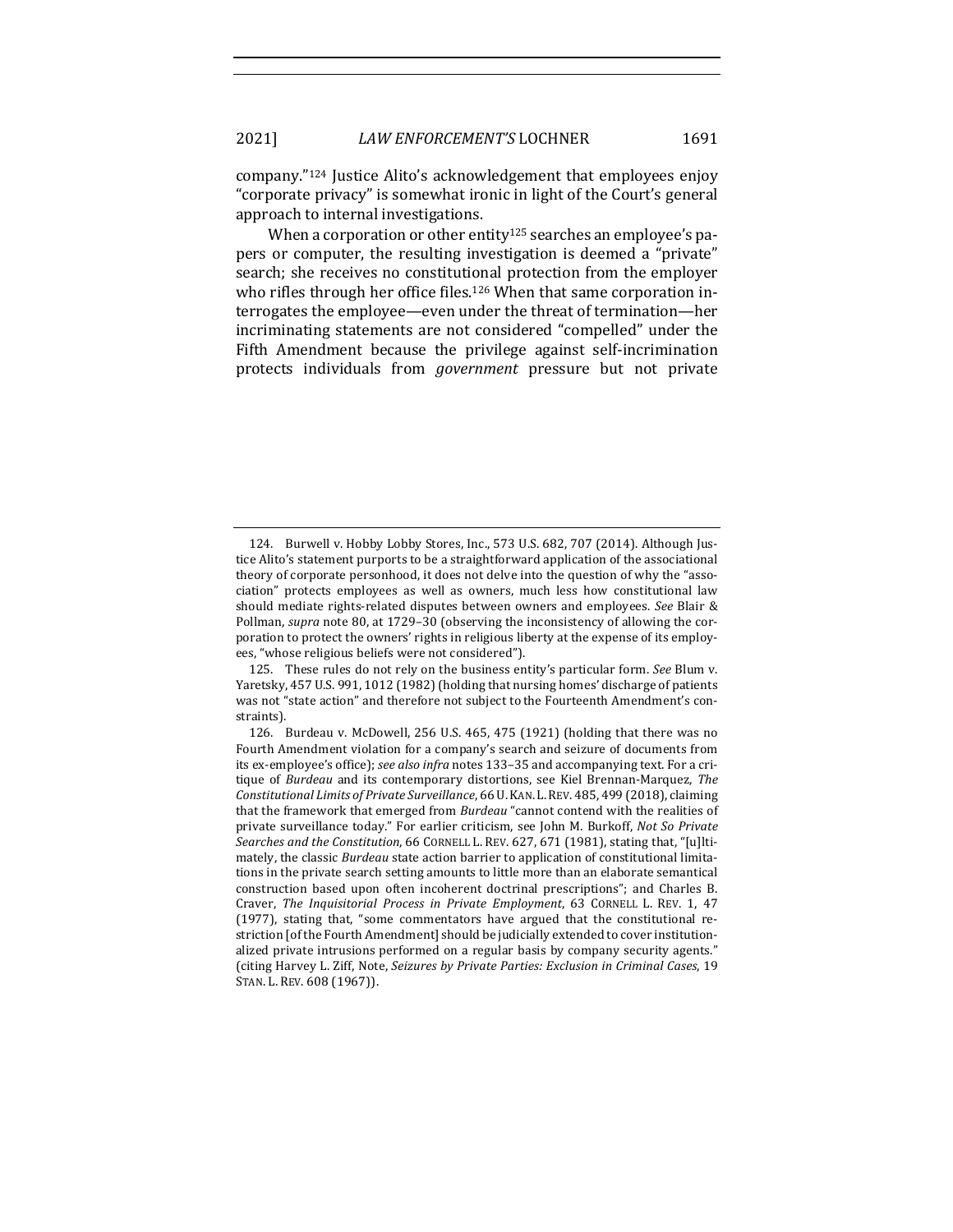compulsion.<sup>127</sup> Whatever rights the employee enjoys in regard to her employer, those rights are statutory.<sup>128</sup>

By contrast, *government* investigators labor under significantly more restrictive rules.<sup>129</sup> The FBI agent who wishes to enter the corporation's premises and search an employee's desk must first secure a warrant.<sup>130</sup> The government prosecutor who wishes to question a person in custody must first advise that person of her right to remain silent.<sup>131</sup> And the government investigator who wishes to interview a *government* employee must refrain from threatening adverse employment consequences in response to the employee's exercise of her right to remain silent.<sup>132</sup>

130. *See* United States v. Anderson, 154 F.3d 1225, 1230 (10th Cir. 1998) ("It is well established that an employee has a reasonable expectation of privacy in his office."). 

<sup>127.</sup> *See Burdeau*, 256 U.S. at 475–76 (rejecting a Fifth Amendment claim in regard to petitioner's records). The Court has never directly addressed corporate interrogations, although lower court decisions have drawn heavily on the Court's state-action jurisprudence to declare private interrogations unprotected. See, e.g., United States v. Solomon, 509 F.2d 863, 867-70 (2d Cir. 1975) (upholding NYSE's interrogation of stockbroker as non-state action).

<sup>128.</sup> The foregoing is, of course, a description of the American experience; other countries are more protective of employee privacy. See Jennifer Arlen & Samuel W. Buell, *The Law of Corporate Investigations and the Global Expansion of Corporate Criminal Enforcement*, 93 S. CAL. L. REV. 697, 747-53 (2020) (describing the privacy rules that prevail in the European Union and other countries).

<sup>129.</sup> Harry First, *Branch Office of the Prosecutor: The New Role of the Corporation in Business Crime Prosecutions*, 89 N.C. L. REV. 23, 73 (2010) (explaining that there are greater constitutional protections in investigations conducted by prosecutors as opposed to those conducted by public corporations); JOHN C. COFFEE, JR., CORPORATE CRIME AND PUNISHMENT: THE CRISIS OF UNDERENFORCEMENT 84 (2020) ("One of the advantages of a private investigation is that the usual restraints on the prosecution do not apply to the corporation's own internal investigation."); see also Miriam H. Baer, When the *Corporation Investigates Itself, in* RESEARCH HANDBOOK ON CORPORATE CRIME AND FINANCIAL MISDEALING 308 (Jennifer Arlen ed., 2018) (explaining the ways in which government prosecutors rely on corporate investigators' activities).

<sup>131.</sup> Miranda v. Arizona, 384 U.S. 436, 444 (1966) ("[T]he prosecution may not use statements, whether exculpatory or inculpatory, stemming from custodial interrogation of the defendant unless it demonstrates the use of procedural safeguards effective to secure the privilege against self-incrimination.").

<sup>132.</sup> Garrity v. New Jersey, 385 U.S. 493, 497-98 (1967) ("The option to lose their means of livelihood or to pay the penalty of self-incrimination is the antithesis of free choice to speak out or to remain silent."). For arguments that *Garrity* immunity should extend to private employees, see Lisa Kern Griffin, *Compelled Cooperation and the New Corporate Criminal Procedure,* 82 N.Y.U. L. REV. 311, 355–56 (2007), in which Professor Griffin argues that the threat of "job loss . . . coerce[s] a statement within the meaning of the Fifth Amendment when an individual subjectively believes that she must speak or face job loss and when it is objectively reasonable for her to hold that belief."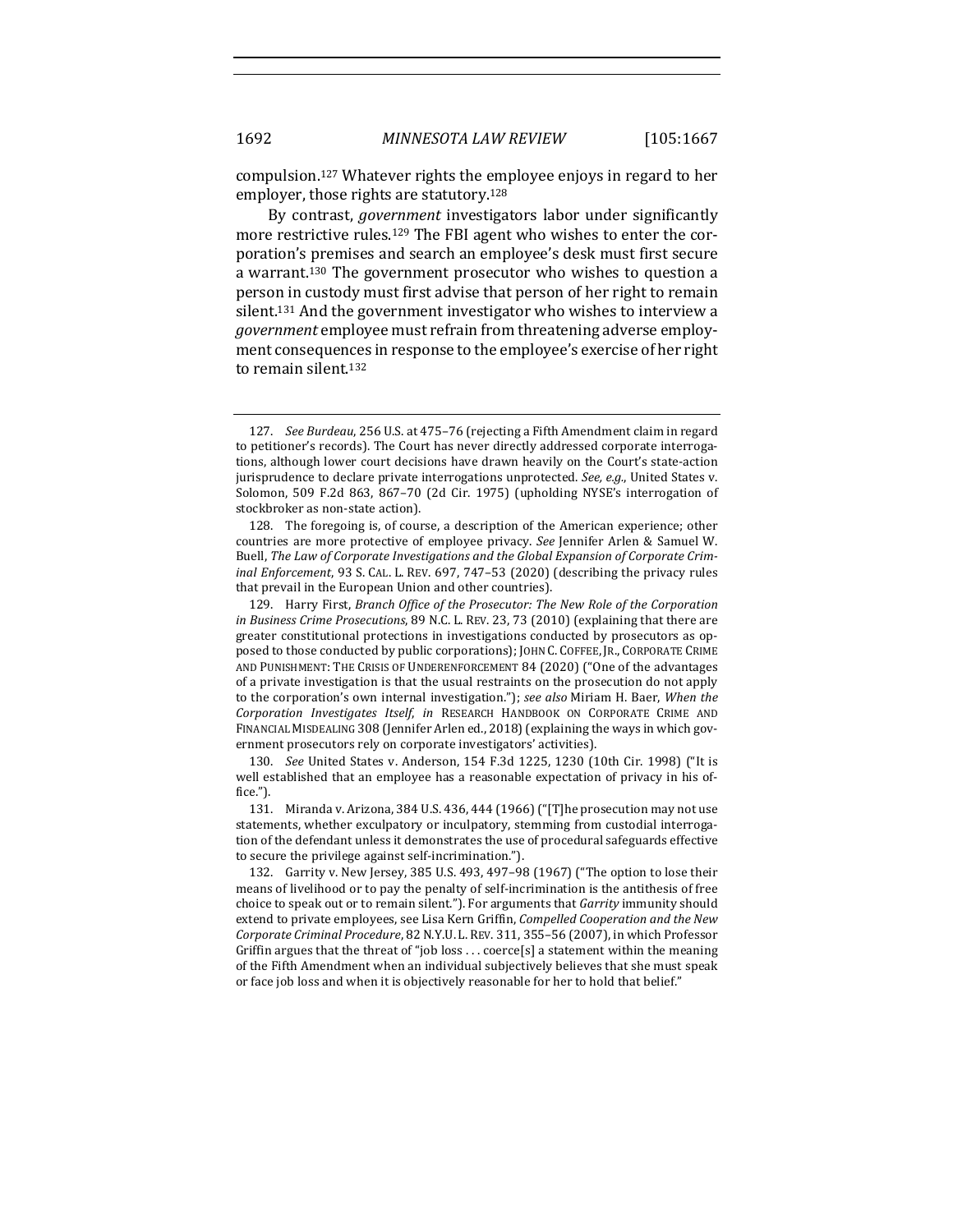Were the private-investigation label constrained to instances in which the government lacked any advance knowledge of the corporation's investigative activities, the distinction would be more defensible. *Burdeau v. McDowell*, a private search case decided by the Supreme Court in 1921, featured a corporation whose executives drilled open an ex-employee's safe, found evidence he was embezzling from the company, and disclosed the evidence to the local U.S. Attorney.<sup>133</sup> Government attorneys had no knowledge of the corporation's behavior until after it occurred.<sup>134</sup> The Supreme Court held that the search was private and that federal prosecutors could use the evidence despite the lack of a search warrant.<sup>135</sup>

Today's corporate investigation unfolds under a dramatically different framework. Employee theft is no longer the motivating concern.<sup>136</sup> Rather, in an effort to reduce criminal and regulatory exposure, corporations erect sophisticated internal compliance departments responsible for ensuring the firm's overall adherence to the law.<sup>137</sup> As part of this function, firms routinely monitor and report wrongdoing by their employees to government authorities.<sup>138</sup> Government enforcers, in turn, encourage corporations to enlarge their compliance departments because corporate self-policing partially 

136. *See* Baer, *supra* note 129, at 308 (discussing the different motivations for internal investigations including leniency from government enforcers and maintenance of shareholder trust); William S. Laufer, *Corporate Prosecution, Cooperation, and the Trading of Favors*, 87 IOWA L. REV. 643, 648-50 (2002) (discussing the implications of "reverse whistleblowing," where corporations sound the alarm on culpable employees in exchange for prosecutorial leniency towards the overall organization).

138. Laufer, *supra* note 136, at 652 (discussing the practice known as "flipping").

<sup>133. 256</sup> U.S. 465, 473-74 (1921).

<sup>134.</sup> *Id.* at 475 (claiming that the government did not know the circumstances of the property's seizure until several months after the seizure had occurred).

<sup>135.</sup> *Id.* (reasoning that whatever wrong had occurred was committed by certain individuals against another). Later cases clarified that the government engages in no violation of the Fourth Amendment when it views evidence previously secured by a private party, even when that party violates state or local law. See, e.g., Coolidge v. New Hampshire, 403 U.S. 443, 485-89 (1971) (holding that there was no constitutional violation when the defendant's wife voluntarily collected and turned over his clothes and firearms); Ben A. McJunkin, *The Private-Search Doctrine Does Not Exist*, 2018 WIS. L. REV. 971, 1022 ("The Court has long allowed the government to use privately volunteered evidence on the rationale that the Fourth Amendment does not reach private action."). 

<sup>137.</sup> On the corporate compliance function's evolution, see Geoffrey Parsons Miller, *The Compliance Function: An Overview*, *in* THE OXFORD HANDBOOK OF CORPORATE LAW AND GOVERNANCE 981, 982–84 (Jeffrey N. Gordon & Wolf-Georg Ringe eds., 2018), and Sean J. Griffith, Corporate Governance in an Era of Compliance, 57 WM. & MARY L. REV. 2075, 2127 (2016), describing the corporate compliance obligation as a form of "outsourcing" by government enforcement agencies.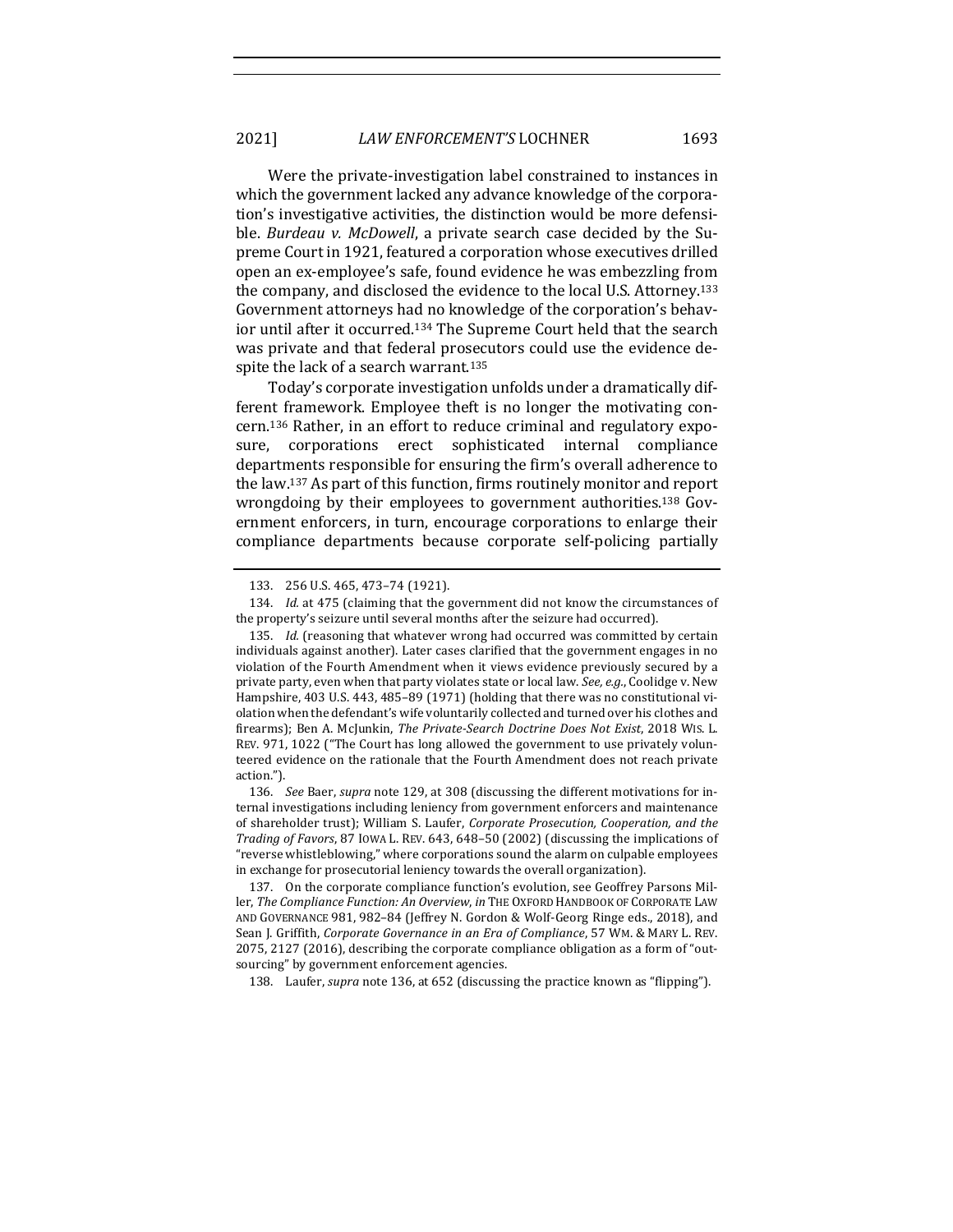relieves the government of its own policing obligations.<sup>139</sup> Moreover, corporate investigators enjoy a much better vantage point from which to identify and mitigate wrongdoing.<sup>140</sup>

To induce corporations to self-police, the government employs a combination of sticks and carrots. The strongest of the sticks is the threat of corporate-level prosecution.<sup>141</sup> If the corporation wishes to disable that threat, it must demonstrate its bona fides as a good corporate citizen. In concrete terms,

the government uses corporate criminal liability as a lever to compel firms to monitor their own employees, discover wrongdoing, and report it to the government. In turn, the government allows firms to settle criminal matters ... on somewhat more lenient terms.<sup>142</sup>

Thus, in today's world, the company that initiates a private investigation no longer acts, as it did in *Burdeau*, to protect itself from its *em*ployee.<sup>143</sup> Rather, it initiates surveillance in order to protect itself from the *government* and the government's ever-present threat of enforcement.

Notwithstanding the foregoing, courts have routinely labeled corporate investigations "private," provided prosecutors and regulators avoid direct interference in specific investigative activities.<sup>144</sup> So long as government officials refrain from directing *the particulars* of the

142. Rachel Brewster & Samuel W. Buell, *The Market for Global Anticorruption Enforcement*, 80 LAW & CONTEMP. PROBS. 193, 210–11 (2017).

143. Businesses still employ sophisticated security measures to guard against employee and consumer theft. For a comprehensive history of the industry that has developed to accommodate this need and the issues this raises, see David A. Sklansky, *The Private Police*, 46 UCLA L. REV. 1165, 1205-21 (1999), which describes evolution from early policing to private policing companies; and Elizabeth E. Joh, *Conceptualizing the Private Police,* 2005 UTAH L. REV. 573, 579–85, which provides a "discussion of how pertinent examples compare to the private policing of today."

<sup>139.</sup> *See* William S. Laufer, A Very Special Regulatory Milestone, 20 U. PA. Bus. L.J. 392, 398-99 (2017) (articulating the theory underlying the federal government's "conscription" of corporate "self-regulators" to investigate and report wrongdoing).

<sup>140.</sup> *See* Arlen & Buell, *supra* note 128, at 706-07 (describing the corporation's superior abilities to police itself); Jennifer Arlen, *Corporate Criminal Liability: Theory and Evidence, in* RESEARCH HANDBOOK ON THE ECONOMICS OF CRIMINAL LAW 144, 145 (Alon Harel & Keith N. Hylton eds., 2012) ("[Firms] generally are the most cost-effective providers of many vital forms of prevention and policing.").

<sup>141.</sup> *See generally* Preet Bharara, *Corporations Cry Uncle and Their Employees Cry* Foul: Rethinking Prosecutorial Pressure on Corporate Defendants, 44 AM. CRIM. L. REV. 53, 59 (2007) ("The implications for [corporate criminal liability] are profound, as it vests prosecutors with extraordinary discretion  $\dots$ .").

<sup>144.</sup> *See, e.g.*, Gilman v. Marsh & McLennan Cos., 826 F.3d 69, 77 (2d Cir. 2016) (determining that a corporation's interview of employees was not "state action" despite corporation's incentives to investigate itself).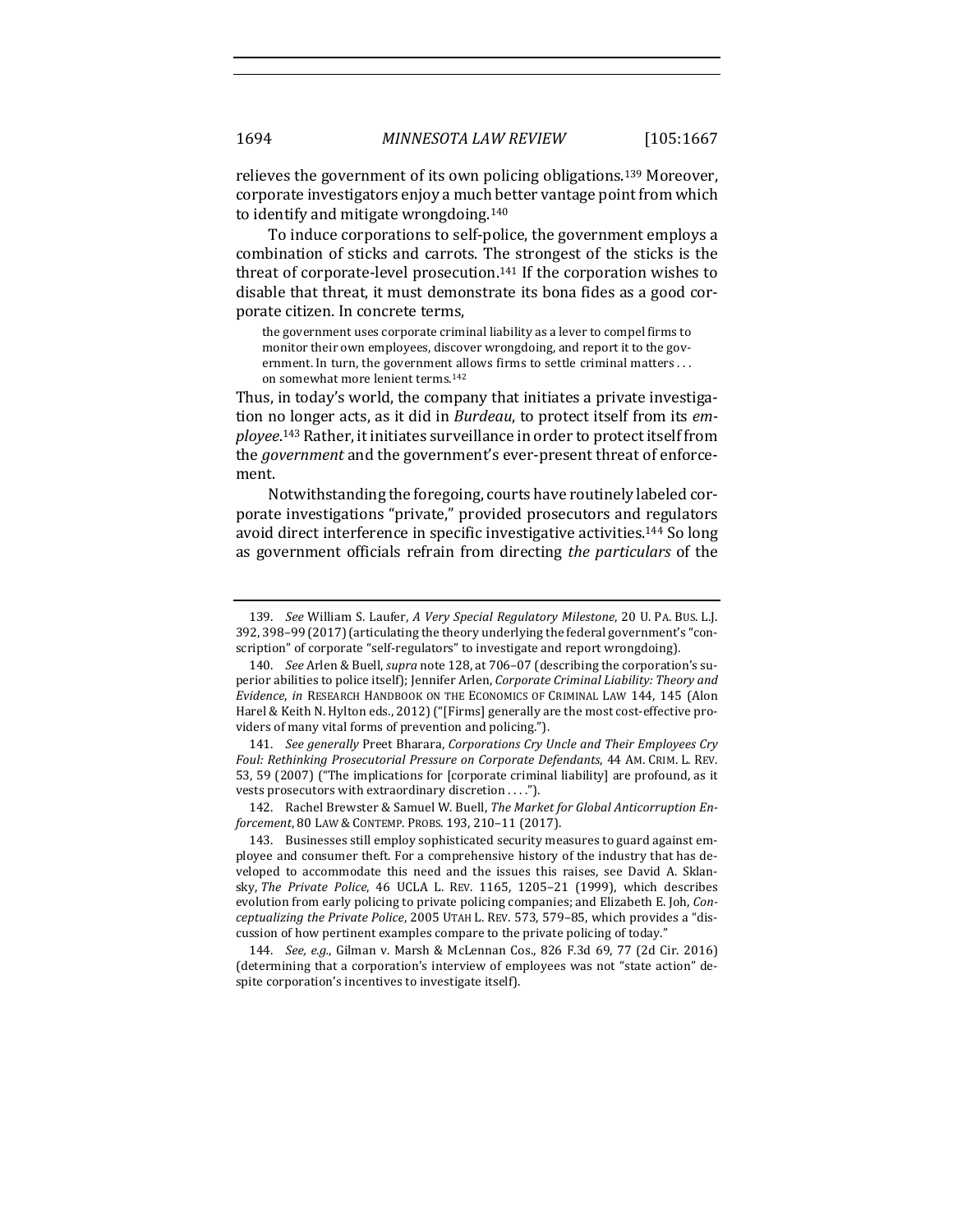investigation ex ante, courts are willing to agree the resulting investigation is "[un]attributable to the government."<sup>145</sup>

This rigid, formalistic approach ("Do not command Corporation X to search Employee Y's emails.") overlooks the context in which an investigation unfolds. The DOJ's published leniency policy all but directs corporations to report suspected employee-wrongdoers to government authorities.<sup>146</sup> Corporations seeking leniency can expect their representatives to be grilled at length by prosecutors and regulators on how promptly they conducted their investigation, how broadly they extended it, and how deeply they drilled down in terms of document review and interviews with potential witness-employees.<sup>147</sup> If government enforcers announce they are unimpressed with the corporation's "self" reporting, sophisticated defense lawyers will take their cues and report back to the company's board of directors on the need for a longer, deeper dive into the corporation's affairs.<sup>148</sup> Only through cognitive dissonance can one call such an investigation "private" or independent of government oversight.

Recently, a federal court in the Southern District of New York called out this elaborate fiction. In *United States v. Connolly*,<sup>149</sup> a case

147. Laufer, *supra* note 139, at 408-10 (describing "tease and threat" relationship between corporate actors and public enforcers).

<sup>145.</sup> D.L. Cromwell Invs., Inc. v. NASD Regul., Inc., 279 F.3d 155, 161 (2d Cir. 2002) ("[T]he Fifth Amendment ... will constrain a private entity only insofar as its actions are found to be 'fairly attributable' to the government." (citing Lugar v. Edmondson Oil Co., 457 U.S. 922, 937 (1982); and then citing Corrigan v. Buckley, 271 U.S. 323, 330  $(1926)$ ).

Cases that hold otherwise tend to feature prosecutorial overreach. See, e.g., United States v. Stein, 541 F.3d 130 (2d Cir. 2008) (affirming lower court's determination that the U.S. Attorney's Office interfered to such a degree that the resulting behavior became "state action"); United States v. Stein, 440 F. Supp. 2d 315 (S.D.N.Y. 2006) (citing prosecutors' intervention in KPMG's indemnification practices and its communications to employees regarding FBI interviews).

<sup>146.</sup> *See Brewster & Buell, supra note 142. See generally Baer, supra note 129 (dis*cussing how policies of government regulators encourage corporations to investigate themselves). 

<sup>148.</sup> Cf. Jessica K. Nall & Janice W. Reicher, *Achieving Credibility in Internal Investi*gations: Getting Inside the Enforcer's Mind, CHAMPION, June 2013, at 24 (providing a "how-to" guide for defense attorneys seeking government leniency).

Many companies, when credibly accused of wrongdoing, will promptly hire former prosecutors at top law firms to investigate and report on the company's internal misconduct. See Brewster & Buell, *supra* note 142, at 206 (citing Charles D. Weisselberg & Su Li, *Big Law's Sixth Amendment: The Rise of Corporate White-Collar Practices in Large U.S. Law Firms*, 53 ARIZ. L. REV. 1221, 1249-53 (2011)).

<sup>149.</sup> United States v. Connolly, 1:16-CR-00370, 2018 WL 2411216 (S.D.N.Y. May 15, 2018).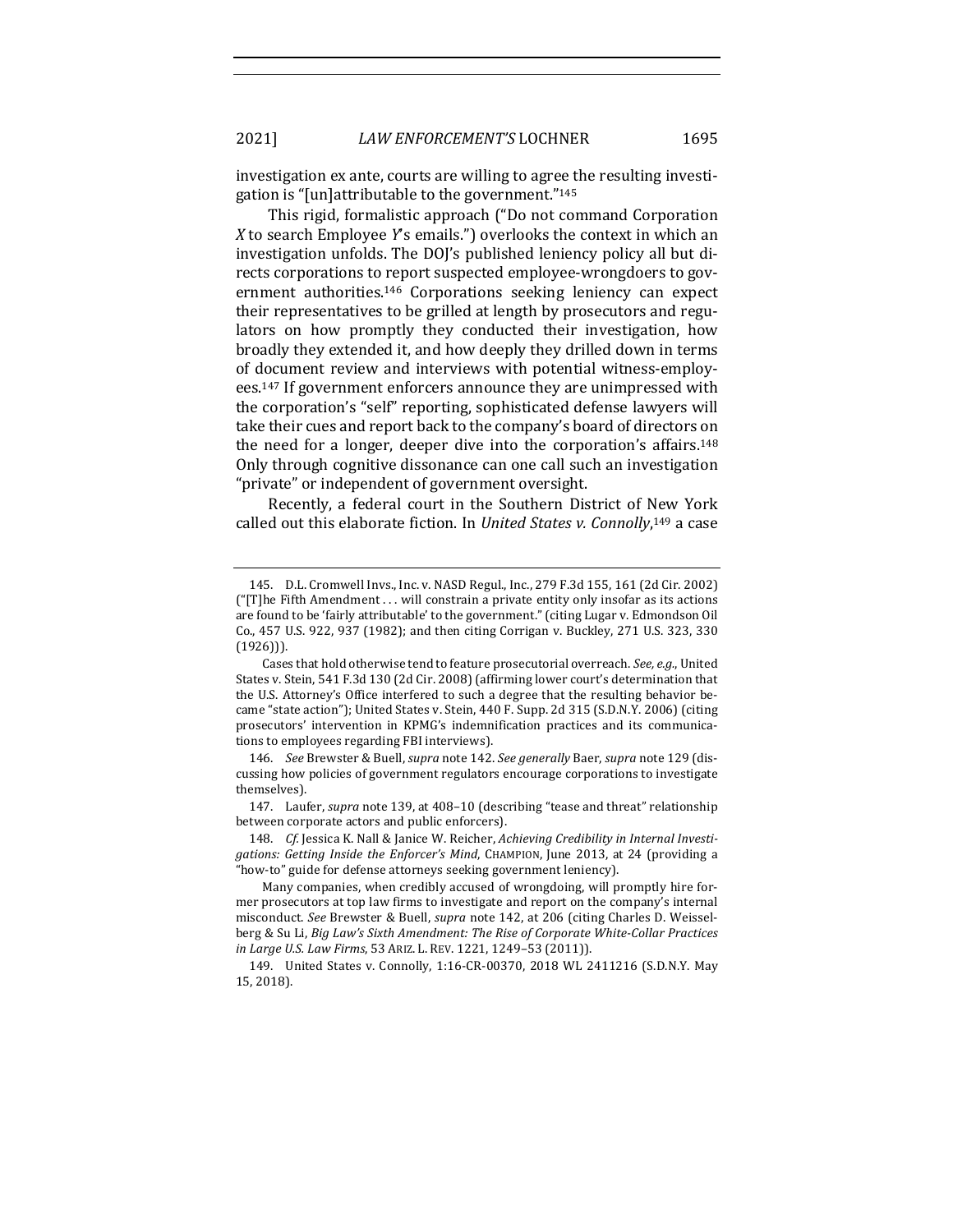arising out of Deutsche Bank's LIBOR scandal,<sup>150</sup> Chief Judge Colleen McMahon addressed Gavin Black's motion to suppress inculpatory statements he had made to Paul Weiss, the outside law firm that spearheaded Deutsche Bank's internal investigation.<sup>151</sup> Black claimed that his statements were made under compulsion and that he had spoken with Paul Weiss's attorneys solely to avoid termination.<sup>152</sup> Had he been a government employee, he would have had a serviceable Fifth Amendment claim.<sup>153</sup> Here, however, the only pressure (to the extent it existed) originated with the company's private investigators.

At the outset, Black's chances of winning his suppression motion looked rather slim. In a May 2018 opinion, Chief Judge McMahon reasoned that there would be no "Fifth Amendment issue" if Deutsche Bank was merely pursuing its "own duties or interests" in interviewing its employees.<sup>154</sup> Moreover, Chief Judge McMahon continued,

Black does not actually allege in his motion that the government *directed* Deutsche Bank to conduct an internal investigation. Nor does he allege that ... the government *participated* in the interviews. ... And Black does not assert that anyone *told him* he would be fired ... if he refused to sit for an interview.155

From the language of the above passage, one might have expected the court to quickly dispose of Black's claims. Nevertheless, the court permitted an evidentiary hearing,<sup>156</sup> and one year later, its tone

<sup>150. &</sup>quot;LIBOR" denotes the London Interbank Offered Rate, an interest rate benchmark that is used to compute interest rates. "Each day, a group of banks that sit on the reference panel for the InterContinental Exchange ('ICE') determine at what interest rates they would be willing to lend to other banks." Christopher J. Click, *Death of a* Benchmark: The Fall of LIBOR and the Rise of Alternative Rates in the United Kingdom and United States, 22 N.C. BANKING INST. 283, 284-85 (2018). Between 2012 and 2016, Deutsche Bank was among those banks investigated and ultimately forced to pay massive penalties for manipulating the benchmark. Pierre-Hugues Verdier, The New Finan*cial Extraterritoriality*, 87 GEO. WASH. L. REV. 239, 249 (2019) (describing the LIBOR investigation). 

<sup>151.</sup> For an overview of the case, see COFFEE, *supra* note 129, at 85-87; and David B. Massey, James Q. Walker, Lee S. Richards III, Shari A. Brandt, Audrey L. Ingram, Daniel C. Zinman, Arthur Greenspan & Rachel S. Mechanic, U.S. v. Connolly: "Outsourcing" *a* Government Investigation—and How To Avoid It, N.Y.U. PROGRAM ON CORP. COMPLIANCE & ENF'T (May 7, 2019), https://wp.nyu.edu/compliance\_enforcement/2019/05/07/u -s-v-connolly-outsourcing-a-government-investigation-and-how-to-avoid-it [https:// perma.cc/6KFN-GZJB].

<sup>152.</sup> *Connolly*, 2018 WL 2411216, at \*8.

<sup>153.</sup> Griffin, *supra* note 132, at 353-54 (citing Garrity v. New Jersey, 385 U.S. 493 (1967)). 

<sup>154.</sup> *Connolly*, 2018 WL 2411216, at \*11.

<sup>155.</sup> *Id.* at \*9 (emphasis added).

<sup>156.</sup> United States v. Connolly, 1:16-CR-00370, 2019 WL 2120523 (S.D.N.Y. May 2, 2019).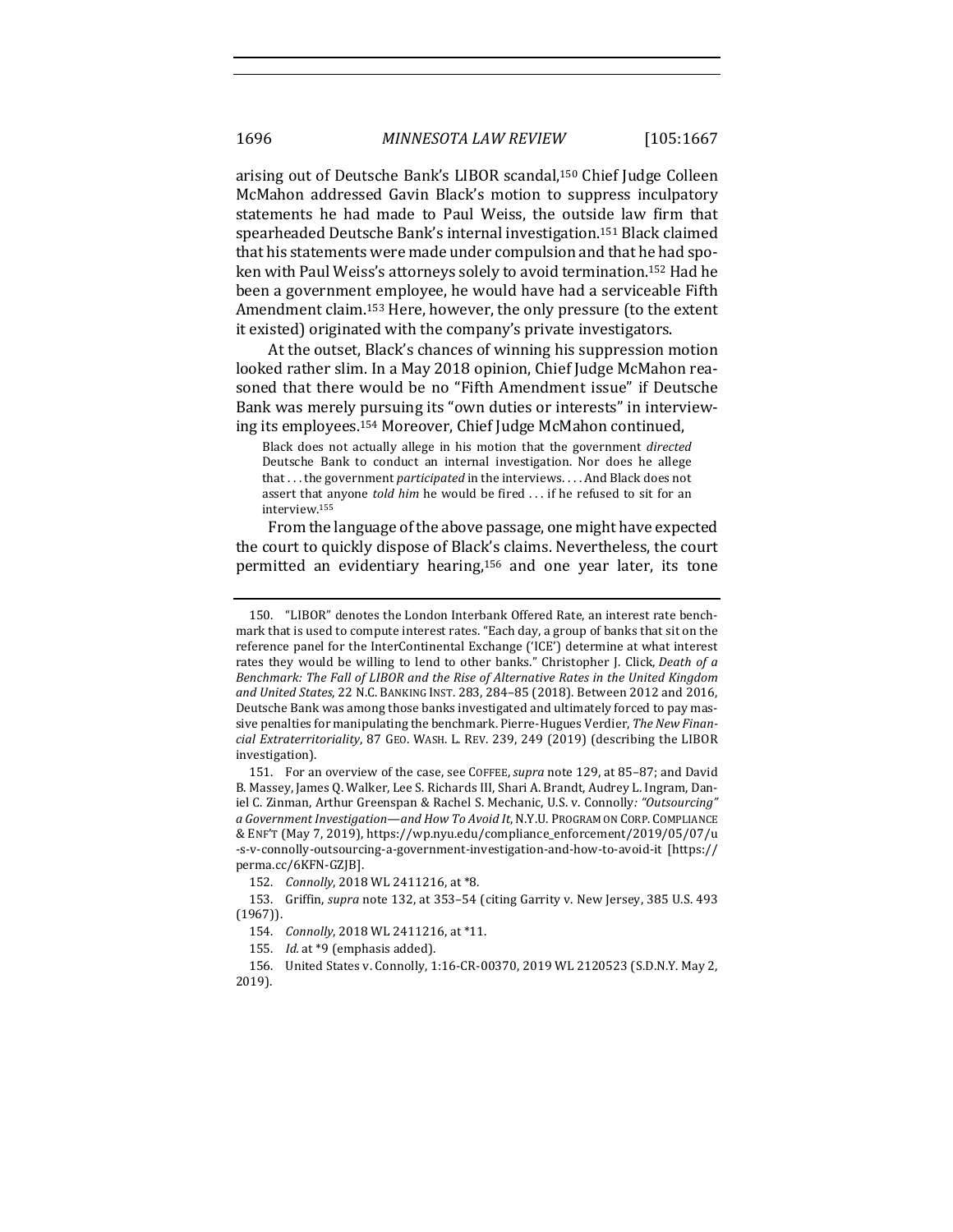changed considerably.<sup>157</sup> In a highly publicized May 2019 opinion, Chief Judge McMahon dismantled the government's position that it was merely the fortunate recipient of a private party's investigation.158

*Connolly* was notable because the court described the investigation in painstaking detail, demonstrating just how far the so-called private investigation has evolved from the days of *Burdeau*.<sup>159</sup> During the years-long investigation, the company's outside counsel routinely updated government enforcers in telephonic and in-person meetings.<sup>160</sup> Law firm partners and associates "conducted nearly 200 interviews of more than fifty Bank employees," "extracted and reviewed 158 million electronic documents," and "listened to 850,000 audio files."<sup>161</sup> All of this was divulged to prosecutors and regulators who, in the court's view, engaged in relatively minimal investigation of their own.<sup>162</sup>

To an outsider, it appeared the government had effectively conscripted Paul Weiss (and, indirectly, Deutsche Bank) as its agent.<sup>163</sup> Chief Judge McMahon thus declared that the law firm's investigation was "fairly attributable" to the government and therefore triggered its employee's privilege against self-incrimination.<sup>164</sup>

Consider this ruling's implications. If an "internal" investigation is in fact state action, all of the fruits of that investigation—including the documents and emails obtained by corporate lawyers—become

<sup>157.</sup> *Id.* 

<sup>158. &</sup>quot;[B]y no standard known to this Court ... can the investigation ... be accurately characterized as an 'internal' investigation." *Id.* at \*9 n.5.

<sup>159.</sup> *Id.* at \*3-10 (providing timeline of investigation).

<sup>160. &</sup>quot;[F]or five years, Deutsche Bank and its outside counsel coordinated extensively with the three Government agencies—the SEC, the CFTC, and eventually the United States Department of Justice ('DOJ')—that were looking into possible LIBOR manipulation." *Id.* at \*2-4.

<sup>161.</sup> *Id.* at \*7 (citation omitted). The Court further advised: "When all was said and done, the LIBOR investigation was the largest and most expensive internal investigation in the respective histories of both Deutsche Bank and Paul Weiss." *Id.* at \*8.

<sup>162.</sup> *Id.* at \*10.

<sup>163.</sup> For arguments that corporate law firms owe allegiances to corporate targets and that these allegiances undermine their efficacy as investigators, see COFFEE, *supra* note 129, at 46, contending law firms may soft-pedal investigations, particularly where high-ranking officers are implicated in wrongdoing. For an earlier (and prescient) account of how this plays out, see Laufer, *supra* note 136, at 652, describing ways in which corporate investigators shield high-ranking employees by placing blame on lower-level employees.

<sup>164. &</sup>quot;Private conduct is attributed to the government when 'there is a sufficiently close nexus between the state and the challenged action." *Connolly*, 2019 WL 2120523, at \*10-11 (quoting Blum v. Yaretsky, 457 U.S. 991, 1004 (1982)).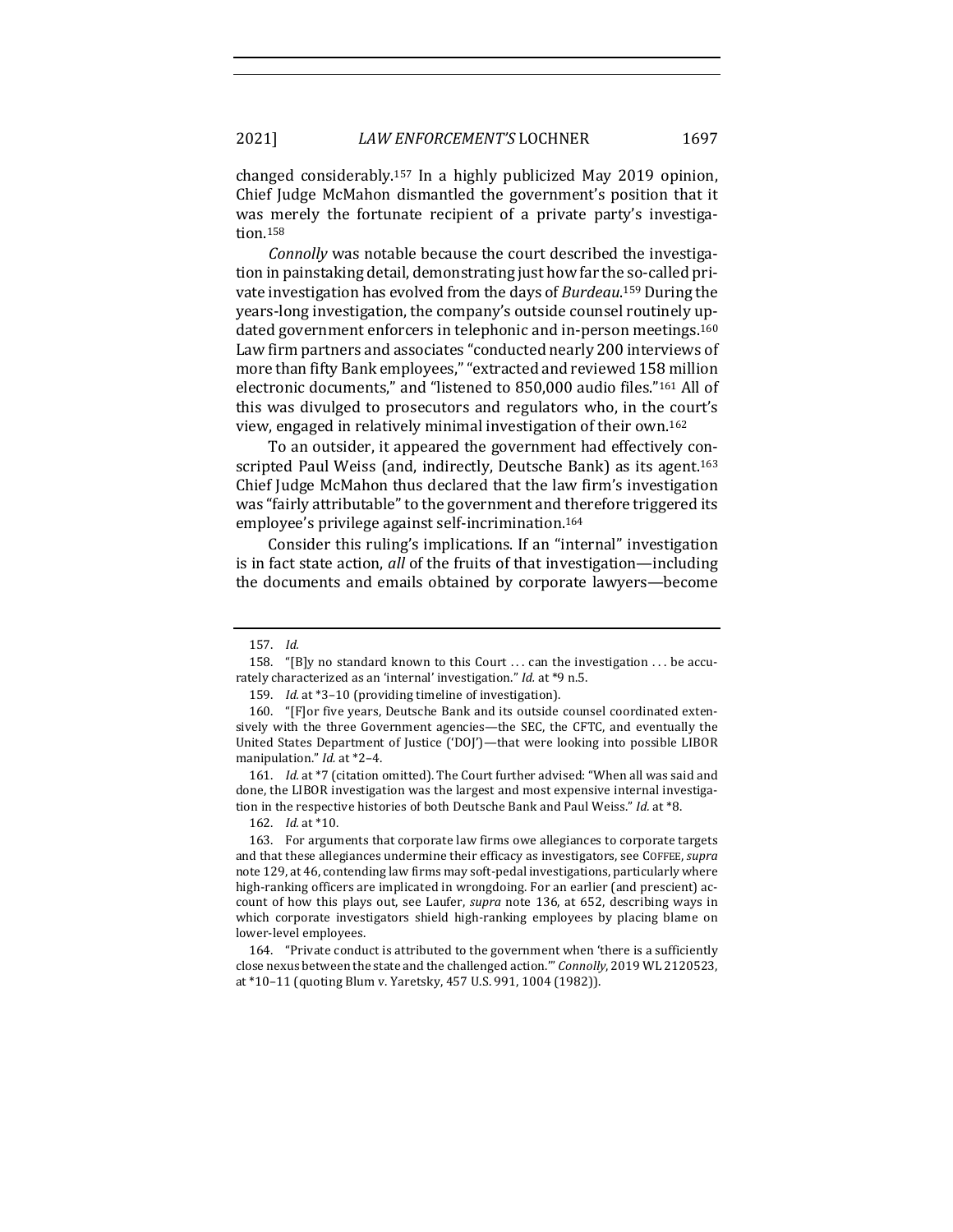the fruits of *government* action.<sup>165</sup> Suddenly, everything the government has collected via the corporate investigator becomes subject not only to Fourth Amendment jurisprudence, but also to *Carpenter's* new gloss on what constitutes a Fourth Amendment search.

Readers will recall that the surveillance at issue in *Carpenter* consisted of a week's worth of location data.<sup>166</sup> Compare that with a year's worth of emails and telephonic meetings and any other workplace surveillance the employer may have performed. How can an internal investigation's extensive and digitized record of employee behavior not provoke the very kinds of privacy concerns that underscored *Carpenter*?<sup>167</sup> If seven days' worth of location data constitutes a search, how sure can any prosecutor be that the collection of 158 million electronic documents and 850,000 audio files would not also be deemed a search? Why would this mosaic escape the "search" moniker any more than the mosaic at issue in *Carpenter*?

Indeed, *Connolly* and *Carpenter* enjoy a symbiotic relationship. The possibility that a court might view an extensive investigation as a search increases defense counsel's incentives to challenge a corporate investigation's "private" label. To put it another way, the possibility of *Carpenter's* expansion makes the *Connolly*-style challenge more likely. And decisions that a private investigation is in fact state action may well open the door for corporate and white-collar defendants to test Carpenter's boundaries.<sup>168</sup>

#### B. GRAND JURY AND ADMINISTRATIVE SUBPOENAS

Private investigations are helpful, but the government enjoys powers of its own. For decades, prosecutors and regulators have maintained an almost unfettered ability to demand documents and data of businesses through compulsory subpoenas.<sup>169</sup> The

<sup>165.</sup> COFFEE, supra note 129, at 84-87. Coffee's analysis focuses solely on the case's Fifth Amendment implications. In an earlier article, Harry First noted the Fourth Amendment arguments that might also arise from a corporate investigation that was later found to be "state action." First, *supra* note 129, at 78.

<sup>166.</sup> Carpenter v. United States, 138 S. Ct. 2206, 2217 (2018).

<sup>167. &</sup>quot;Financial records are of vast scope. Banks and credit card companies keep a comprehensive account of almost every transaction an individual makes on a daily basis." *Id.* at 2232 (Kennedy, J., dissenting).

<sup>168.</sup> Presumably, lawyers would argue that the company's internal surveillance technology renders its collection of information just as "easy, cheap, and efficient" as CSLI. *Cf.* at 2217-18 (majority opinion) (citing factors that allegedly distinguish CSLI from other forms of surveillance).

<sup>169.</sup> *See, e.g.*, United States v. R. Enters., 498 U.S. 292, 302-03 (1991) (declining to consider whether subpoenas violated the First Amendment); United States v. Morton Salt Co., 338 U.S.  $632$ ,  $652-53$  (1950) (ruling that subpoena order was within agency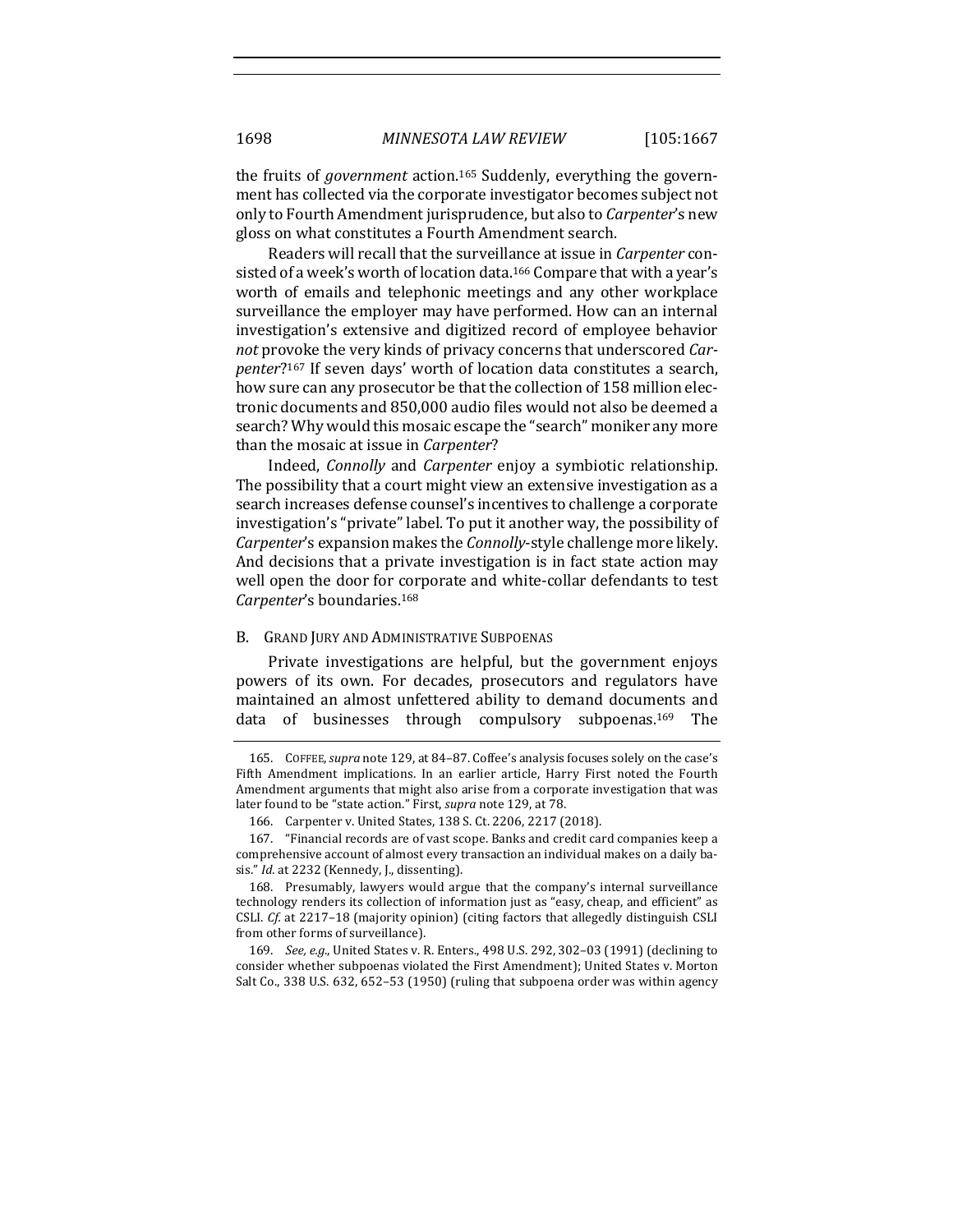justifications for these powers include the public's right to be apprised of relevant information, $170$  as well as the so-called public nature of the records themselves.<sup>171</sup>

Currently, a federal investigator can serve a grand jury subpoena on any organization for documentary or digital evidence with almost no constitutional limitation other than a watered down version of the Fourth Amendment reasonableness requirement.<sup>172</sup> The Court accords administrative subpoenas roughly the same latitude<sup>173</sup> and allows regulators to satisfy their "official curiosity" that the company is acting in accordance with "the law and the public interest."<sup>174</sup> Similar

171. *See infra* notes 226-30 and corresponding text.

174. *Morton Salt Co.*, 338 U.S. at 652 ("[L]aw-enforcing agencies have a legitimate right to satisfy themselves that corporate behavior is consistent with the law and the public interest."); see also Okla. Press Publ'g Co., 327 U.S. at 208 (concluding that the "gist of the protection" for recipients of subpoenas under the Fourth Amendment "is in the requirement . . . that the disclosure sought shall not be unreasonable").

One of the reasons the Court has been so deferential is that it views the corporation's Fourth Amendment privacy right as weaker than that of a natural person. *See*, *e.g., Morton Salt Co.*, 338 U.S. at 652 ("[N]either incorporated nor unincorporated associations can plead an unqualified right to conduct their affairs in secret."); Dow Chem. Co. v. United States, 476 U.S. 227, 237-38 (1986) (holding that EPA's aerial surveillance of manufacturing plant was not a search because, among other things, company held a reduced expectation of privacy in its commercial property); *see also* Donovan v. Dewey, 452 U.S. 594, 598-99 (1981) (holding that owner's expectation of privacy in commercial space "differs significantly" from interests that arise in and around the home). *But see Garrett, supra* note 20, at 122 (contending that "corporations and individuals are treated much the same for Fourth Amendment purposes" once one takes account of the quasi-public nature of business records).

authority and declining to set bounds on this authority); Okla. Press Publ'g Co. v. Walling, 327 U.S. 186, 218 (1946) ("No sufficient reason was set forth ... for not enforcing the subpoenas  $\dots$ .").

<sup>170.</sup> Branzburg v. Hayes, 408 U.S. 665, 688 (1972). For criticism, see Andrew E. Taslitz & Stephen E. Henderson, *Reforming the Grand Jury To Protect Privacy in Third Party Records*, 64 AM. U. L. REV. 195, 204 (2014), arguing that the Court has never explained how the public's broad "right" to evidence can be reconciled with the "limitedgovernment norm" that the Fourth Amendment's language aims to protect.

<sup>172.</sup> *See, e.g., R. Enters.,* 498 U.S. at 299. *See generally* Christopher Slobogin, *Sub*poenas and Privacy, 54 DEPAUL L. REV. 805 (2005) (analyzing how the government can issue subpoenas without adhering to the strictures of the Fourth and Fifth Amendments). 

<sup>173.</sup> *See, e.g., Morton Salt Co.*, 338 U.S. at 652 ("[I]t is sufficient if the inquiry is within the authority of the agency, the demand is not too indefinite and the information sought is reasonably relevant."); Judge Glock, *The Forgotten Visitorial Power: The Ori*gins of Administrative Subpoenas and Modern Regulation, 37 REV. BANKING & FIN. L. 205,  $260-61$  (2017) (noting that administrative subpoenas "are almost completely uninhibited by law, either before or after their issuance").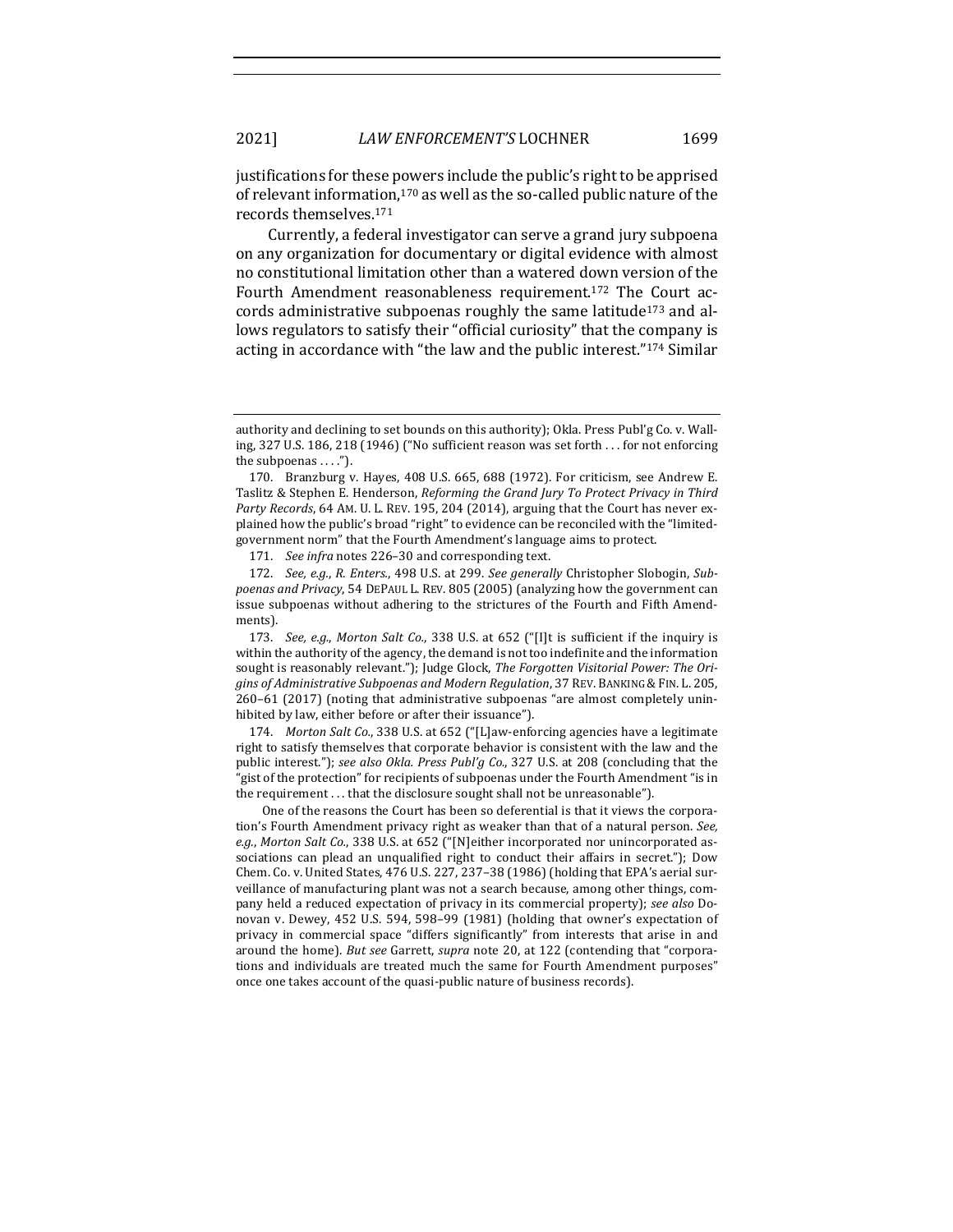justifications, in turn, have paved the way for a wide array of regulatory enforcement activities, with some notable limitations.<sup>175</sup>

"Reasonableness," as applied to subpoenas, translates into a rule against requests that are overly broad, indefinite, or issued with malice or an intent to harass.<sup>176</sup> If a recipient challenges a subpoena on relevance grounds, it will lose "unless the district court determines that there is *no reasonable possibility* that the category of materials the Government seeks will produce information *relevant to the general subject* of the grand jury's investigation."<sup>177</sup> The inquiry is thus one of bare relevance: Is there a plausible connection between materials requested and the subject matter of the investigation? Aside from screening out harassment and bad faith, it functions as barely a standard at all.<sup>178</sup>

One might conclude that grand jury subpoenas receive deference on account of the grand jury's historical function as an institution of laypersons who protect against "arbitrary and oppressive governmental action."<sup>179</sup> But if that were the case, one would expect the Court to distinguish grand jury and administrative subpoenas, which it

176. "Grand juries are not licensed to engage in arbitrary fishing expeditions, nor may they select targets of investigation out of malice or an intent to harass." *R. Enters.*, 498 U.S. at 299. 

177. *Id.* at 301 (emphasis added).

<sup>175.</sup> Van Loo, *supra* note 20, at 1619 (arguing that administrative subpoena powers, plus constitutive agency statutes, enable agencies such as the FTC to demand reporting from regulated entities and to examine their books).

The ability of regulators to demand information absent a subpoena and the entity's opportunity for "pre-compliance review" is complicated. For a few closely regulated industries, no review is necessary; the businessman who enters such an industry "consents to the restrictions placed upon him." Almeida-Sanchez v. United States, 413 U.S. 266, 271 (1973); Marshall v. Barlow's, Inc., 436 U.S. 307, 313 (1978); see also City of Los Angeles v. Patel, 576 U.S. 409, 424 (2015) (identifying four such industries). For all others, the regulator must at least serve a subpoena and provide some avenue for "precompliance review." See Patel, 576 U.S. at 420 (requiring pre-compliance review "absent consent, exigent circumstances, or the like").

<sup>178.</sup> Taslitz & Henderson, *supra* note 170 ("[C]ourts have rarely imposed any justification requirement upon grand jury records subpoenas . . . ."); *see also* Slobogin, supra note 172, at 816 (evidentiary standard for requesting records is "extremely easy to meet").

Notwithstanding the foregoing, the company *can* raise attorney-client privilege claims. See In re Kellogg Brown & Root, Inc., 756 F.3d 754 (D.C. Cir. 2014) (holding that a contractor's internal investigation was protected by attorney-client privilege).

<sup>179.</sup> United States v. Calandra, 414 U.S. 338, 343 (1974). "Because the grand jury does not finally adjudicate guilt or innocence, it has traditionally been allowed to pursue its investigative and accusatorial functions unimpeded by the evidentiary and procedural restrictions applicable to a criminal trial." *Id.* at 349.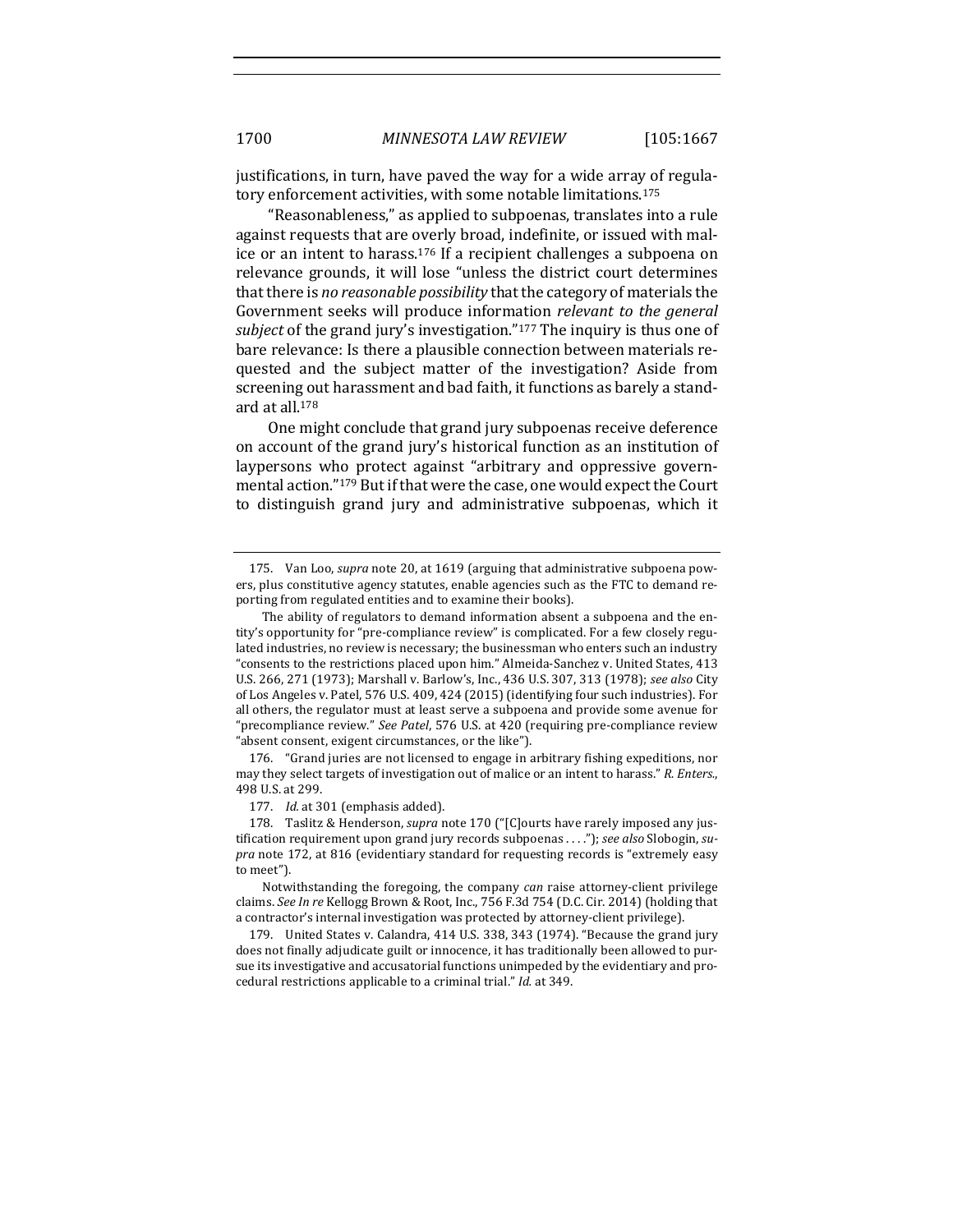mostly has not.<sup>180</sup> Moreover, if the grand jury's vaunted function were the true rationale for deference, one might expect the Court to test the premise that the grand jury (and not the prosecutor or investigator) devises, drafts, or oversees the service of subpoenas.<sup>181</sup> This, too, it has not done.<sup>182</sup> Thus, one cannot help but conclude that the real explanation for the Court's deference is instrumental: the Court grants the government broad subpoena powers because these powers support the government's enforcement mission.<sup>183</sup>

This steadfast respect for government enforcement needs has not always existed. In *Boyd v. United States*, an 1886 *in rem* case involving a company accused of importing plate glass without paying proper duties, the Court held unconstitutional the statute that compelled the company to produce invoices for court inspection.<sup>184</sup> The invoices, the Court concluded without argument, were the *private* effects of the company's owners; compulsion to produce the papers, therefore, was per se "unreasonable" under the Fourth Amendment and violative of the owner's Fifth Amendment privilege against self-incrimination.<sup>185</sup>

The *Boyd* Court undercut the government's investigative power in two steps. *First*, it treated a compulsory demand for documents as a Fourth Amendment search.<sup>186</sup> *Second*, it conceptualized that demand

182. *See, e.g., Calandra,* 414 U.S. at 346 (noting that "the grand jury's subpoena is not unlimited").

183. Slobogin, *supra* note 172, at 809 (citing oft-stated rationale that deference is necessary because the imposition of "rigorous Fourth Amendment requirements would stultify important government investigations").

184. Boyd v. United States, 116 U.S. 616, 638 (1886). For illuminating background on the case, see SAMUEL DASH, THE INTRUDERS: UNREASONABLE SEARCHES AND SEIZURES FROM KING JOHN TO JOHN ASHCROFT 48-54 (2004), recounting the agreement Boyd had struck with the federal government allowing him to replace, with duty-free shipments, plate glass he had previously provided to build Philadelphia's federal courthouse.

185. *Boyd*, 116 U.S. at 621-22.

186. *Id.* at 622.

<sup>180.</sup> *See, e.g.*, Carpenter v. United States, 138 S. Ct. 2206 (2018). The majority opinion does not mention a distinction between grand jury and administrative subpoenas in delivering its ruling, although Justice Alito takes care to analyze the history of grand jury subpoenas in his dissent. *Id.* at 2247-50 (Alito, J., dissenting).

<sup>181. &</sup>quot;Although styled a 'grand jury investigation,' no one doubts that the prosecutor calls the shots. The prosecutor decides what matters to pursue, which targets to focus on, what witnesses to call, and what documents to subpoena." RONALD JAY ALLEN, WILLIAM J. STUNTZ, JOSEPH L. HOFFMANN, DEBRA A. LIVINGSTON, ANDREW D. LEIPOLD & TRACEY L. MEARES, CRIMINAL PROCEDURE: INVESTIGATION AND RIGHT TO COUNSEL 1065 (3d ed. 2016); see also Niki Kuckes, The Useful, Dangerous Fiction of Grand Jury Independence, 41 AM. CRIM. L. REV. 1, 2 (2004) (critiquing claim that grand jury acts independently); Andrew D. Leipold, *Why Grand Juries Do Not (and Cannot) Protect the Accused*, 80 CORNELL L. REV. 260, 315 (1995) ("[T]here is no doubt that the prosecutor directs the investigation, not the [grand] juror.").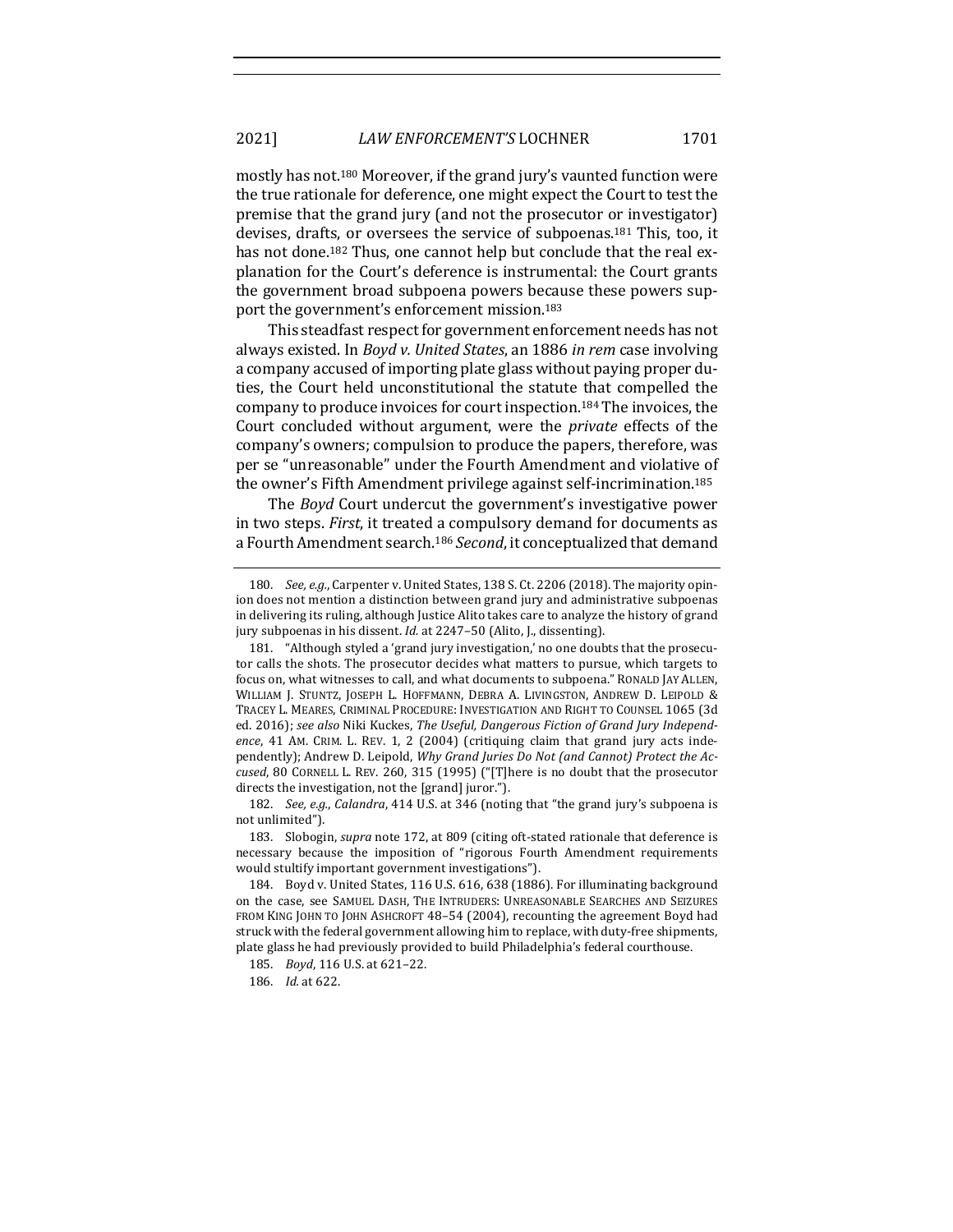as a violation of both the Fourth Amendment's "reasonableness" language *and* the Fifth Amendment's protection against compelled incrimination.<sup>187</sup> In other words, any demand—even one supported by probable cause and a judicially authorized warrant—was "unreasonable" if it compelled the recipient to relinquish his incriminating "private . . . papers."<sup>188</sup>

It is impossible to overstate *Boyd*'s implications: by tethering the Fourth Amendment to the Fifth, it threatened not only the subpoena power but also the government's ability to obtain private papers through judicially approved search warrants.<sup>189</sup> That is, it created an inviolable space into which government actors could *never intrude*.<sup>190</sup> It achieved this effect by casually characterizing the Boyd company's invoices as "a man's private papers," $191$  by ignoring the distinction

189. "*Boyd* held, basically, that the government could not obtain documents in the possession of their legitimate owner—not through search and seizure, not through subpoena, not through the testimony of the documents' owner." Stuntz, *supra* note 20, at 1030 (highlighting *Boyd's* absolute bar); see also Morgan Cloud, The Fourth Amend*ment During the Lochner Era: Privacy, Property, and Liberty in Constitutional Theory,* 48 STAN. L. REV. 555, 563 (1996) (stating that under *Boyd*, "[e]ven a valid warrant could not authorize the seizure of some private papers").

190. When the Court finally retired *Boyd's* remnants, Justice Douglas lamented their disappearance. *Hayden*, 387 U.S. at 313 (Douglas, J., dissenting) (describing the "zone of privacy" that cannot be violated "by the police through raids, by the legislators through laws, or by magistrates through the issuance of warrants"); see also Miriam Baer, *Inviolate Spaces*, PRAWFSBLAWG (Feb. 29, 2016), https://prawfsblawg.blogs.com/ prawfsblawg/2016/02/inviolate-spaces.html [https://perma.cc/4RXX-SFLS] (providing a brief overview of some of the criticisms levelled against overruling *Boyd*).

191. *Boyd*, 116 U.S. at 622 (describing the issue as one involving "a compulsory production of a man's private papers to establish a criminal charge against him, or to forfeit his property"). The papers clearly belonged to E.A. Boyd & Sons, the *business* that imported the glass. DASH, *supra* note 184, at 50-51.

<sup>187.</sup> *Id.* at 621.

<sup>188.</sup> *Id.* at 633. *Boyd* carved out certain exceptions (for stolen property and contraband) but otherwise set up an inviolate space that excluded the government's search for "mere evidence." *Id.* at 623. This limitation persisted (albeit in increasingly narrower form) for a surprisingly long time. See Gouled v. United States, 255 U.S. 298, 309 (1921) (setting forth parameters of "mere evidence" rule). On the effects of *Gouled*, see Thomas Y. Davies, *The Supreme Court Giveth and the Supreme Court Taketh Away: The Century of Fourth Amendment "Search and Seizure" Doctrine*, 100 J. CRIM. L. & CRIMINOLOGY 933, 964–65 (2010), which explains how the mere evidence rule protected business records from government investigations.

The Court finally retired *Boyd* and *Gouled* in a series of cases that culminated roughly a century later. See Warden, Md. Penitentiary v. Hayden, 387 U.S. 294, 310 (1967) (renouncing limitation on searches for "mere evidence"); Andresen v. Maryland, 427 U.S. 463, 471-72 (1976) (discarding argument that searches amounted to Fifth Amendment compulsion); Fisher v. United States, 425 U.S. 391, 398-99 (1976) (disclaiming any Fifth Amendment protection in the contents of documents).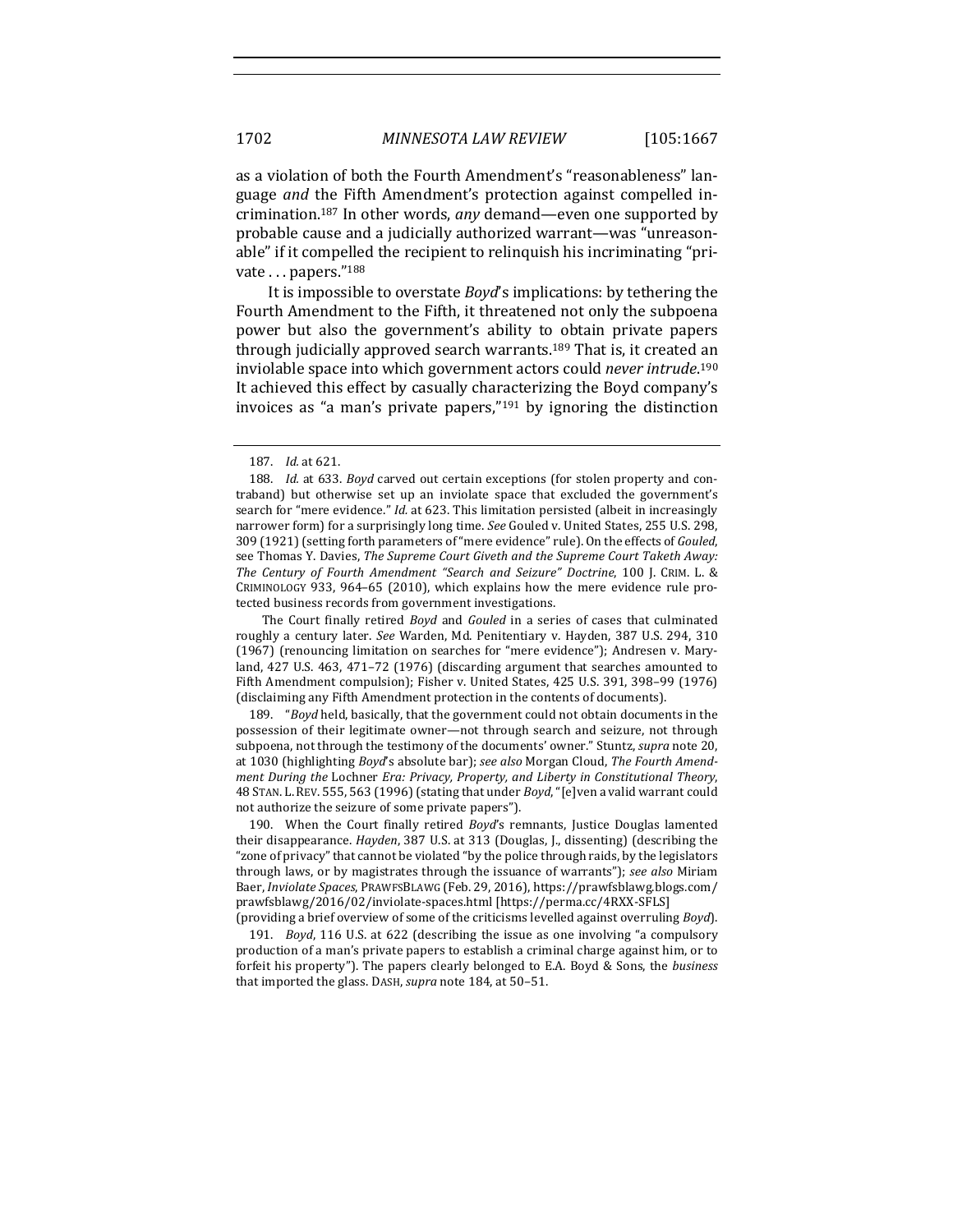between Boyd-the-owner and Boyd-the-entity, and by treating a judicial *demand* for the production of those papers as the equivalent of both a search and compelled incrimination.<sup>192</sup> As Professor William Stuntz long ago observed, had *Boyd* remained good law, it would have severely stunted the government's enforcement of regulatory and corporate criminal law.<sup>193</sup>

Fortunately for the government, the Court reversed several of *Boyd*'s components just a few decades later in *Hale v. Henkel*, an early Sherman Antitrust Act case.<sup>194</sup> Citing the grand jury's traditional function as a buffer "between the prosecutor and the accused,"<sup>195</sup> *Hale* retreated from the treatment of subpoenas as the equivalent of physical Fourth Amendment searches and initiated the requirement that subpoenas meet a weakened reasonableness requirement.<sup>196</sup>

*Hale*'s strength lay not in its reasoning but in its outcome. It was simply better for the government to be able to demand the "books, papers, tariffs, contracts, agreements, and documents" pertaining to everyday business transactions<sup>197</sup> than for the government to proceed without these powers.<sup>198</sup> The result may have been desirable,<sup>199</sup> but it

194. Hale v. Henkel, 201 U.S. 43, 72 (1906) (citing post-*Boyd* courts' treatment of "the Fourth and Fifth Amendments as quite distinct, having different histories and performing separate functions").

195. *Id.* at 59.

196. *Id.* at 76 (warning that a subpoena cannot be "reasonable" if it is "too sweeping in scope"); see also id. at 72-73 (citing series of cases affirming newly formed Interstate Commerce Commission's powers to compel production of documents). Years later, the Court would also affirm the government's ability to seek business records in a search warrant. See Schenck v. United States, 249 U.S. 47, 50 (1919).

197. *Hale*, 201 U.S. at 72.

198. *See, e.g.*, Garrett, *supra* note 20, at 123; Peter J. Henning, Testing the Limits of Investigating and Prosecuting White Collar Crime: How Far Will the Courts Allow Prose*cutors* To Go?, 54 U. PITT. L. REV. 405, 416 (1993) ("[T]he Court justified [*Hale*] on the basis that a contrary holding would have a deleterious effect on prosecutions of corporate crime."). Henning refers to *Hale* and its progeny's reasoning as the "rationale of combatting corporate crime to justify [the Court's] decision." *Id.* at 418.

199. But see Richard A. Nagareda, *Compulsion "To Be a Witness" and the Resurrection of* Boyd, 74 N.Y.U. L. REV. 1575, 1577 (1999) (arguing that the Court's decisions "left Americans on the verge of the twenty-first century with less protection against

<sup>192.</sup> *Boyd*, 116 U.S. at 622. A century later, the Court explicitly reversed itself on this point. "We adhere to the view that the Fifth Amendment protects against 'compelled self-incrimination, not [the disclosure of] private information."" Fisher v. United States, 425 U.S. 391, 401 (1976) (alteration in original) (quoting United States v. Nobles, 422 U.S. 225, 233 n.7 (1975)).

<sup>193.</sup> *See* Stuntz, *supra* note 20, at 1031 (explaining that the Supreme Court itself realized that "if it took *Boyd* seriously, government regulation would be impossible"); *id.* at 1052 ("Boyd came dangerously close to giving regulated actors a blanket entitlement to nondisclosure.").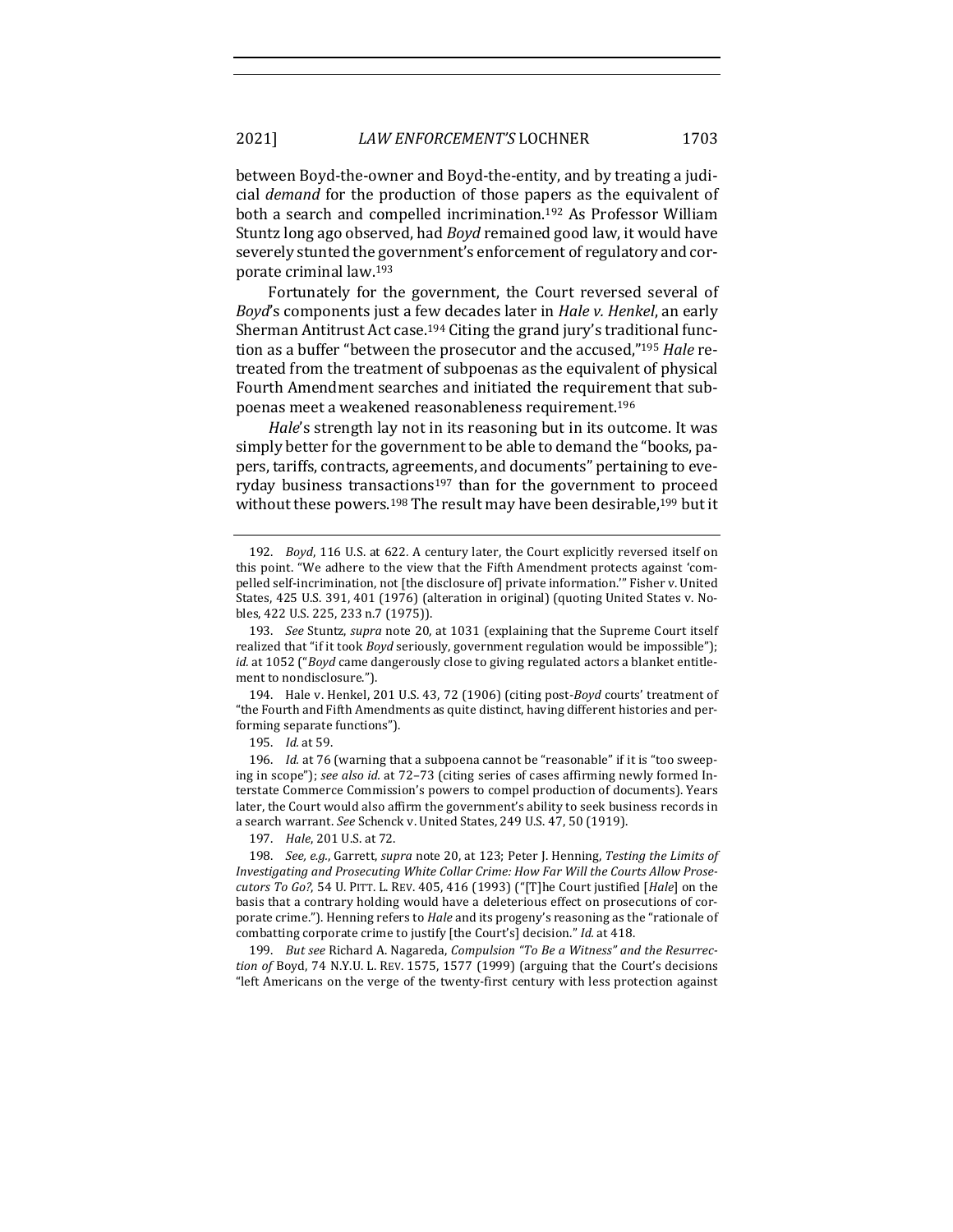swung the Court from one extreme to the other. Whereas in *Boyd* the government enjoyed almost *no* authority to demand the production of business records, under *Hale* it attained almost *unfettered* authority to demand the production of papers.<sup>200</sup> The Court thus moved from one extreme to another.

If *Carpenter's* privacy language means anything, the rules set forth in *Hale* and the cases that followed it may yet unravel, as the pendulum appears ready to reverse direction yet again.<sup>201</sup> If the degree and amount of surveillance is what triggers Fourth Amendment protection, it is difficult to imagine why courts would continue to apply a half-hearted reasonableness requirement to government-issued subpoenas that allow investigators to amass mountains of digitized information, some of it as "personal" as CSLI. Moreover, given the immense stakes, it is highly probable that corporations or their executives will enthusiastically jump at the opportunity to test this theory.<sup>202</sup>

#### C. COLLECTIVE ENTITIES AND SELF-INCRIMINATION

*Hale* enabled government investigations in more ways than one. In addition to unlinking the Fourth Amendment's reasonableness language from the Fifth, the case also held that the privilege against selfincrimination was limited to natural persons.<sup>203</sup> Its exclusion of corporations from the privilege rested on several arguments. First, the Court was determined to protect the Interstate Commerce and Sherman Antitrust Acts.<sup>204</sup> If corporations could withhold documents and

202. Corporations have already become adept at using privacy rhetoric to forestall government intrusions. See, e.g., Rozenshtein, *supra* note 52, at 950-51 (discussing cases where for various reasons courts found that *Carpenter* did not apply).

203. Hale v. Henkel, 201 U.S. 43, 69 (1906) ("The right of a person under the Fifth Amendment to refuse to incriminate himself is purely a personal privilege of the witness."); see also First Nat'l Bank of Bos. v. Bellotti, 435 U.S. 765, 778 n.14 (1978) (citing the privilege as "purely personal" because of its "historic function").

compelled self-incrimination than they enjoyed under the common law of the eighteenth century").

<sup>200.</sup> Slobogin, *supra* note 172, at 808 (concluding that the Court's reversal in *Hale* removed "virtually all Fourth Amendment strictures on document subpoenas").

<sup>201.</sup> Justice Alito's *Carpenter* dissent invokes this worry. "Today ... the majority inexplicably ignores the settled rule of *Oklahoma Press* [one of *Hale*'s progeny] in favor of a resurrected version of *Boyd*. That is mystifying." Carpenter v. United States, 138 S. Ct. 2206, 2255 (2007) (Alito, J., dissenting).

<sup>204.</sup> *See, e.g., Hale,* 201 U.S. at 70 (noting that litigation under the Sherman Act would be impossible if the court could "close the door of access to every available source of information").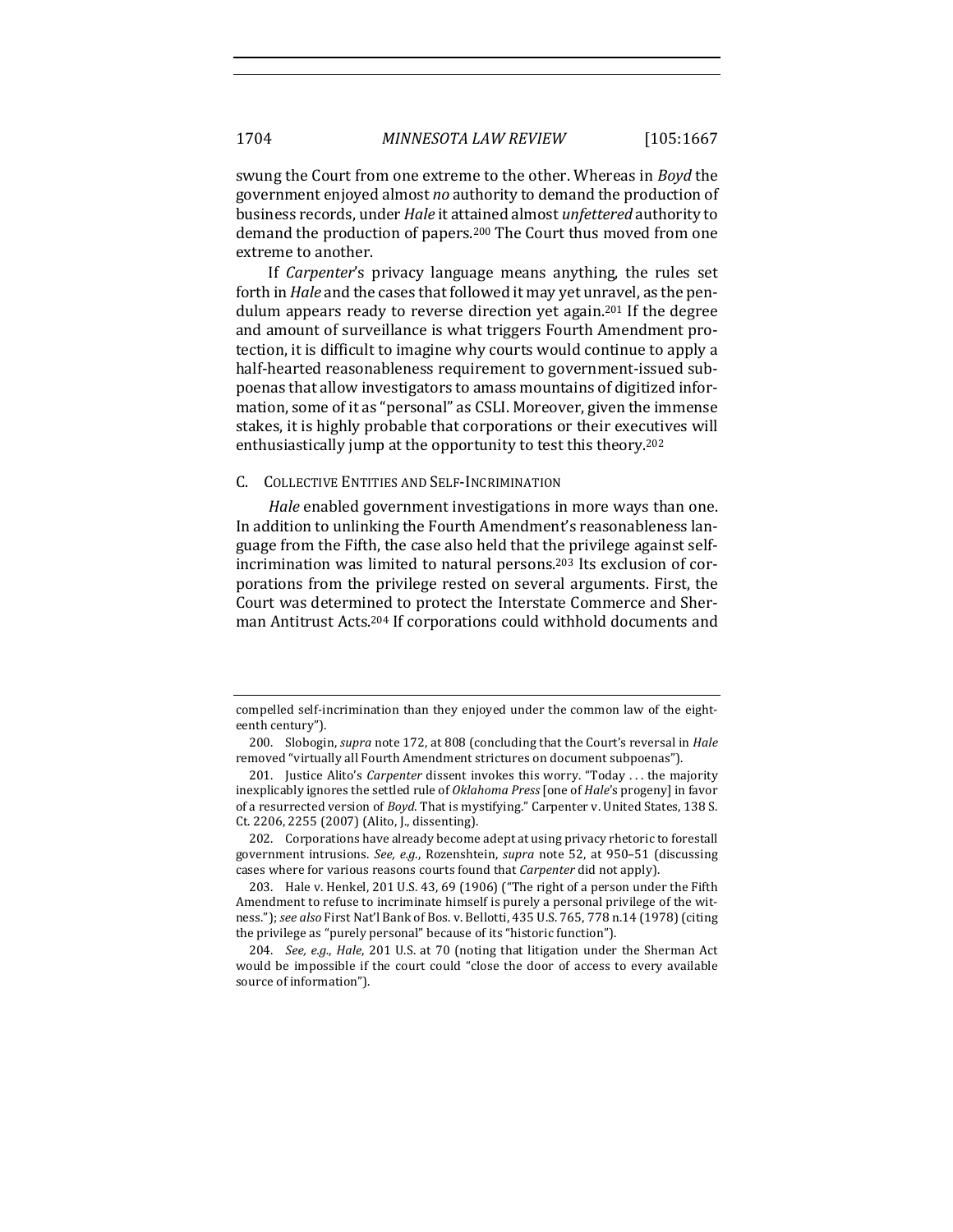prevent their executives from testifying, then "the privilege claimed *would practically nullify the whole act of Congress*."205

Second, the Court explained, corporations owed their existence to a legislative charter, embedded in which was the sovereign's right "to investigate [the corporation's] contracts and find out whether [the corporation] has exceeded its powers."<sup>206</sup> In other words, because the corporation owed its existence to the state, it was an artificial entity that enjoyed no protection against self-incrimination.<sup>207</sup> The argument was somewhat misplaced; the investigation's driving force wasn't a *state* charter violation but rather a violation of the federal Sherman Antitrust Act.<sup>208</sup> But the Court realized this too, and tacked on an additional rationale for upholding the subpoena, namely the protection of interstate commerce.<sup>209</sup>

*Hale*'s reliance on state charters did not last very long. Half a century later, *Morton Salt*, an administrative subpoena case, declared:

[C]orporations can claim no equality with individuals in the enjoyment of a right to privacy.... They are endowed with public attributes. They have a collective impact upon society, from which they derive the privilege of acting as artificial entities.<sup>210</sup>

205. *Id.* (emphasis added). For later commentary on *Hale's* reasoning, see Bharara, *supra* note 141, at 65, observing that the collective entity doctrine "starkly demonstrates judicial embrace of an ends-justify-the-means legal philosophy."

207. On concession theory generally, see Vincent S.J. Buccola, *Corporate Rights and Organizational Neutrality*, 101 IOWA L.REV. 499, 507–08 (2016), which states,"Because a corporation  $\ldots$  owes its very existence to a state privilege, namely the charter, state regulation is permissible where it would not be permissible to regulate natural persons."

According to Professor Reuven Avi-Yonah, one can find each of the three theories of personhood in *Hale*. Avi-Yonah, *supra* note 79, at 1015-17 (explaining the Court's incantation of all three views as an attempt to "strike a balance between the rights of the corporations, which can best be protected under either the aggregate or the real entity views, and the regulatory power of the state, which is best reflected in the artificial entity view").

208. *See* Avi-Yonah, *supra* note 79, at 1015 n.97 (observing the Court's shift between the state charter rationale and the need to protect interstate commerce).

209. *See Hale*, 201 U.S. at 75 (explaining that state franchises "so far as they involve questions of interstate commerce, must also be exercised" in accordance with Congress's power to protect interstate commerce).

210. United States v. Morton Salt Co., 338 U.S. 632, 652 (1950) (citation omitted). For contemporary accounts of how corporations have developed "public" attributes and obligations, see Hillary A. Sale, *The New "Public" Corporation*, 74 LAW & CONTEMP. PROBS. 137 (2011), which explores the definition of "public corporation"; and Hillary A. Sale, *J.P. Morgan: An Anatomy of Corporate Publicness*, 79 BROOK. L. REV. 1629 (2014), which establishes "the groundwork for understanding publicness in the context of corporate governance."

<sup>206.</sup> *Hale*, 201 U.S. at 74-75.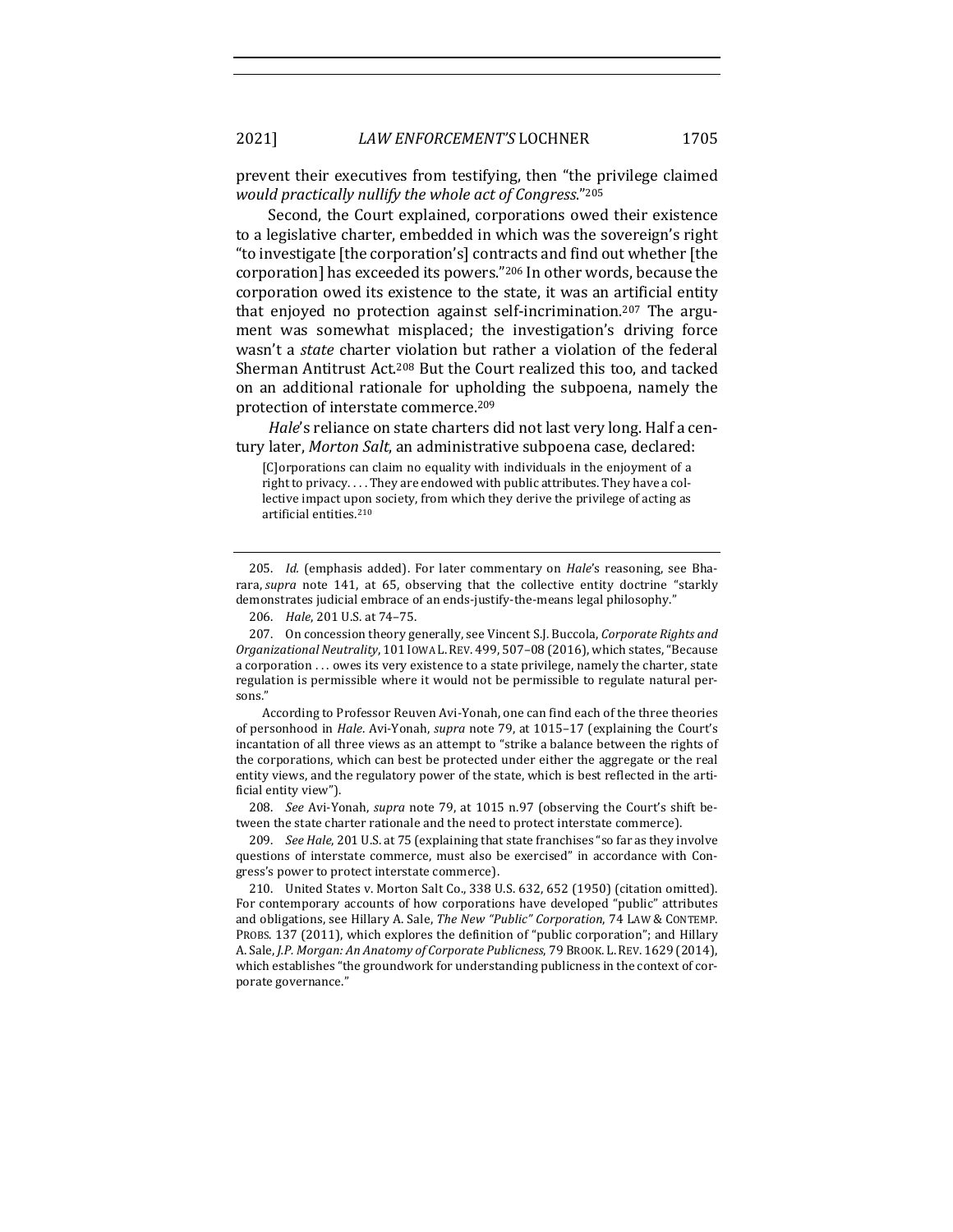Thus, by mid-twentieth century, the feature that justified the government's demand for documents was no longer a state charter; rather, it was the corporation's "collective impact on society," paired with the federal government's permission to "engag[e] in interstate commerce."211

Finally, some two decades later, the Court ignored the corporate form altogether. *Bellis v. United States*, a 1974 case, involved a subpoena served on the former partner of a law partnership.<sup>212</sup> Citing an earlier case, the Court reasoned that the documents in *Bellis* belonged to the "entity" and not to a specific individual.<sup>213</sup> The custodian of those records could not abuse the privilege by refusing to produce the entity's records.<sup>214</sup> Post-*Bellis*, the rule officially became known as the "collective entity" doctrine.<sup>215</sup> Although collective entities enjoyed rights against unreasonable searches (e.g., bursting into a law firm without a warrant), they retained no rights against compelled incrimination.216

Under the modern rule, all the government must establish is that the documents in question "belong" to an artificial entity; if so, the selfincrimination privilege disappears, and the entity and its representatives are obligated to produce its responsive documents.<sup>217</sup>

To understand what collective entities lack in terms of rights, it is important to consider what happens when a sole proprietor (or any

<sup>211.</sup> *Morton Salt Co.*, 338 U.S. at 652.

<sup>212.</sup> Bellis v. United States, 417 U.S. 85, 85 (1974) (addressing constitutionality of subpoena served on former partner for partnership's financial records).

<sup>213.</sup> *Id.* at 88 (citing Wilson v. United States, 221 U.S. 361, 364 (1911)) (holding that a subpoena served on corporation's custodian did not violate custodian's Fifth Amendment privilege against self-incrimination because the records belonged to the corporation and the subpoena was served on the individual in his custodial capacity). 214. *Id.*

<sup>215.</sup> Garrett, *supra* note 20, at 129-30; see also Henning, *supra* note 198, at 416– 17 (tracing "collective entity" doctrine back to *Hale* from 1906).

<sup>216.</sup> Ironically, it was *Hale* itself that recognized the entity's Fourth Amendment rights against unreasonable searches. Hale v. Henkel, 201 U.S. 43, 76 (1906) (holding that a corporation possesses rights against unreasonable searches and seizures because it is "but an association of individuals under an assumed name and with a distinct legal entity" (emphasis omitted)). Those rights persist today. *See, e.g.*, Airbnb, Inc. v. City of New York, 373 F. Supp. 3d 467, 482 (S.D.N.Y. 2019) ("[T]he entry by the state onto private premises for the purpose of seizing records or other effects represents a particularly acute intrusion on privacy." (citing Okla. Press Publ'g Co. v. Walling, 327 U.S. 186, 204 (1946))).

<sup>217.</sup> *Bellis*, 417 U.S. at 90. Entities can still raise arguments such as the attorneyclient privilege. Upjohn Co. v. United States, 449 U.S. 383, 403 (1981).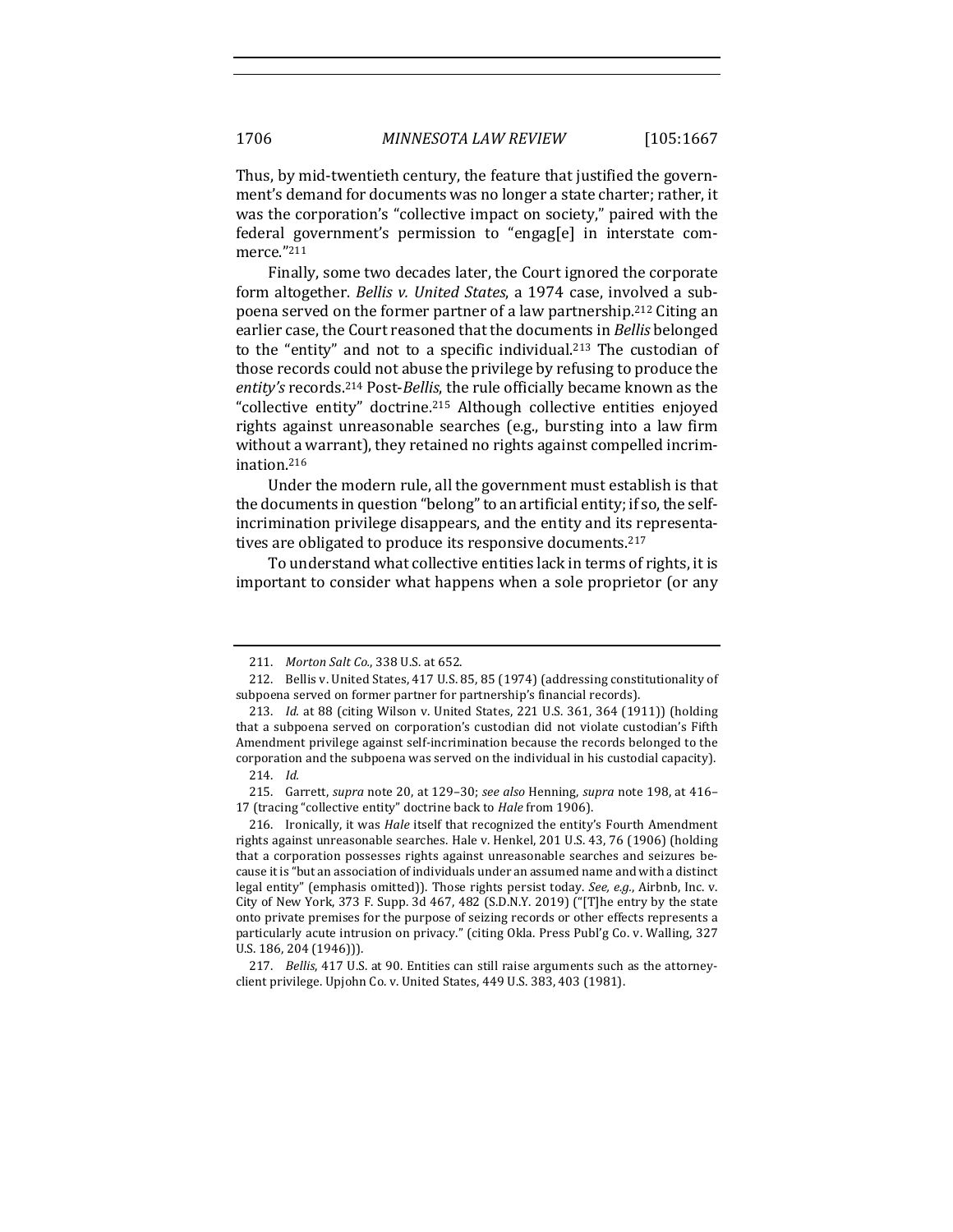other "natural person") receives a subpoena.<sup>218</sup> *That* person enjoys a privilege against self-incrimination, $219$  but it is more limited than many realize. First, the privilege applies only to "*compelled* testimonial communications."<sup>220</sup> Thus, the *contents* of documents generated prior to the subpoena's issuance are unprotected.<sup>221</sup> Second, even if the *production* of the record could be characterized as a form of testimony (e.g., "this document exists, is authentic, and is in my possession"),<sup>222</sup> the judiciary has effectively truncated *that* aspect of the privilege by creating the "foregone conclusion"<sup>223</sup> and "required records" doctrines.224

The foregone conclusion doctrine is straightforward: if the government can conclusively establish the location and possession of certain documents (because, for example, the recipient previously disclosed them in a deposition), their existence is a "foregone" conclusion," and the subpoena recipient cannot complain of any incidental information she may have provided by turning them over to authorities.<sup>225</sup> In other words, her act of production is not telling the government anything it does not already know.

The business records doctrine is more confusing and, frankly, more questionable. The Court announced it in *United States v.* 

223. If the document's existence and location is a "foregone conclusion," the demand does not trigger the "act of production privilege." *See* Orin S. Kerr, *Compelled Decryption and the Privilege Against Self-Incrimination*, 97 TEX. L. REV. 767, 773–76 (2019) (explaining foregone conclusion doctrine and lower court applications). *Compare Fisher*, 425 U.S. at 411 (involving tax records whose existence and location were known to the government), with Hubbell, 530 U.S. at 29 (noting requests that effectively compelled respondent's "testimonial" responses in compiling and producing documents). 

224. *See In re* Special Feb. 2011-1 Grand Jury Subpoena, 691 F.3d 903, 905 (7th Cir. 2012); see also Daniel M. Horowitz & Stephen K. Wirth, *The Death and Resurrection of the Required-Records Doctrine*, 86 MISS. L.J. 513, 551-52 (2017) (describing the required records doctrine and its recent usage).

225. *See supra* note 223 and accompanying text.

<sup>218.</sup> *See, e.g.*, Braswell v. United States, 487 U.S. 99, 104 (1988) (discussing a situation where a "natural person" was subpoenaed); see also Henning, supra note 198, at 414 (discussing subpoenas of documents and those "privileges a witness can assert to resist producing documents").

<sup>219.</sup> Fisher v. United States, 425 U.S. 391, 399 (1976).

<sup>220.</sup> *Id.* at 409 (emphasis added).

<sup>221.</sup> *Id.*; *see also* Garrett, *supra* note 20, at 157-58.

<sup>222. &</sup>quot; $T$ he act of producing documents in response to a subpoena may have a compelled testimonial aspect." United States v. Hubbell, 530 U.S. 27, 36 n.19 (2000) (citing United States v. Doe, 465 U.S. 605, 613 (1984)) (identifying three statements that arise out of the act of production: that the documents existed, that they were in the recipient's possession or control, and that they were authentic).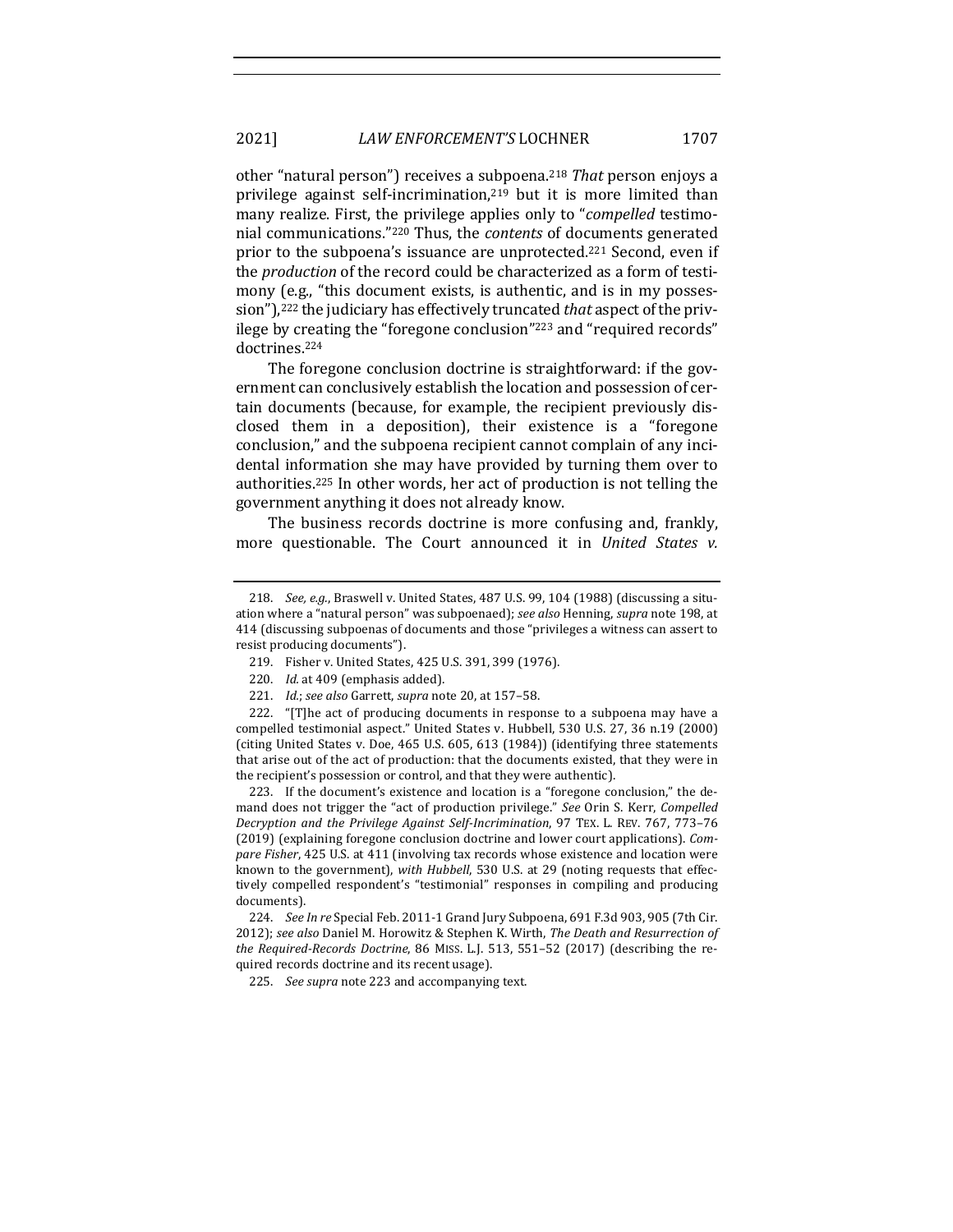Shapiro,<sup>226</sup> a New Deal price-control case, which recasts a business record as "public" and therefore discoverable whenever a regulatory regime requires the proprietor to maintain certain records.<sup>227</sup> Like *Hale*, the *Shapiro* decision relies almost exclusively on the government's enforcement needs,<sup>228</sup> and its explanation of what makes a document "public" is remarkably circular. The doctrine applies "to records required by law to be kept  $\dots$  which are the appropriate subjects of governmental regulation."<sup>229</sup> In other words, documents become "public" whenever the government believes they are the "appropriate" subjects of regulation.<sup>230</sup> Put less charitably, documents become "required" business records whenever the government feels like requiring them. 

The act of production privilege and its exceptions are highly technical doctrines. Were the Court to roll back the collective entity doctrine, however, it would incentivize corporate targets to test these doctrines. A multinational corporation might fight a broadly worded subpoena on act of production grounds. A closely held corporation might challenge the government's claim that certain documents fell within the business records exception. Assuredly, corporate defendants would probably lose some—perhaps many—of these challenges.<sup>231</sup> But even the obligation of litigating these issues would cause headaches and delay for government enforcers.

#### D. A FUTURE STORM

In the war on corporate and white-collar crime, constitutional corporate procedure is the government's best-kept secret. Between the private search and state action doctrines, the immense deference

<sup>226.</sup> Shapiro v. United States, 335 U.S. 1, 16 (1948).

<sup>227.</sup> *Id.* at 17-18 (citing Wilson v. United States, 221 U.S. 361, 380 (1911)).

<sup>228.</sup> *Id.* at 15 (citing Congress's desire to place "teeth" in the Price Control Act through recordkeeping requirements). *But see* Nagareda, *supra* note 199, at 1643 ("To say ... that Congress clearly considered important the enforcement of wartime price controls . . . is not to say that Congress may pursue such a policy by way of compelled self-incrimination.").

<sup>229.</sup> *Shapiro*, 335 U.S. at 17 (citing *Wilson*, 221 U.S. at 380).

<sup>230.</sup> *See, e.g.*, Bryan H. Choi, For Whom the Data Tolls: A Reunified Theory of Fourth and Fifth Amendment Jurisprudence, 37 CARDOZO L. REV. 185, 189 (2015) ("[T]he government simply stipulates that specific records must be kept by law, and then those records become categorically excluded from the privilege against self-incrimination."); Horowitz & Wirth, *supra* note 224, at 525; Michael Zydney Mannheimer, *Toward a Unified Theory of Testimonial Evidence Under the Fifth and Sixth Amendments*, 80 TEMP. L. REV. 1135, 1179-80 (2007).

<sup>231.</sup> Garrett offers the strongest arguments for discounting these negative outcomes. *See* Garrett, *supra* note 20, at 142–43, 149, 157–58.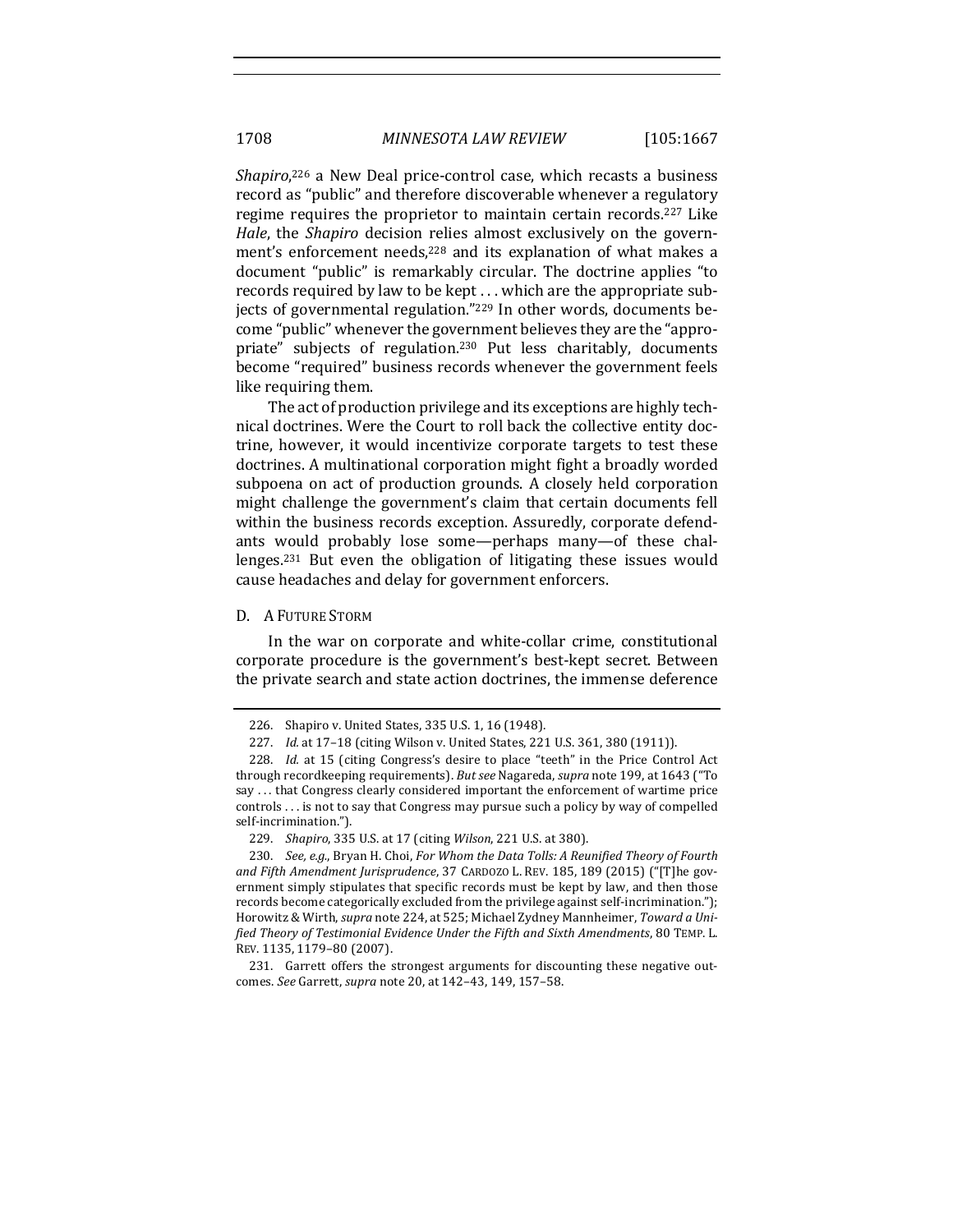accorded subpoenas under the Fourth Amendment's reasonableness language, and the Fifth Amendment's collective entity doctrine, the government maintains the ability to demand vast swaths of information from corporate entities with relatively little constitutional pushback.232

It does not take too much effort to see how the developments described in Part I spell trouble for the doctrines described in this Part. If *Carpenter's* "permeating surveillance"<sup>233</sup> applies as readily to corporate investigations as it does to investigations of street crimes, it will electrify the line between private and public, inviting litigators to challenge the very arrangements that featured so prominently in *Con*nolly.<sup>234</sup> By the same token, if *Carpenter's* mosaic approach reflects deep-seated concerns with government surveillance and overreach, it is hardly fanciful to imagine future courts conducting more searching inquiries of grand jury and administrative subpoenas under the Fourth Amendment's reasonableness prong. And finally, if corporations—or some subset of them—can eventually employ the Court's personhood language to claim the same self-incrimination rights as natural persons, then numerous subpoenas may become potential fodder for litigation. I discuss the implications of this development further in Part III.

# III. THE RULES DISAPPEAR: MAPPING THE GOVERNMENT'S RESPONSE

The final section of Part II forecasts a world in which the Supreme Court revisits the rules of corporate constitutional procedure. It imagines a world in which (a) private search and state action doctrines become less accommodating of even indirect government participation in corporate investigations;  $(b)$  as a means of protecting privacy and preventing panoptic government surveillance, the Court alters its deferential stances on grand jury and administrative subpoenas, particularly in those cases where enforcers obtain and aggregate mountains of digital data; $235$  and finally (c) the Court overturns the portion

<sup>232.</sup> *See* Arlen & Buell, *supra* note 128, at 725-26 (discussing the government's ability to gather documentary evidence).

<sup>233.</sup> Carpenter v. United States, 138 S. Ct. 2206, 2231 (2018).

<sup>234.</sup> *See* Luke Cass, United States v. Connolly: Shifting the Internal Investigations Landscape, QUARLES & BRADY LLP (May 22, 2019), https://www.quarles.com/ publications/united-states-v-connolly-shifting-the-internal-investigations-landscape [https://perma.cc/9RCD-76EY].

<sup>235.</sup> For an early taste, see for example, *Airbnb*, Inc. v. City of New York, 373 F. Supp. 3d 467, 482 (S.D.N.Y. 2019).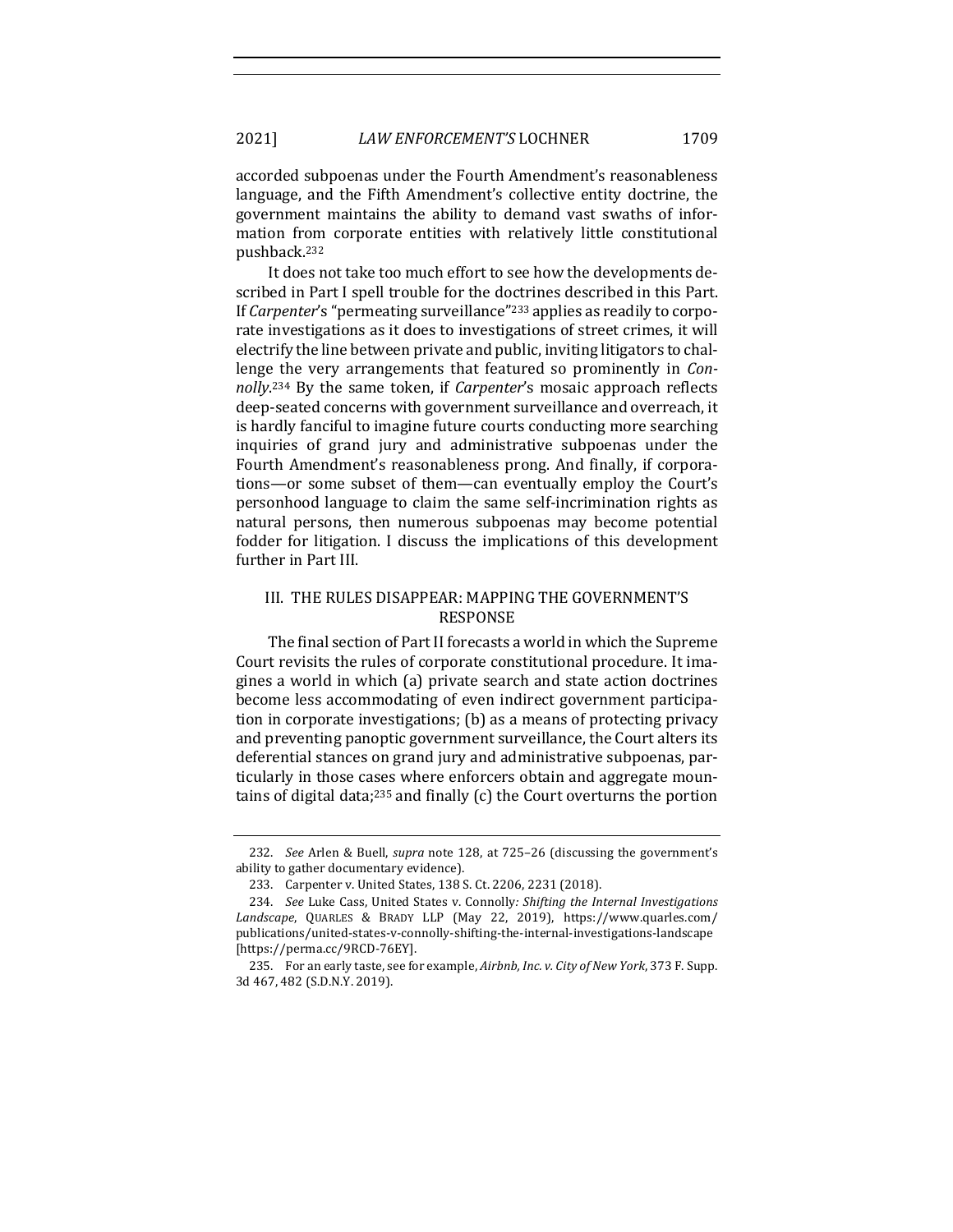of *Hale v. Henkel* that excludes the corporation from claiming the Fifth Amendment's privilege against self-incrimination. Over the past decade, litigants and commentators have already urged such reforms.<sup>236</sup>

These reforms would profoundly alter the balance of power between government enforcers and private industry. A revised definition of what constitutes a private investigation would at least partially dampen the government's enthusiasm for trading leniency in exchange for corporate surveillance. A Fourth Amendment reasonableness rule with teeth would place prosecutors and regulators on the defensive when they served overly broad or searching subpoenas. And a partial or total collapse of the collective entity doctrine would almost surely instigate costly litigation between entities and government lawyers over the scope and proper application of the act of production privilege and its related doctrines.

Lest this scenario appear too far-fetched, consider several points. First, the Court's most recent Fourth Amendment privacy decisions arise out of deep-seated concerns with technology-boosted surveillance.<sup>237</sup> Subpoenas and private investigations may appear conventional, but the government's use of technology to serve subpoenas and to aggregate and maintain massive amounts of information obtained from such subpoenas could eventually implicate the concerns that drove the Court's decision in *Carpenter*.<sup>238</sup>

Second, the Court's recent cases on corporate personhood feature language expansive enough to affect rights beyond the First Amendment. If the corporation-as-person enjoys the benefits of *First* and *Fourth* Amendment protections—either as a "real entity" or on behalf of its "members,"—then it may well graduate to one day

<sup>236.</sup> *See supra* notes 29, 122 (describing litigation efforts). For more arguments advancing such reforms, see Robert M. Ackerman & Lance Cole, *Making Corporate Law* More Communitarian: A Proposed Response to the Roberts Court's Personification of Cor*porations*, 81 BROOK. L. REV. 895, 911-12 (2016), criticizing the "fundamental inconsistency" between the collective entity doctrine and the Court's more modern view of corporate personhood; and Lance Cole, *Reexamining the Collective Entity Doctrine in* the New Era of Limited Liability Entities-Should Business Entities Have a Fifth Amend*ment Privilege?*, 2005 COLUM. BUS. L. REV. 1, 80, which explains the "original rationale for the collective entity doctrine" and why it is no longer supported.

<sup>237.</sup> *See* Bambauer, *supra* note 41, at 217 (observing that computing power "facilitates aggregation, persistence and searchability"); *Airbnb, Inc.*, 373 F. Supp. 3d at 481 (commenting that a local ordinance requiring home sharing company's production of data "realistically could arise only in a world of cyber-stored data, in which e-commerce companies maintain vast electronic databases as to their users, from which they can, if compelled, regularly reproduce voluminous stored data for regulators").

<sup>238.</sup> *See supra* Part I.A.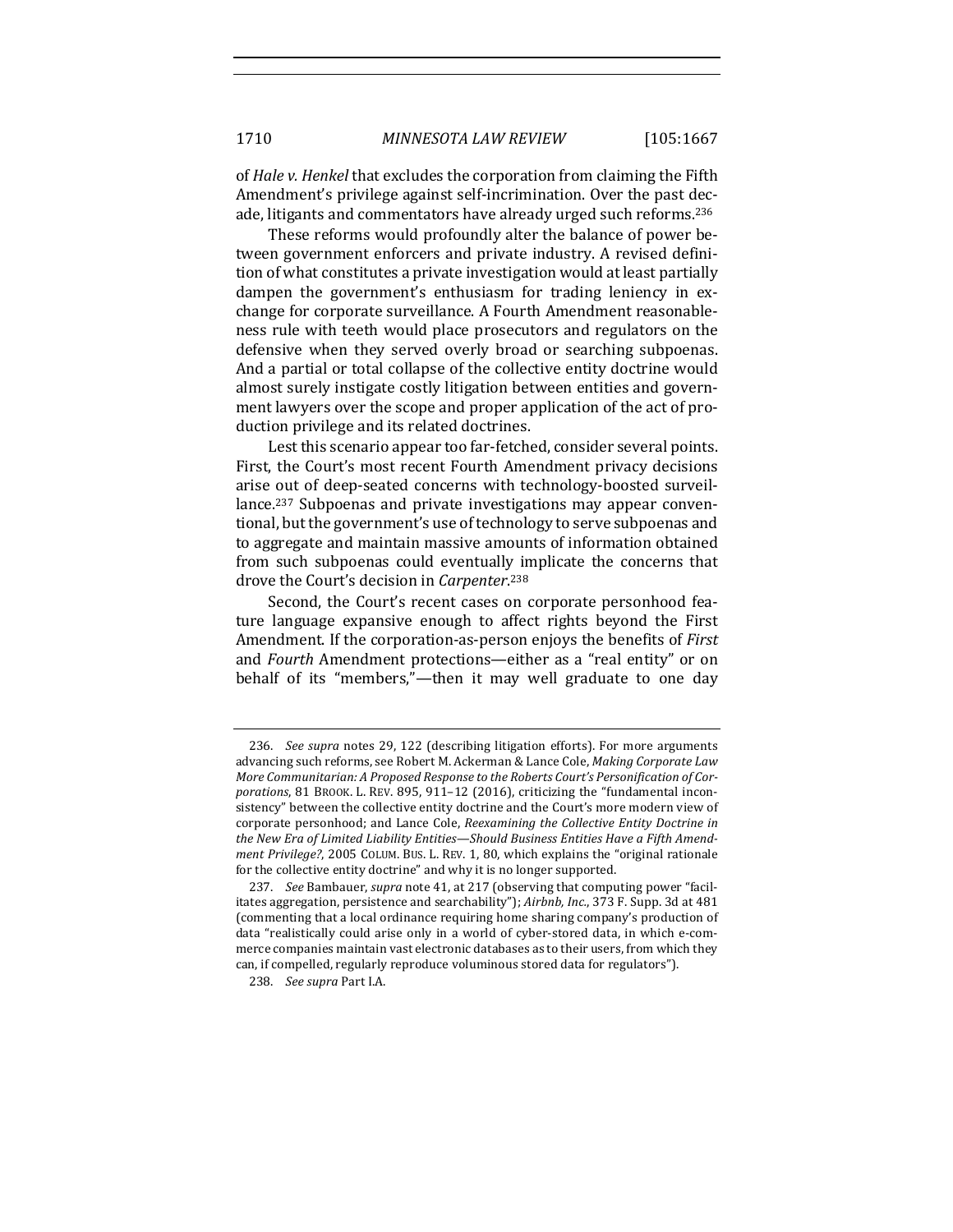protecting the theoretical *Fifth* Amendment self-incrimination rights of the corporation's so-called members.<sup>239</sup>

Third, the doctrinal rules described in Part II are vulnerable precisely because they rely on increasingly contestable premises and affect vast swaths of people. As Part II's text and footnotes make clear, each of these doctrines has been roundly criticized by practitioners, jurists, and legal academics.<sup>240</sup> Moreover, these critiques resonate with broader critiques of government power and workplace privacy's erosion.241

Finally, this area in particular is prone to a domino effect: when one doctrine falls, the remainder become more vulnerable to attack. If courts decline to treat internal investigations as private searches, then government agencies will likely become more reliant on direct subpoenas and other interventions. When government subpoenas and other information-seeking efforts increase in scope and frequency, corporate entities are more inclined to challenge the Fourth and Fifth Amendment underpinnings of the subpoena power.<sup>242</sup> Each move invites another challenge.

With a few exceptions, the usual response to this thought experiment is to proclaim an enforcement apocalypse, much as Justices Alito and Kennedy forecasted in *Carpenter*<sup>243</sup> and the late Professor Stuntz predicted in his analysis of constitutional privacy.<sup>244</sup> The claim sounds something like this: if you take away these powers, the government won't be able to enforce the law, and if the government cannot enforce the law, corporate actors will become unaccountable and instigate

241. *See generally* Ifeoma Ajunwa, Kate Crawford & Jason Schultz, *Limitless Worker Surveillance*, 105 CALIF. L. REV. 735, 772 (2017) (examining workplace surveillance's negative impact on privacy).

<sup>239.</sup> The practical mechanics of this transformation are beyond the scope of this Article. The point here is simply that the provision of rights in one context creates the impetus for challenging the denial of rights in others, even when the right in question is supposedly "personal." *Cf.* Darrell A.H. Miller, *Guns, Inc.:* Citizens United, McDonald, and the Future of Corporate Constitutional Rights, 86 N.Y.U. L. REV. 887, 912 (2011) (observing the inconsistency of extending Fourth Amendment rights, which are also personal in nature, to corporations while depriving them of others).

<sup>240.</sup> For criticisms of the private search doctrine, see *supra* Part II.A and note 126. In regard to the deference accorded subpoenas, see *supra* Part II.B and notes 170, 178-83, 199. In regard to the collective entity doctrine and its related doctrines, see *supra* Part II.C and notes 230, 236.

<sup>242.</sup> *See* First, *supra* note 129, at 78 (recognizing interplay between discovery techniques that raise First Amendment- and Fourth Amendment-based issues).

<sup>243.</sup> Carpenter v. United States, 138 S. Ct. 2206, 2233-34 (2018) (Kennedy, J., concurring); *id.* at 2256 (Alito, J., dissenting).

<sup>244.</sup> William J. Stuntz, *The Political Constitution of Criminal Justice*, 119 HARV. L. REV. 780, 782 (2006); Stuntz, *supra* note 20, at 1019.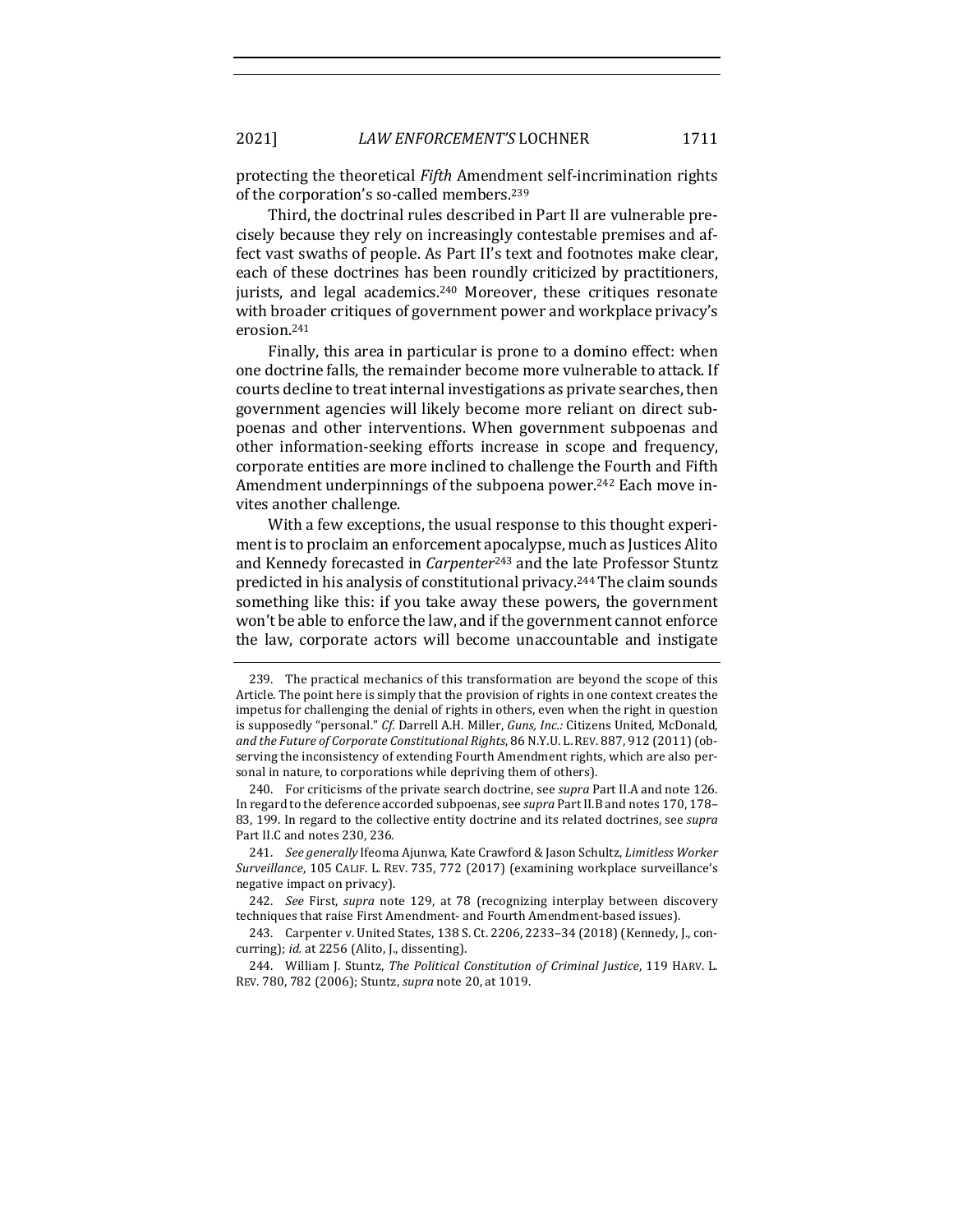greater harms, triggering chaos and the collapse of the administrative state. 

To interrogate this claim, this Part maps the government's predicted response to major changes in corporate constitutional procedure. In doing so, it highlights several of the coping strategies enforcement agencies would likely adopt and reaches the conclusion that enforcement would *not* fall apart in any spectacular fashion. Instead, it would slowly wither.

#### A. RETREAT

When a change in an enforcement agency's information-gathering rules increases the costs of investigating and prosecuting misconduct, enforcers can choose from a menu of options. One option is to retreat—that is, to pull back or shift one's resources, and to quietly reduce one's investment in the investigation of certain violations of law. For a prosecutor or regulator, retreat may be the easiest and therefore most presumptive response.

Prosecutors and regulatory enforcers enjoy substantial discretion to shape their enforcement priorities.<sup>245</sup> The federal prosecutor's power to refrain from filing an indictment "has long been regarded as the special province of the Executive Branch" and therefore largely unreviewable by courts.<sup>246</sup> Regulators enjoy somewhat less discretion, but their enforcement decisions—short of outright nonenforcement<sup>247</sup>—are presumptively unreviewable.<sup>248</sup>

Concededly, this discretion is not absolute. Through its funding and oversight powers, Congress can direct resources towards or away from federal enforcement agencies and thereby constrain their

<sup>245.</sup> For more on the normative dimensions of such discretion, see Margaret H. Lemos, *Democratic Enforcement? Accountability and Independence for the Litigation State*, 102 CORNELL L. REV. 929, 946-49 (2017).

<sup>246.</sup> Heckler v. Chaney, 470 U.S. 821, 832 (1985); see also United States v. HSBC Bank USA, N.A., 863 F.3d 125, 131 (2d Cir. 2017) (affirming government's discretion to enter into deferred prosecution agreements with corporate offenders); United States v. Fokker Servs., 818 F.3d 733, 740 (D.C. Cir. 2016) (overturning lower court's attempt to compel harsher deal between prosecutors and corporate offender).

<sup>247.</sup> An example of non-enforcement is the Obama administration's 2012 change in immigration policy that became known as Deferred Action on Childhood Arrivals, or DACA. See generally Stephen Lee & Sameer M. Ashar, *DACA, Government Lawyers, and* the Public Interest, 87 FORDHAM L. REV. 1879, 1879-80 (2019) (describing origins of DACA and its implementation).

<sup>248.</sup> *Chaney*, 470 U.S. at 832 ("[A]n agency's decision not to take enforcement action should be presumed immune from judicial review  $\dots$ .").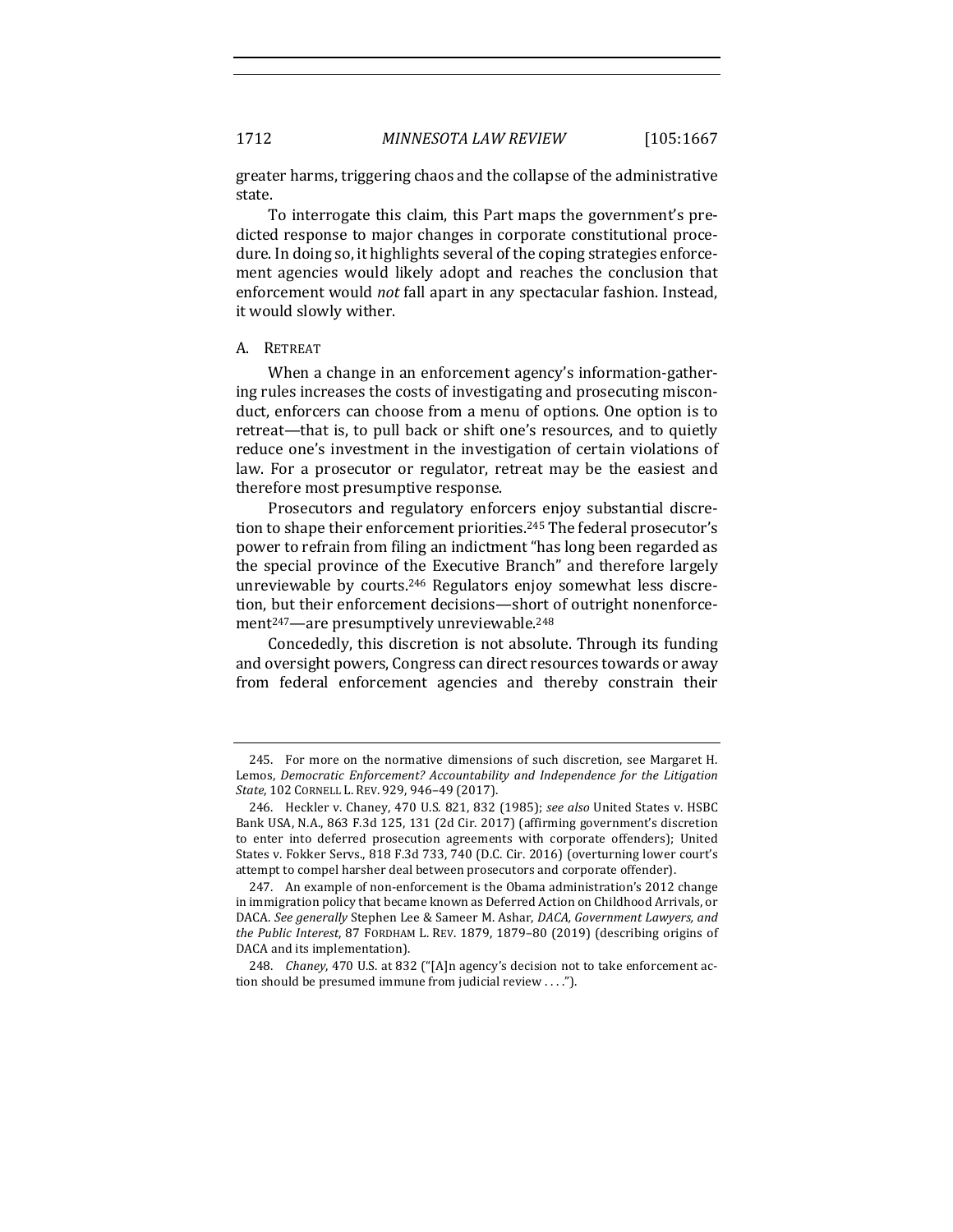# 2021] *LAW ENFORCEMENT'S* LOCHNER 1713

discretion.<sup>249</sup> But this power is limited as a practical matter and may be more or less effective when it is employed in one direction (reining in overreach) than the other (propelling enforcement). Moreover, as Professor Daniel Richman has pointed out, congressional oversight will vary according to enforcement context; smaller, single issue agencies of narrower jurisdiction will be more amenable to control than behemoths like the Department of Justice.<sup>250</sup> Finally, Congress is unlikely to weigh in on the type of retreat this Section envisions because it will occur largely at the staff level, reflecting the federal enforcement bureaucracy's decentralized features.<sup>251</sup>

Thus, if the predicted shift in enforcement priorities occurs quietly enough and under the radar, it will draw little response from either the judiciary or legislative branch. It will arise out of decisions made by line and staff attorneys and their supervisors.<sup>252</sup> Its effect namely, less pervasive and less successful enforcement—will be perceptible to regulated entities, their lawyers and—eventually—the general public. One might consider it the antithesis of the enforcement crackdown Professor Mila Sohoni has so evocatively described.<sup>253</sup> Instead of noisily ramping up its enforcement, the government will quietly dial down its subpoena practices, its enforcement proceedings, and its criminal prosecutions of regulatory and white-collar offenses. The wheels of enforcement won't grind to a halt; rather, they will move more slowly and less effectively.

Readers might question whether retreat is a bug or a feature. After all, many observers frequently complain of overcriminalization, even in regard to white-collar offenses.<sup>254</sup> Scholars have often argued

254. "Overcriminalization is the term that captures the normative claim that governments create too many crimes and criminalize things that properly should not be

<sup>249.</sup> *See* Daniel Richman, *Political Control of Federal Prosecutions: Looking Back* and Looking Forward, 58 DUKE L.J. 2087, 2093 (2009) (citing "oversight hearings, budgetary controls and agency design" as important restrictions).

<sup>250.</sup> *Id.*

<sup>251.</sup> Daniel Richman, *Federal Sentencing in 2007: The Supreme Court Holds - the Center Doesn't,* 117 YALE L.J. 1374, 1399-1401 (2008) (describing historical and present-day decentralization in and between federal prosecutor's offices, Main Justice, and federal investigative agencies).

<sup>252.</sup> The retreat this Section describes is thus distinct from the ideologicallydriven, top-down retrenchment that implements an administration's policy preferences. See, e.g., Jennifer Nou, *Intra-Agency Coordination*, 129 HARV. L. REV. 421, 458 (2015) (describing Anne Burford Gorsuch's "efforts to disperse enforcement responsibilities across various internal agency divisions" and thereby weaken the EPA).

<sup>253.</sup> Mila Sohoni, *Crackdowns*, 103 VA. L. REV. 31, 33 (2017) ("This is the crackdown: an executive decision to intensify the severity of enforcement of existing regulations or laws as to a selected class of offenders or a selected set of offenses.").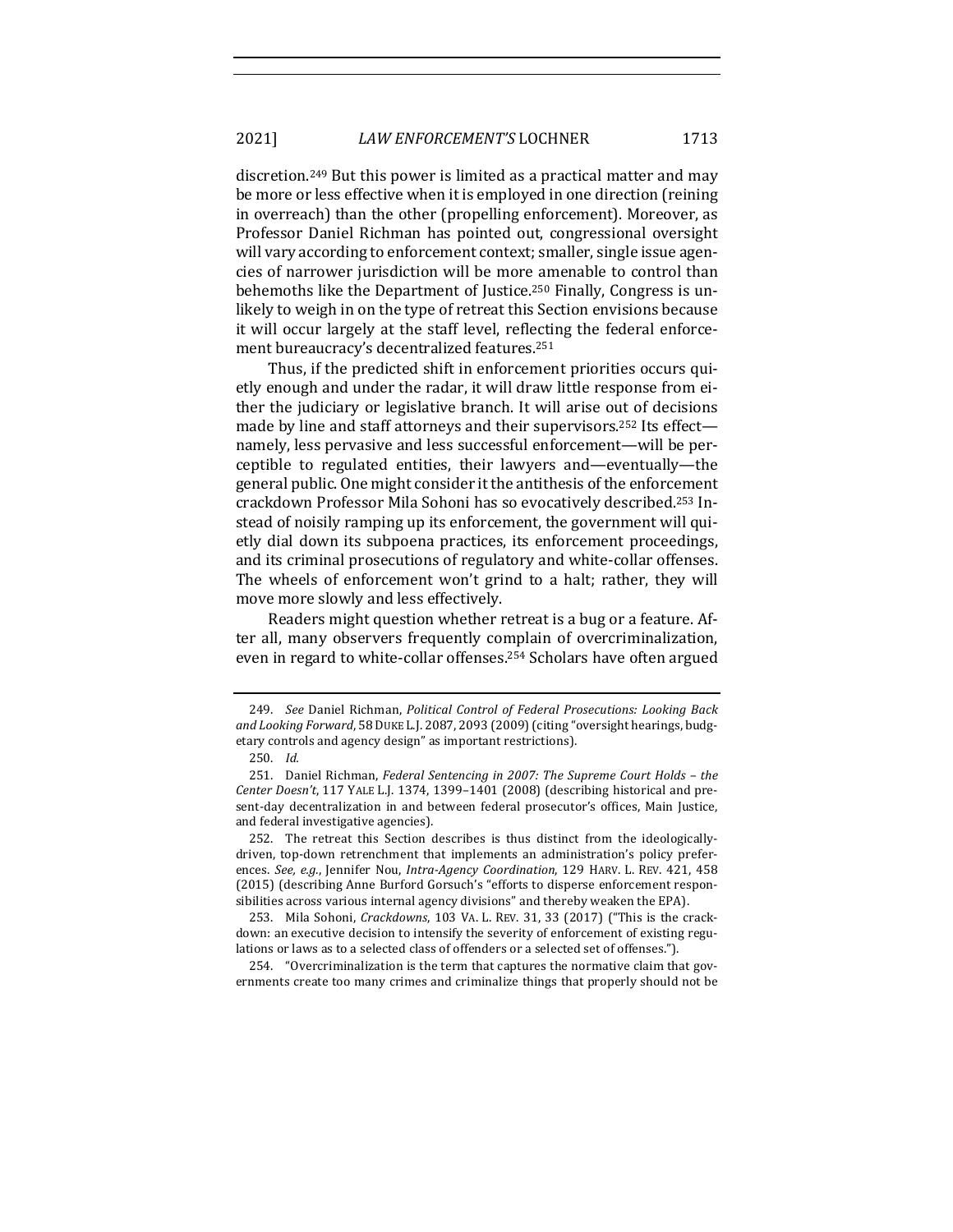that Congress, in drafting broad and overlapping statutes, actually prefers less than maximal enforcement.<sup>255</sup> And finally, the investigative tactics described in Part II do produce injustices and reductions of privacy among corporate employees.<sup>256</sup> Given these background factors, why should we be troubled by retreat?

Two responses come to mind. First, even if overenforcement plagues federal regulatory and white-collar enforcement (and those contentions are contestable<sup>257</sup>), such overreach usually arises out of *particular* statutory language and *particular* prosecutorial practices. The retreat described here would, of necessity, affect a wide swath of misconduct, undistinguished by agency or statute.

Second, retreat emits signals that alter the social meaning of the conduct at issue. However weak voluntary compliance may already be in some sectors, it becomes that much weaker when the government abandons its enforcement mission.<sup>258</sup> Retreat can communicate negative messages to victims and bystanders, creating the impression that victims no longer matter and that the government simply does not care to protect them.<sup>259</sup>

258. *See* Samuel W. Buell, The Upside of Overbreadth, 83 N.Y.U. L. REV. 1491, 1524 (2008) (citing the important linkage between voluntary compliance and the public's "perception that the state is fully committed" to enforcing the law and punishing those who intentionally seek to subvert it).

On social norms generally and their effect on law-abiding behavior within groups, see Janice Nadler, *Expressive Law, Social Norms, and Social Groups*, 42 LAW & Soc. INQUIRY 60 (2017). On law's expressive function, see Cass R. Sunstein, *On the Expressive Function of Law, 144 U. PA. L. REV. 2021, 2022 (1996); and Dan M. Kahan, Social Influence, Social Meaning, and Deterrence*, 83 VA. L. REV. 349, 390–91 (1997).

259. For an example of this dynamic, consider the literature criticizing the government's failure to prosecute individuals (and most financial firms) in the wake of the 2008 financial crisis. See Jed S. Rakoff, *The Financial Crisis: Why Have No High-Level Executives Been Prosecuted?*, N.Y. REV. BOOKS (Jan. 9, 2014), https://www.nybooks

crimes." Darryl K. Brown, *Criminal Law's Unfortunate Triumph over Administrative* Law, 7 J.L. ECON. & POL'Y 657, 657 (2011). For a recent example of the overcriminalization argument applied to white-collar crime, see Todd Haugh, *Overcriminalization's New Harm Paradigm,* 68 VAND. L. REV. 1191 (2015), which argues that overcriminalization in the white-collar context spurs additional illegality by encouraging would-be offenders to rationalize their misconduct.

<sup>255.</sup> *See* Sohoni, *supra* note 253, at 49 (citing Leandra Lederman & Ted Sichelman, *Enforcement as Substance in Tax Compliance*, 70 WASH. & LEE L. REV. 1679, 1679 (2013)). 

<sup>256.</sup> See Griffin, supra note 132, at 312-14; Bruce Green & Ellen Podgor, Unregu*lated Internal Investigations: Achieving Fairness for Corporate Constituents*, 54 B.C. L. REV. 73, 75 (2013).

<sup>257.</sup> For arguments that overenforcement is far less of a concern in administrative settings, see Van Loo, *supra* note 20, at 1609.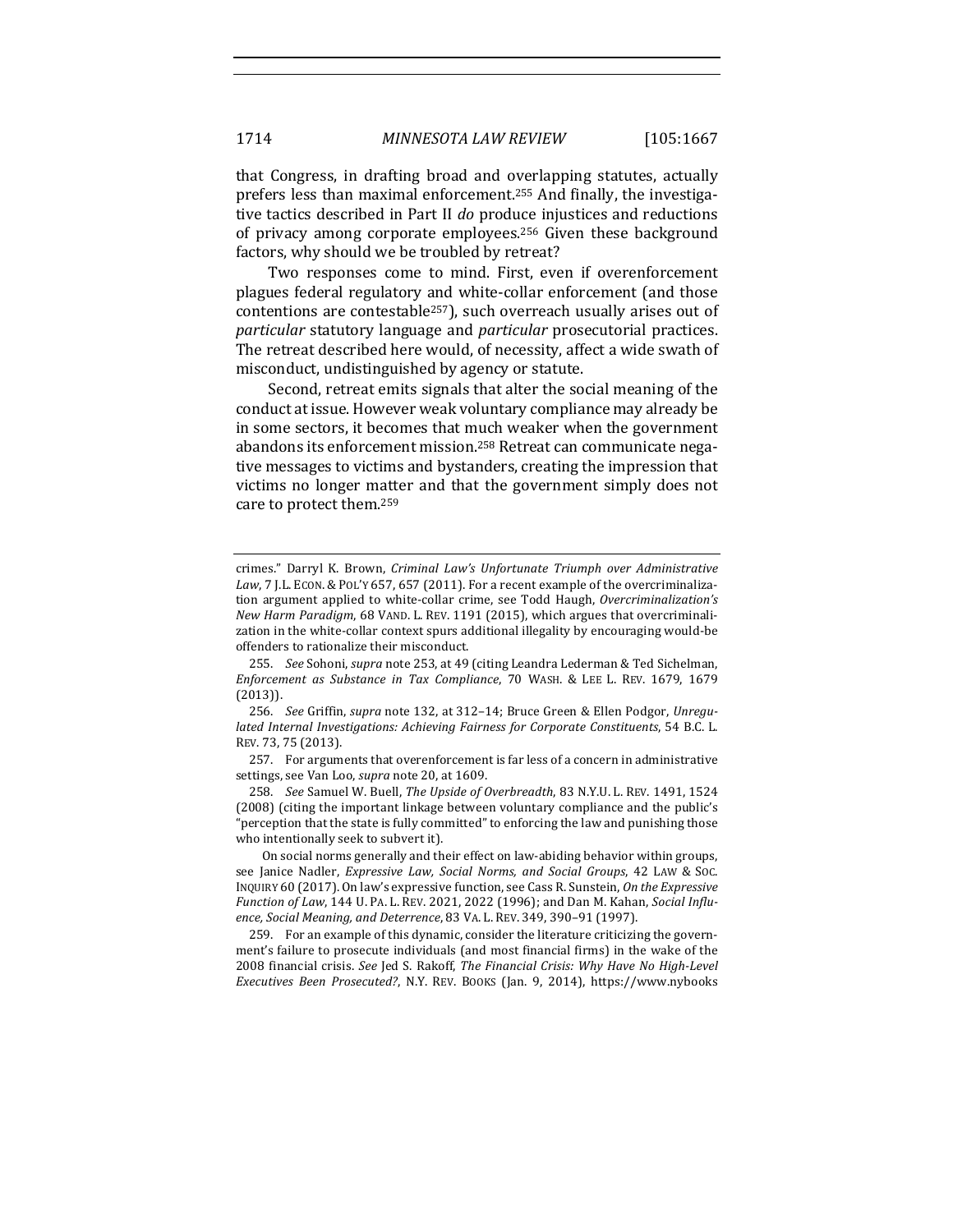Notwithstanding the foregoing, the strategy of retreat has several features to recommend. First, it can be reversed relatively easily. It leaves positive law intact and requires no new laws when an agency reverses its stance.<sup>260</sup> Second, it can be paired with additional strategies, such as encouraging private litigants, foreign states, or even journalists, to take up the government's slack.<sup>261</sup> Still, it seems doubtful that any of these alternatives would fill the vacuum created by such a major retreat.

#### **B.** SUBSTITUTE OR OUTSOURCE

Instead of retreating from enforcement, agencies might cast about for viable substitutes. They could, for example, increase the number and scope of administrative programs that engage in "routine" business monitoring, and they might broaden such programs to include more unannounced audits and inspections.<sup>262</sup> This might be useful at first, but it is unclear how an erosion of the rules described in Part II wouldn't eventually spill over to the types of monitoring that have become routine across various industries. Perhaps the Court would be willing to carve out exceptions (or a weaker set of restraints) for certain regulators or certain industries whose activities acutely implicate the public interest.<sup>263</sup>

<sup>.</sup>com/articles/2014/01/09/financial-crisis-why-no-executive-prosecutions [https:// perma.cc/FFY9-M9NZ]. 

<sup>260.</sup> If the government charged *no* cases under a criminal statute, it eventually would risk the courts' application of the desuetude doctrine. *See, e.g.*, Cass R. Sunstein, *What Did Lawrence Hold? Of Autonomy, Desuetude, Sexuality, and Marriage, 2003 Sup.* CT. REV. 27, 49-50 (2004) ("[L]aws that are hardly ever enforced are said, by courts, to have lapsed."). The fallback the present Section describes does not contemplate such an absolute reversal.

<sup>261.</sup> It seems more likely that private litigants and state attorneys general would be best positioned to fill the enforcement vacuum described above. "From 2006 through 2015, more than 1.25 million private federal lawsuits were filed to enforce federal statutes, spanning the waterfront of federal regulation." Stephen B. Burbank & Sean Farhang, *Rights and Retrenchment in the Trump Era*, 87 FORDHAM L. REV. 37, 39 (2018); see also Margaret H. Lemos & Ernest A. Young, *State Public-Law Litigation in* an Age of Polarization, 97 TEX. L. REV. 43, 84 (2018) ("State AGs also can, and do, enforce many aspects of *federal* law."). On the extent to which journalism and other public sources of information trigger securities fraud investigations, see Alexander Dyck, Adair Morse & Luigi Zingales, *Who Blows the Whistle on Corporate Fraud?*, 65 J. FIN. 2213 (2010).

<sup>262.</sup> *See* Van Loo, *supra* note 20, at 1612–13. 

<sup>263.</sup> The Court concededly permits certain types of regulatory inspections despite a lack of opportunity for pre-compliance review, but it has done so sparingly and only in regard to Fourth Amendment challenges. See City of Los Angeles v. Patel, 576 U.S. 409, 424 (2015) (identifying four such industries). Whereas the Fourth Amendment's reasonableness language inherently permits public interest balancing for so-called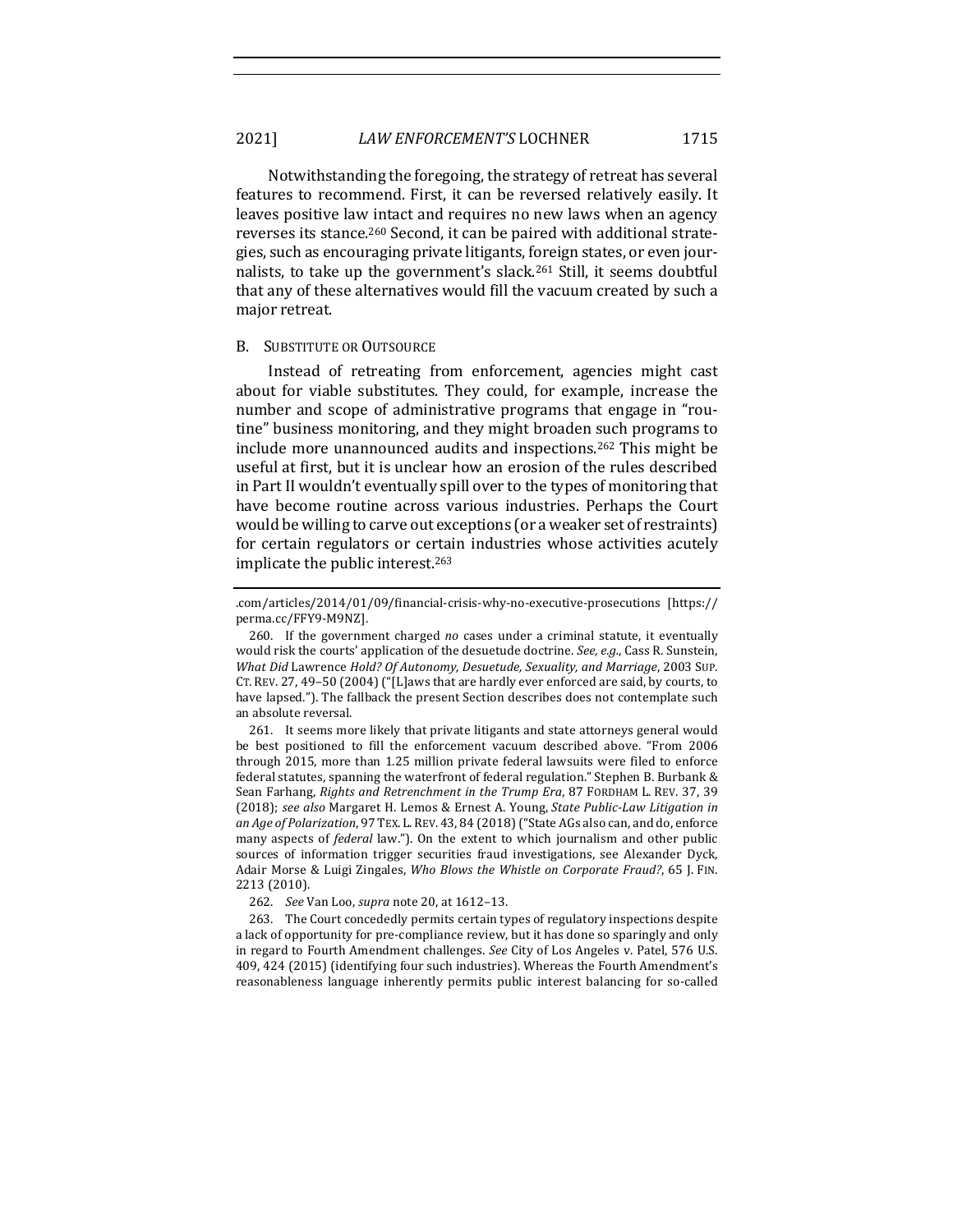In line with this thinking, Professor Rory Van Loo has cited numerous distinctions between the government's monitoring of businesses and its criminal investigation activities,<sup>264</sup> an argument government actors might find fruitful in future litigation. The line between "business monitoring" and "investigative monitoring," however, is already quite blurry in certain contexts, and it would become even blurrier were the Court to clothe corporate actors with a privilege against self-incrimination or more robust privacy rights under the Fourth Amendment.<sup>265</sup> If constitutional law made the service of subpoenas on corporate entities more fraught and more difficult, it seems likely that audits and other forms of monitoring would *also* become vulnerable to constitutional challenge as well. Corporate targets would certainly enjoy incentives to borrow one set of newly granted protections and apply them in new contexts.

Government agencies might therefore cede some of their investigative activity to foreign jurisdictions since those jurisdictions would be unconstrained by constitutional rules of criminal procedure.<sup>266</sup> Still, foreign investigators would be hampered by their own procedural limitations, which is why Professors Jennifer Arlen and Samuel Buell have persuasively warned of exporting American enforcement techniques to other jurisdictions.<sup>267</sup> Moreover, not all misconduct crosses sovereign borders. Foreign outsourcing might work fairly well for violations of the Foreign Corrupt Practices Act, but it would do

special needs searches, the self-incrimination clause lacks pragmatic escape valves of this sort.

<sup>264.</sup> Professor Van Loo argues that regulatory monitors seek "business" information whereas "crime agencies" such as the FBI pursue information about individuals, thereby triggering different levels of concern regarding privacy. See Van Loo, supra note 20, at 1613.

<sup>265.</sup> For example, were corporations to enjoy Fifth Amendment rights, a corporation might argue that a monitor's routine audit or demand for information might form a "link" in the chain of evidence needed to support an eventual criminal prosecution, thereby triggering Fifth Amendment concerns. See Hoffman v. United States, 341 U.S. 479, 486 (1951) ("The privilege afforded not only extends to answers that would in themselves support a conviction under a federal criminal statute but likewise embraces those which would furnish a link in the chain of evidence needed to prosecute the claimant for a federal crime.").

<sup>266.</sup> I am *not* suggesting prosecutors or regulators could skirt constitutional rules by having foreign investigators conduct extraterritorial investigations and then disclose the results to domestic prosecutors. Courts would very likely reject such activity. See United States v. Allen, 864 F.3d 63, 68 (2d Cir. 2017) ("[T]he Fifth Amendment's prohibition on the use of compelled testimony in American criminal proceedings applies even when a foreign sovereign has compelled the testimony.").

<sup>267.</sup> Arlen & Buell, *supra* note 128, at 752.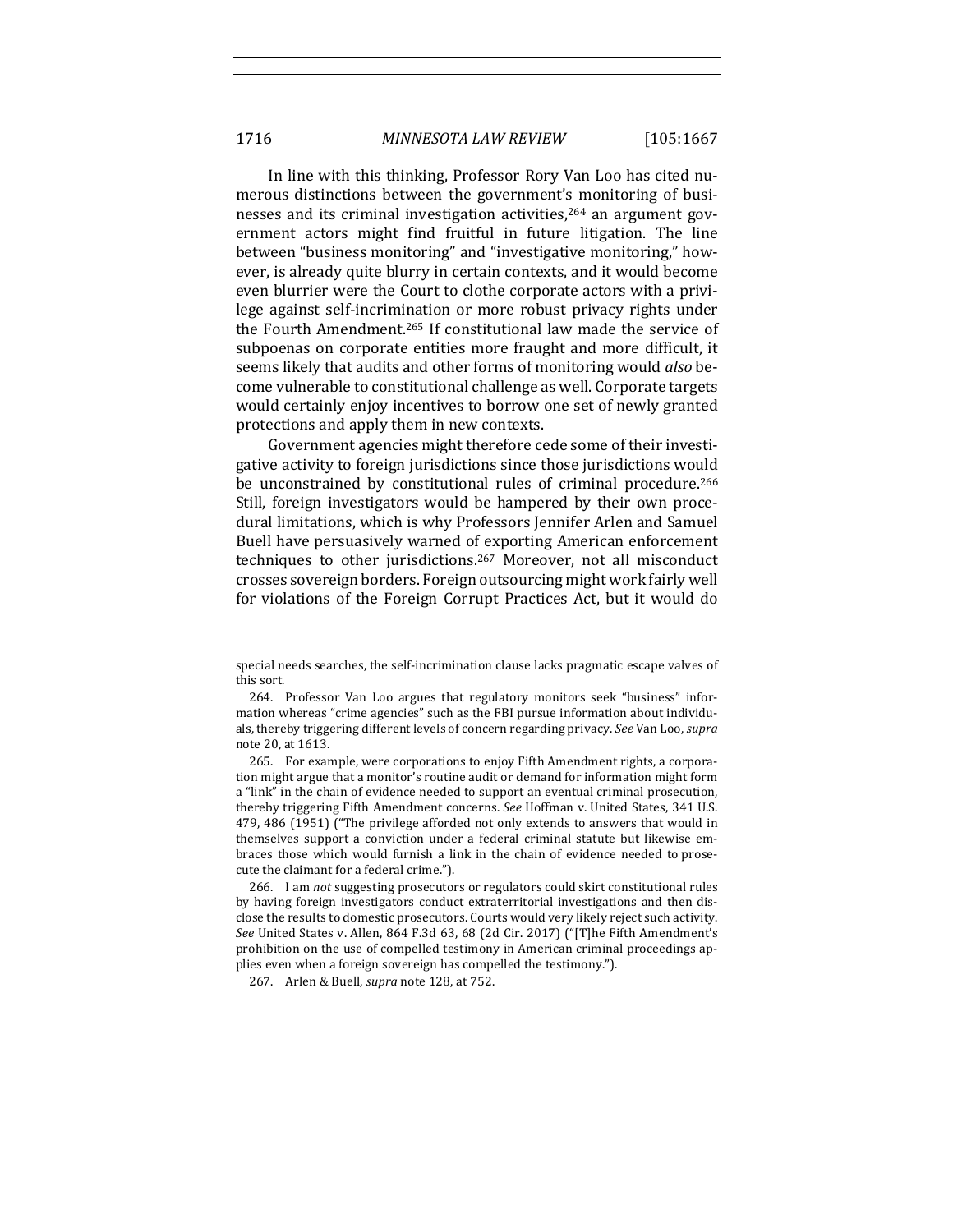2021] *LAW ENFORCEMENT'S* LOCHNER 1717

fairly little to combat home-grown violations that stay well within the United States' borders.

More likely, government actors would seek relief in substantive criminal law. As Professor Stuntz long ago explained, when procedural rules change, enforcers can reclaim their powers by broadening substantive statutes.<sup>268</sup> Might this phenomenon play out here? Possibly. If subpoenas became more difficult to draft and uphold, and if "internal" corporate investigations became constitutionalized, government agencies might be inclined to lobby for broader and easier-to-prove substantive laws.

For example, for certain white-collar offenses, state-of-mind elements pose the strongest hurdles to a conviction, particularly when the crime occurs within a corporation.<sup>269</sup> Even with the benefit of generous subpoena powers, prosecutors can find it difficult to establish someone's "specific intent" to defraud, much less someone's "willful" violation of a complex statutory scheme.<sup>270</sup>

Accordingly, in a world where information became more difficult to acquire, enforcers might lobby Congress to weaken the mens rea requirements for crimes such as fraud and bribery or enact statutes that mimic the federal code's so-called strict liability crimes.<sup>271</sup> Where statutes are silent as to mens rea, prosecutors might be more inclined to argue for less exacting mental states, and where statutes demand knowledge or purpose, prosecutors might lobby courts to interpret those words expansively. Finally, one might not be surprised to see regulators and prosecutors make greater use of statutes punishing

<sup>268. &</sup>quot;Constitutionalizing procedure, in a world where substantive law and funding are the province of legislatures, may tend to encourage bad substantive law and underfunding." William J. Stuntz, *The Uneasy Relationship Between Criminal Procedure* and Criminal Justice, 107 YALE L.J. 1, 6 (1997); see also William J. Stuntz, *The Political Constitution of Criminal Justice, supra* note 244, at 848 ("[H]istory is littered with examples of constitutional change prompting political backlash.").

<sup>269.</sup> *See Samuel W. Buell, The Responsibility Gap in Corporate Crime, 12 CRIM. L. &* PHIL. 471, 473 (2017).

<sup>270. &</sup>quot;To convict a corporate executive of fraud, it has always been necessary to prove actual knowledge (or close to it) that material false or misleading information was disseminated." Samuel W. Buell, *Is the White Collar Offender Privileged*?, 63 DUKE L.J. 823, 850 (2014). On the difficulty of proving cases anchored by the requirement that the defendant acted willfully (i.e., with the intent or knowledge he was violating the law), see Aziz Z. Huq & Genevieve Lakier, *Apparent Fault*, 131 HARV. L. REV. 1525, 1561–62, 1570 (2018).

<sup>271. &</sup>quot;The federal code is famously full of strict-liability crimes (sometimes termed 'regulatory' or 'public welfare' offenses), many of them supplements to broader projects of the administrative state in areas such as environmental protection, product safety, and control of government ethics." Buell, *supra* note 270, at 843.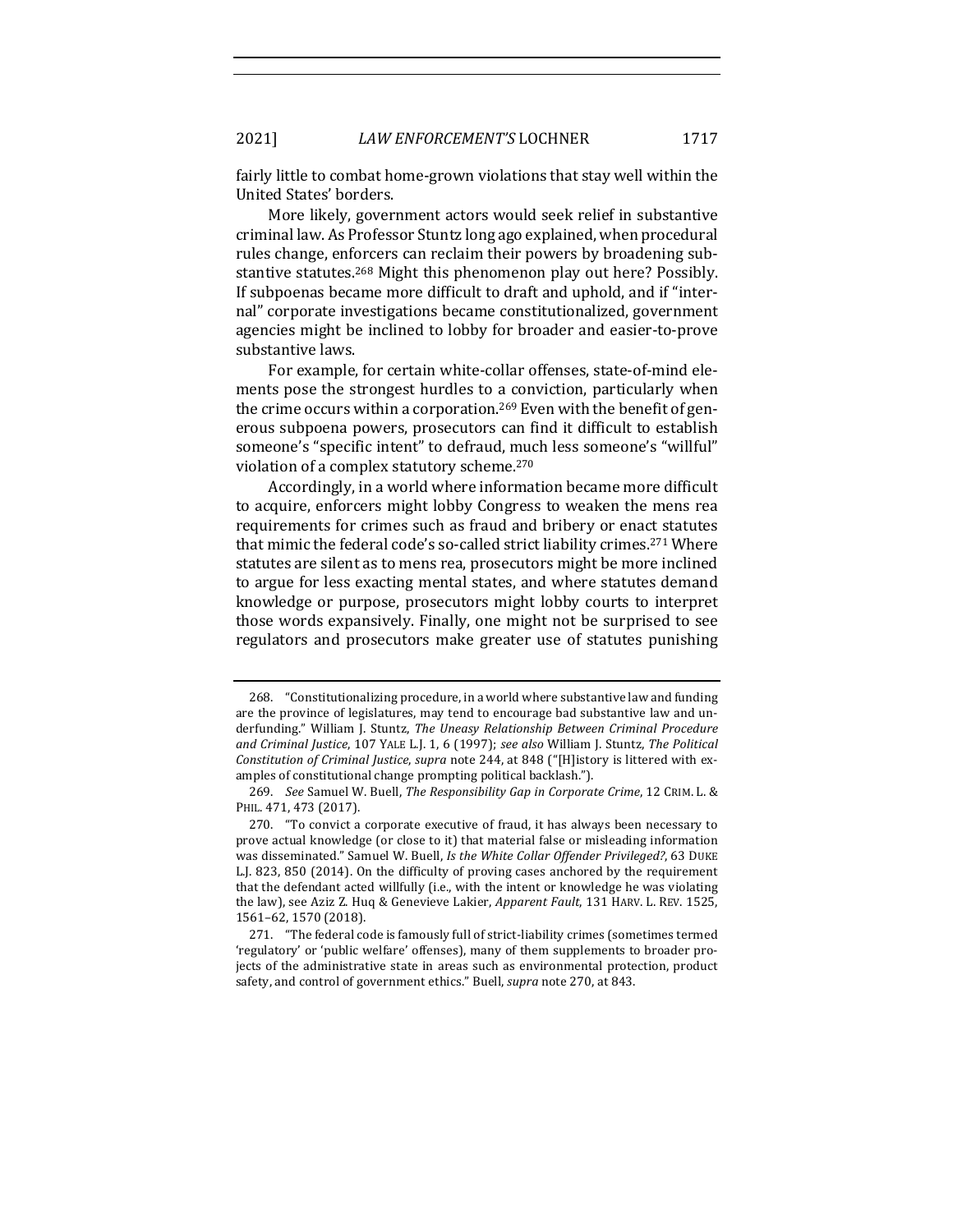comparatively minor reporting violations. Code violations once regarded as a convenient means of disposing of a less-than-perfect case might suddenly become the prosecutor's go-to charge.

Broadly written substantive laws would thus function much like the "insincere rules" Professor Michael Gilbert has discussed elsewhere at length.<sup>272</sup> Congress wouldn't necessarily *desire* the prosecution of accidental wrongs or mere negligence, but it would nevertheless throw its weight behind such laws to deter more serious (but difficult to prove) behavior. For this "insincere" framework to succeed, prosecutors and enforcement agencies would have to utilize their discretion to punish more culpable offenders under statutes that facially punished far less serious misconduct.<sup>273</sup>

Concededly, everything this Section describes is the mirror opposite of what many commentators have advocated over the past two decades.<sup>274</sup> Even in the white-collar context, it seems doubtful there would be sufficient political appetite for watering down statutory mens rea requirements or broadening actus reus elements. And it seems even more doubtful that politicians would deliberately widen prosecutorial discretion by drafting broader, vaguer laws. And finally, it would be an even greater surprise if the judiciary were to stand idly by while this occurred.<sup>275</sup>

C. OFFSET

Instead of substitutes, federal enforcers might instead focus on something that would offset the government's reduced ability to detect and punish misconduct.

<sup>272.</sup> *See, e.g.*, Michael D. Gilbert, *Insincere Rules*, 101 VA. L. REV. 2185 (2015) (expounding his theory); Michael D. Gilbert & Sean P. Sullivan, *Insincere Evidence*, 105 VA. L. REV. 1115 (2019) (applying insincere rule theory to explain evidentiary standards in trials).

<sup>273.</sup> The strategy is one the Court has bluntly and periodically rejected. See, e.g., Marinello v. United States, 138 S. Ct. 1101, 1108 (2018) (resisting government's entreaty to "rely upon prosecutorial discretion to narrow the otherwise wide-ranging scope of a criminal statute's highly abstract general statutory language").

<sup>274.</sup> *See* Benjamin Levin, Mens Rea Reform and Its Discontents, 109 J. CRIM. L. & CRIMINOLOGY 491, 499-501 (2019) (describing recent efforts to reduce federal criminal liability's substantive scope by erecting universal, explicit, and fairly stringent mens rea requirements); see also Stephen F. Smith, Overcoming Overcriminalization, 102 J. CRIM L. & CRIMINOLOGY 537, 578-89 (2002) (advocating interpretive approaches that impose more rigorous mens rea obligations on statutes that threaten disproportional punishment). 

<sup>275.</sup> *See generally* Huq & Lakier, *supra* note 270, at 1556-64 (documenting the Supreme Court's efforts to narrow enforcement discretion by placing its interpretive gloss on either the mens rea or actus reus elements of federal criminal statutes).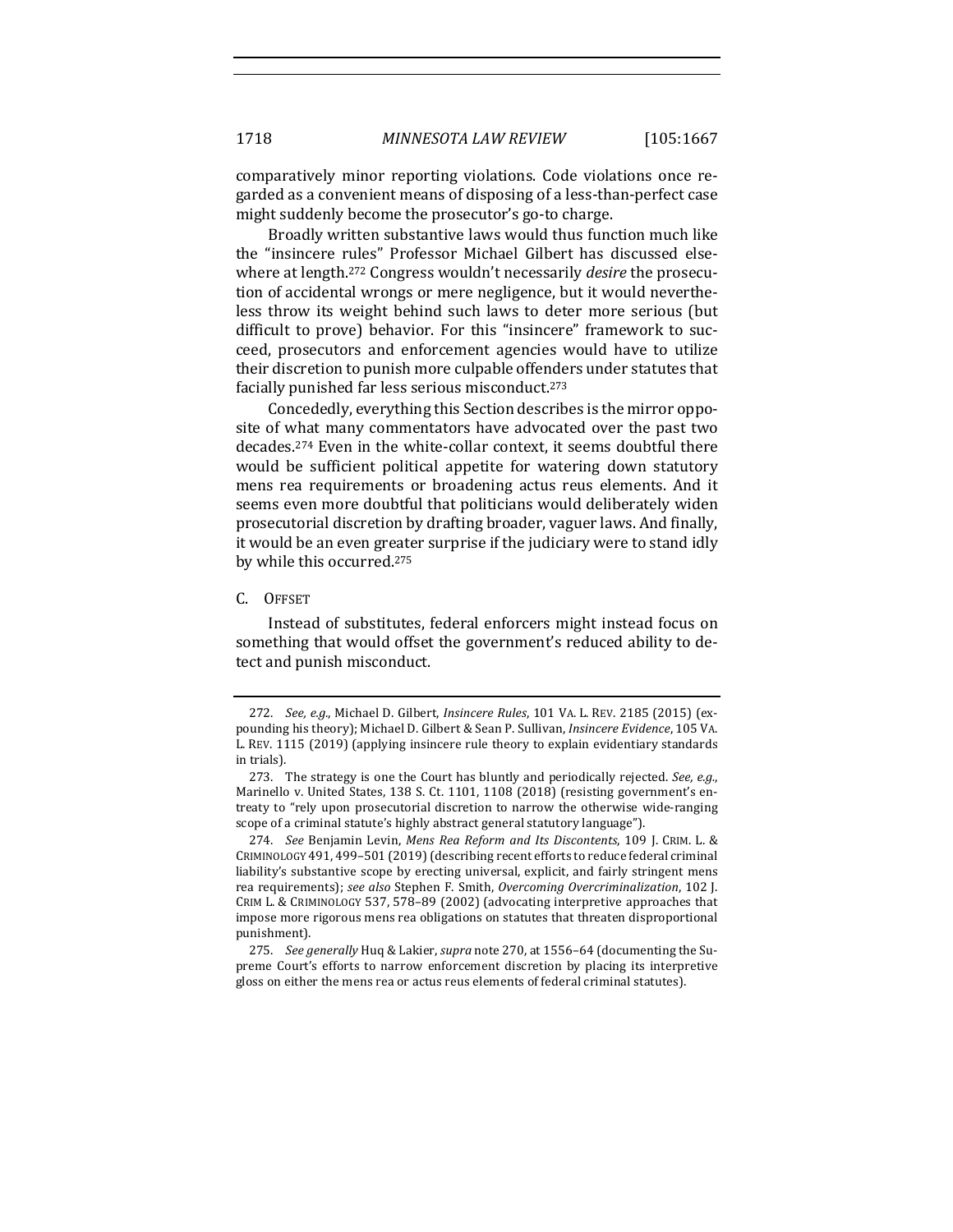The conventional economic deterrence model identifies two key variables: the government sanction and the probability of detection.<sup>276</sup> Multiplied together, the two represent the "expected punishment" an offender can expect to receive, and under the standard law and economics model, criminals are deterred when the expected punishment outweighs the expected benefits of a given crime.<sup>277</sup> Accordingly, policymakers can preserve deterrence by manipulating one variable (increase the published sanction) to offset changes in the other (providing fewer resources for enforcement).<sup>278</sup>

Over the years, scholars have refined the model, recognizing that the two variables are not equivalents. A low-probability, high-sanction regime fails to secure optimal deterrence for numerous reasons: regulated actors may be judgment-proof, low enforcement rates encourage putative offenders to underestimate the likelihood of detection, and jurors and judges may be disinclined to impose harsh sanctions on relatively modest offenses.<sup>279</sup> Moreover, as a behavioral matter, we know that offenders respond far more readily to changes in the probability of detection than in the published sanction.<sup>280</sup>

<sup>276.</sup> *See* Gary S. Becker, *Crime and Punishment: An Economic Approach*, 76 J. POL. ECON. 169 (1968) (establishing formal model); Kenneth G. Dau-Schmidt, *An Economic Analysis of the Criminal Law as a Preference Shaping Policy*, 1990 DUKE L.J. 1 (extending model to show how criminal law can shape internal desires or "tastes").

<sup>277.</sup> Scholars refer to this as the "multiplier principle." If a policymaker wants the expected penalty to be \$1,000 and there is a 25% likelihood of detection, the resulting sanction should be set at \$4,000 (\$1,000 multiplied by the reciprocal of  $\frac{1}{4}$ ). *See gener*ally Talia Fischer, *Economic Analysis of Criminal Law*, *in* THE OXFORD HANDBOOK OF CRIMINAL LAW (Markus D. Dubber & Tatjana Hornle eds., 2015) (explaining multiplier tradeoff and corresponding tradeoff between severity and probability of punishment).

<sup>278. &</sup>quot;Under the conventional approach, the optimal fine ... equals  $h/d$  ... where  $d$ is the probability of detection." Gilbert, *supra* note 272, at 2198; *see also* Richard Craswell, Deterrence and Damages: The Multiplier Principle and Its Alternatives, 97 MICH. L. REV. 2185, 2186 (1999) (explaining how low probabilities of detection can be balanced out with high sanctions and vice versa).

<sup>279.</sup> *See* Miriam H. Baer, *Evaluating the Consequences of Calibrated Sentencing: A Response to Professor Kolber, 109 COLUM. L. REV. SIDEBAR 11, 14, 15-16 (2009)* (citing authorities). High-sanction/low-probability regimes are additionally problematic because they generate high error costs and strong incentives to avoid detection. See Richard A. Posner, *An Economic Theory of the Criminal Law*, 85 COLUM. L. REV. 1193, 1206 (1985) (explaining why it may be better to "make proof easier but at the same time make the penalty less severe in order to reduce avoidance and error costs").

<sup>280.</sup> Daniel S. Nagin, Robert M. Solow & Cynthia Lum, *Deterrence, Criminal Oppor*tunities, and Police, 53 CRIMINOLOGY 74, 75 (2015) ("Support for the deterrent effect of certainty of punishment ... pertains almost exclusively to the certainty of apprehension.").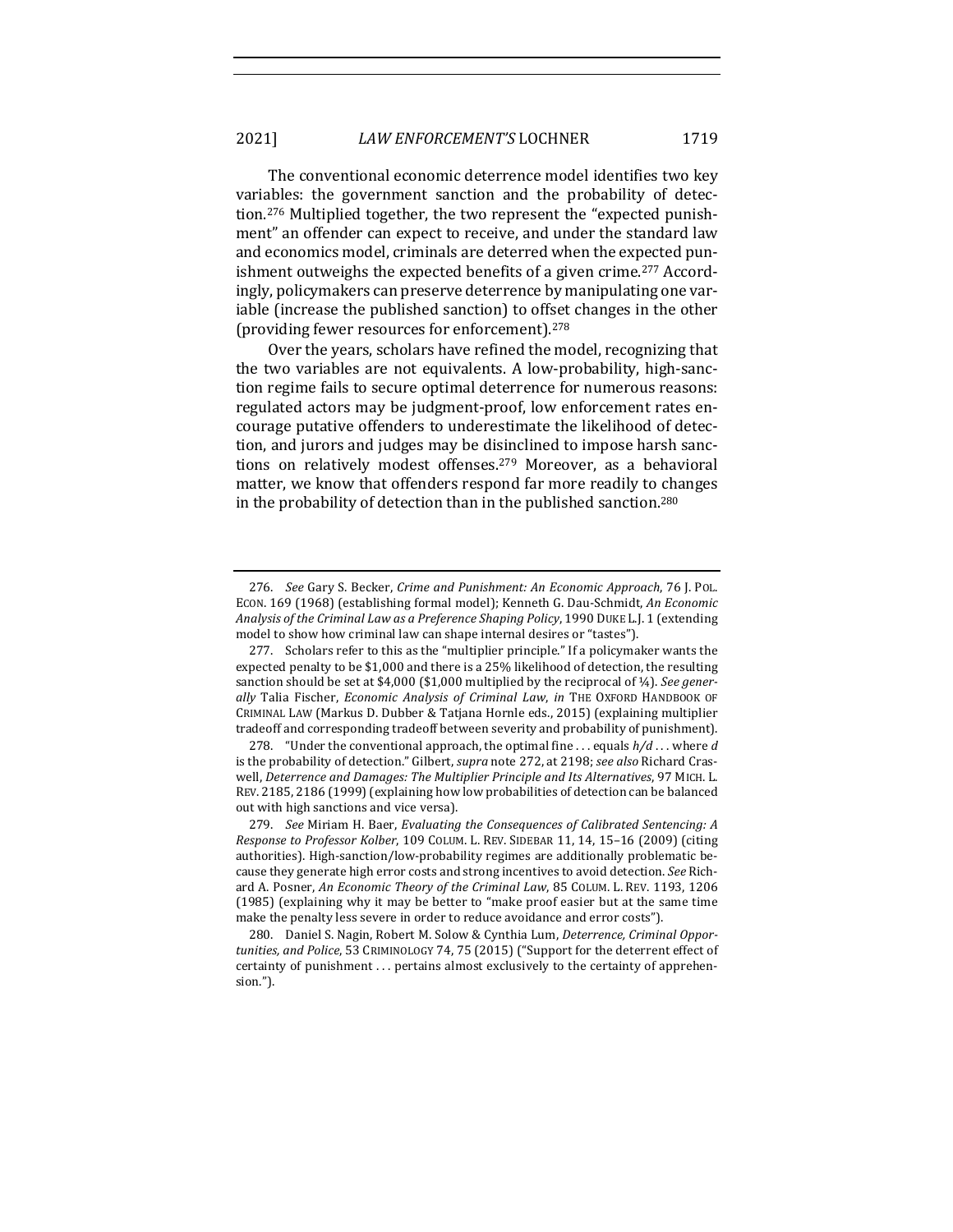The conventional model nevertheless is useful as it predicts an enforcer's expected reaction to more restrictive procedural rules.<sup>281</sup> When restrictions on evidence-gathering impose additional costs on enforcers that they are unable to meet, the probability of detection falls.<sup>282</sup> Policymakers intent on preserving deterrence can respond by hiring more enforcement agents, by identifying alternative methods to secure information (e.g., whistleblowing programs), or by offsetting low probabilities of detection with higher sanctions.

For companies, enhanced sanctions might translate into increased fines, more frequent imposition of non-fine penalties (e.g., outside monitors), or threatening broader imposition of collateral sanctions such as debarment from federal programs. For individuals, offsets could include increases in the length of prison sentences or the number of crimes for which prison is a probable outcome. In other words, the government would prosecute fewer people and companies, but it would seek and impose far greater punishments on those it successfully prosecuted. 

As with the substitute strategy, it is difficult to imagine a strong political appetite for offsets, particularly where individual defendants are involved. A rich empirical literature demonstrates the extent to which most punishers tend to *ignore* probabilities of detection, at least at the individual case level.<sup>283</sup> And with mass incarceration's ills so prominently on display, $284$  it is difficult to imagine an offset strategy gaining much traction.

#### D. IMMUNIZE AND PAY

Finally, the government might respond to a change in its procedural powers by immunizing entities more often (since that would effectively strip entities of any Fifth Amendment claim<sup>285</sup>) and building out programs designed to trade "carrots" for information or for

<sup>281.</sup> *Cf.* Becker, *supra* note 276, at 174-76.

<sup>282.</sup> *Cf.* Alex Raskolnikov, *Crime and Punishment in Taxation: Deceit, Deterrence,* and the Self-Adjusting Penalty, 106 COLUM. L. REV. 569, 586 (2006) (explaining how different audit rates generate "variations in the probability of detection," which in turn affects a taxpayer's expected penalty for noncompliance). *See generally* Becker, *supra* note 276.

<sup>283.</sup> Max Minzner, *Why Agencies Punish*, 53 WM.& MARY L.REV. 853, 881–83 (2012) (citing experimental studies showing that subjects fail to take into account low probabilities of detection when setting sanctions).

<sup>284.</sup> *See generally* JOHN F. PFAFF, LOCKED IN (2017); RACHEL ELISE BARKOW, PRISONERS OF POLITICS: BREAKING THE CYCLE OF MASS INCARCERATION (2019).

<sup>285.</sup> The government can compel individuals to testify by immunizing them. Kastigar v. United States, 406 U.S. 441, 453 (1972).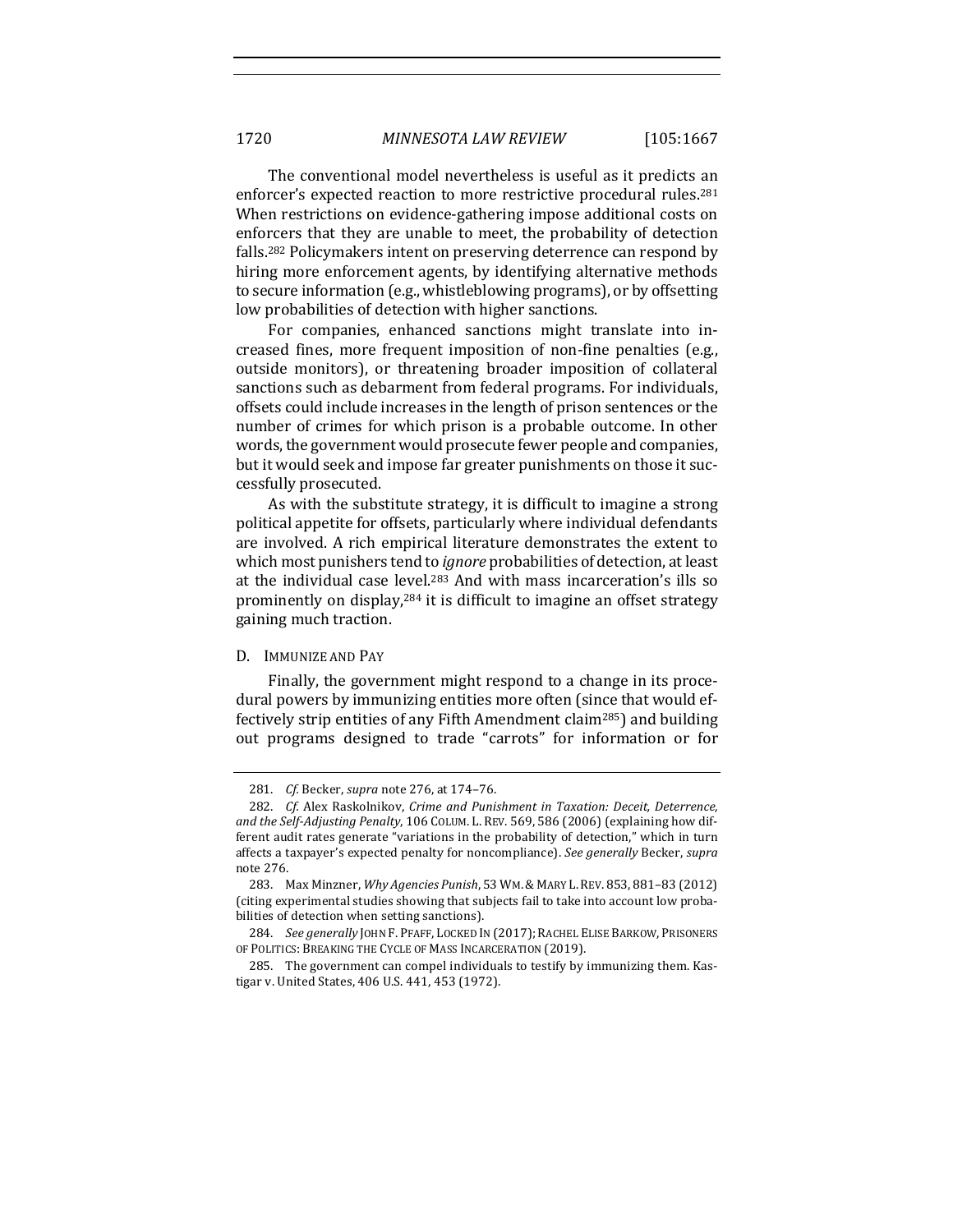" consent" to government behavior that might otherwise be precluded. For example, the government could grant preferential status to businesses that agreed in advance to broadly worded waivers of their privilege against self-incrimination.<sup>286</sup> It could expand and reinforce its whistleblower programs, which currently offer bounties to employees who provide original information pertaining to certain offenses. $287$ And it could more aggressively employ leniency programs designed to encourage corporate offenders to voluntarily disclose their company's wrongdoing.288

Those who practice in this area will grumble that the government already deploys an "immunize and pay" strategy, and arguably not very well. Prosecutors already enter into cooperation agreements with individual defendants in order to secure their assistance in prosecuting other defendants.<sup>289</sup> Corporations enter into deferred prosecution agreements with the explicit understanding that the government's leniency will be premised on the entity's willingness to investigate its employees.<sup>290</sup> And a number of government-sponsored programs provide whistleblowers with generous bounties in exchange for information that leads to major recoveries of money.<sup>291</sup>

<sup>286.</sup> Whether such waivers would be enforceable or potentially violate the unconstitutional conditions doctrine are concerns beyond the scope of this project. "A corporation does not have to exist, but if it does, the government cannot condition its existence on the surrender of certain constitutional rights within its web of contracts." Miller, *supra* note 239, at 929 (describing the unconstitutional conditions concept as it applies to First Amendment rights); Michael Boardman, *Constitutional Conditions: Regulating Independent Political Expenditures by Government Contractors After*  Citizens United, 10 FLA. ST. U. BUS. REV. 25, 44 (2011) ("[T]he unconstitutional conditions doctrine ... applies where the government conditions a discretionary benefit with the waiver of a fundamental right.").

<sup>287.</sup> On the benefits and drawbacks of whistleblower programs, see Miriam H. Baer, *Reconceptualizing the Whistleblower's Dilemma*, 50 U.C. DAVIS L. REV. 2215 (2017). 

<sup>288.</sup> Laufer, *supra* note 139, at 395 (discussing government-corporate partnerships in policing).

<sup>289.</sup> *See* Jessica A. Roth, *Informant Witnesses and the Risk of Wrongful Convictions*, 53 AM. CRIM. L. REV. 737, 754–56 (2016) (explaining standard parameters of cooperation agreements used by prosecutors). See generally Miriam H. Baer, *Cooperation's* Cost, 88 WASH. U.L. REV. 903 (2011) (discussing the effects of cooperation agreements).

<sup>290.</sup> Brewster & Buell, *supra* note 142.

<sup>291.</sup> *See generally* Julie Rose O'Sullivan, "Private Justice" and *FCPA Enforcement: Should the SEC Whistleblower Program Include a Qui Tam Provision?*, 53 AM. CRIM. L. REV. 67 (2016) (arguing for adoption of *qui* tam provisions for violations of the Foreign Corrupt Practices Act); Yehonatan Givati, *A Theory of Whistleblower Rewards*, 45 J. LEGAL STUD. 43 (2016) (analyzing whistleblower programs generally); David Freeman Engstrom, *Whither Whistleblowing? Bounty Regimes, Regulatory Context, and the*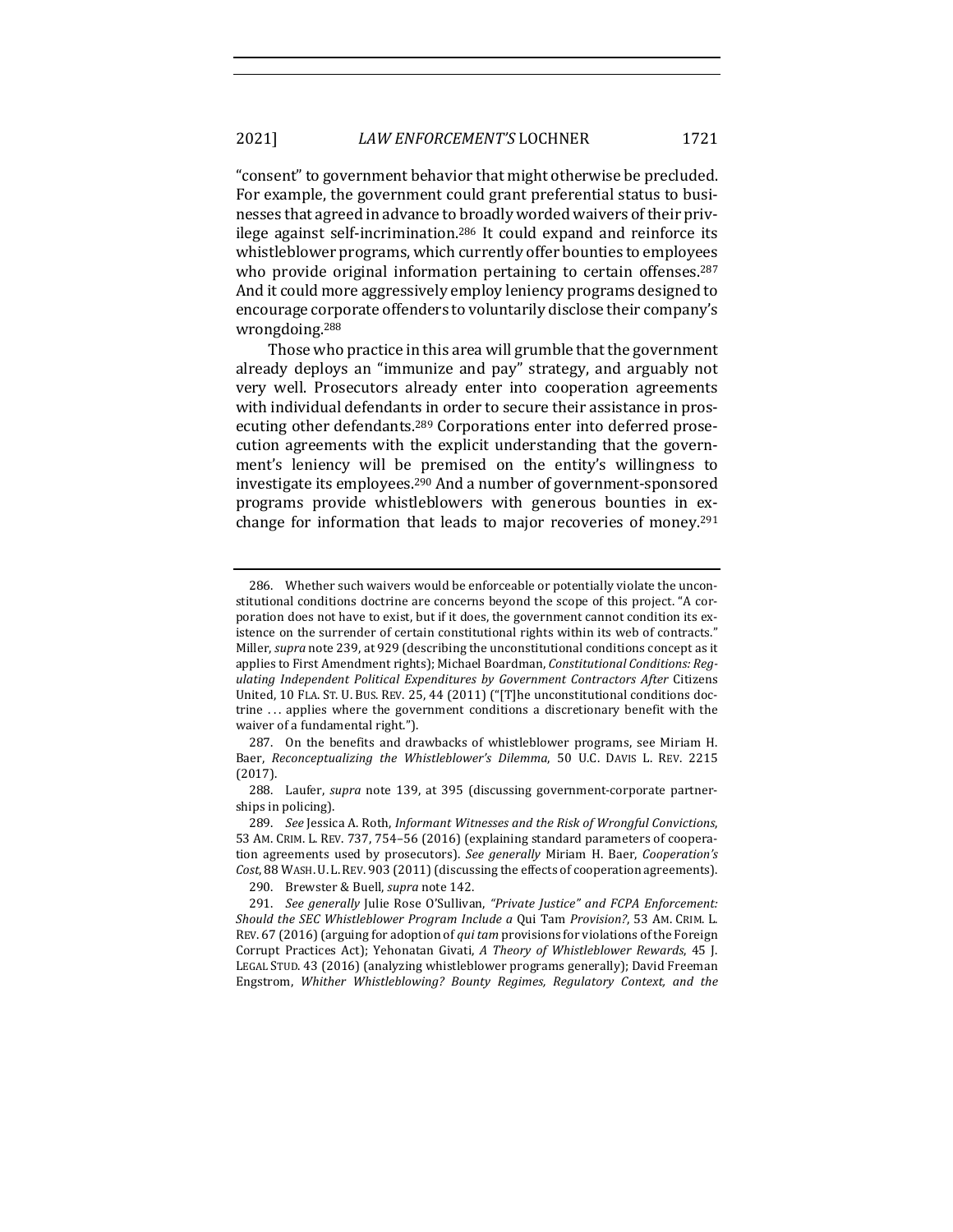The government *already* pays quite a bit for the information it receives, and it is an open question how well that arrangement has succeeded in identifying wrongdoers or improving the business sector's compliance with law. Accordingly, it seems doubtful that this strategy would do much to address shortfalls caused by changes in corporate constitutional procedure.

As the foregoing discussion demonstrates, the government would have a number of strategies to choose from in the event its access to information narrowed. None of these strategies are perfect, and all impose intended and unintended costs on law enforcement. But they also demonstrate the fallacy of exclaiming that law enforcement would simply fall apart in the wake of some change in constitutional law. Even in a world where subpoenas could be easily challenged and in which courts were leery of the claim that private investigations were truly private, corporate enforcers would still maintain the ability to punish overt violations of law. Some information would bubble up to the surface, allowing for some successful prosecutions and enforcement proceedings. Corporate and white-collar enforcement would still exist, but its agencies would be a bit (or quite a bit) less effective than they had been before. What are we to make of this change? I answer this question in the final Part below.

### IV. HYPERBOLE OR LOCHNERISM?

Part III explored several strategies the government might adopt in response to the demise of doctrines outlined in Part II. The government could retreat, cast about for substitutes, seek offsets, or aggressively immunize and pay its targets. Collectively, it is doubtful these strategies would preserve the level of legal compliance existing today. As a whole, criminal and regulatory enforcement would suffer, and individual and corporate compliance would decrease.

Who would be harmed by this erosion? In a worst-case scenario, regulators and prosecutors might find themselves with less to do and they might also encounter greater difficulty demanding resources from Congress, given their falling success rate. More likely, enforcement agencies would maintain their budgets but allocate money away from certain types of enforcement. Investors and consumers would

*Challenge of Optimal Design,* 15 THEORETICAL INQUIRIES L. 605 (2014) (analyzing design of disparate regimes, including those that permit *qui tam* suits).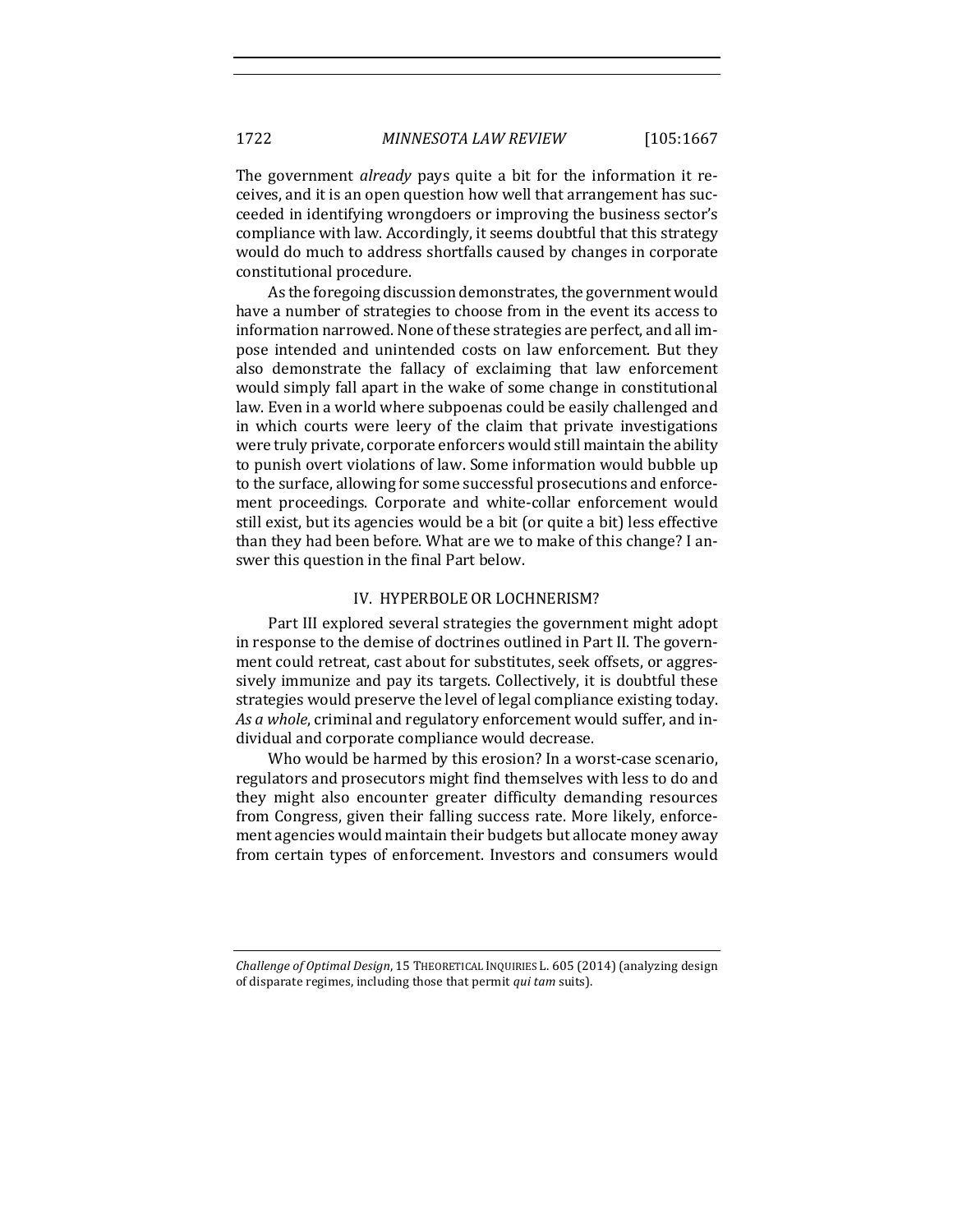almost certainly find themselves worse off, as they would become more vulnerable to complex fraud schemes and corruption.<sup>292</sup>

For employees, the calculus differs a bit. Workplace privacy might initially improve, since government agents would no longer be able to effortlessly enlist corporate investigators to search, seize, and question employees.<sup>293</sup> Then again, corporations already have their own productivity-driven reasons for tracking their employees and customers.<sup>294</sup> *Those* infringements on privacy would continue unabated, as would corporate infringements on consumer privacy.<sup>295</sup>

Another possibility is that an enforcement shortfall would trigger the emergence of a more criminogenic workplace. Companies once restrained by credible threats of enforcement would now place even stronger pressures on employees to meet performance targets, ignore vexatious regulatory obligations, and obstruct the investigations and judicial proceedings that remained. Temptations and pressures to cheat would increase, driving more honorable actors from the private sector altogether. Efforts to sustain and verify improvements in corporate culture would lag, if not disappear.

Notwithstanding this doomsday scenario, statutorily enacted laws *would remain in place*. Positive law would appear stable, even as enforcement's equilibrium shifted. Statutes prohibiting fraud, bribery, obstruction, and numerous regulatory violations would remain intact. Enforcement might become spottier, less frequent, and less proactive, *but it would still exist.* Individuals would still go to jail, and corporations would still pay fines and other penalties when misbehavior spilled into public view. Regulatory enforcement would not come to an abrupt halt. Instead, it would just sputter.

What is one to make of this forecast? Is it fair to analogize a slowdown in enforcement to one of the most controversial periods in constitutional history? This final Part addresses this question.

<sup>292.</sup> Indeed, one of the core economic justifications for public enforcement is that it relieves victims of the obligation of having to invest resources in self-protection. See Posner, *supra* note 279, at 1198.

<sup>293.</sup> Employees might also become less vulnerable to the phenomenon known as "corporate scapegoating." "Corporate scapegoating is a defensive act that channels, displaces and disposes of blame to protect the organization and maintain legitimacy." WILLIAM S. LAUFER, CORPORATE BODIES AND GUILTY MINDS: THE FAILURE OF CORPORATE CRIMINAL LIABILITY 145 (2006).

<sup>294.</sup> *See, e.g.*, Ajunwa et al., *supra* note 241, at 769-72.

<sup>295.</sup> *See generally* SHOSHANA ZUBOFF, THE AGE OF SURVEILLANCE CAPITALISM: THE FIGHT FOR A HUMAN FUTURE AT THE NEW FRONTIER OF POWER (2019) (discussing corporate surveillance of consumers).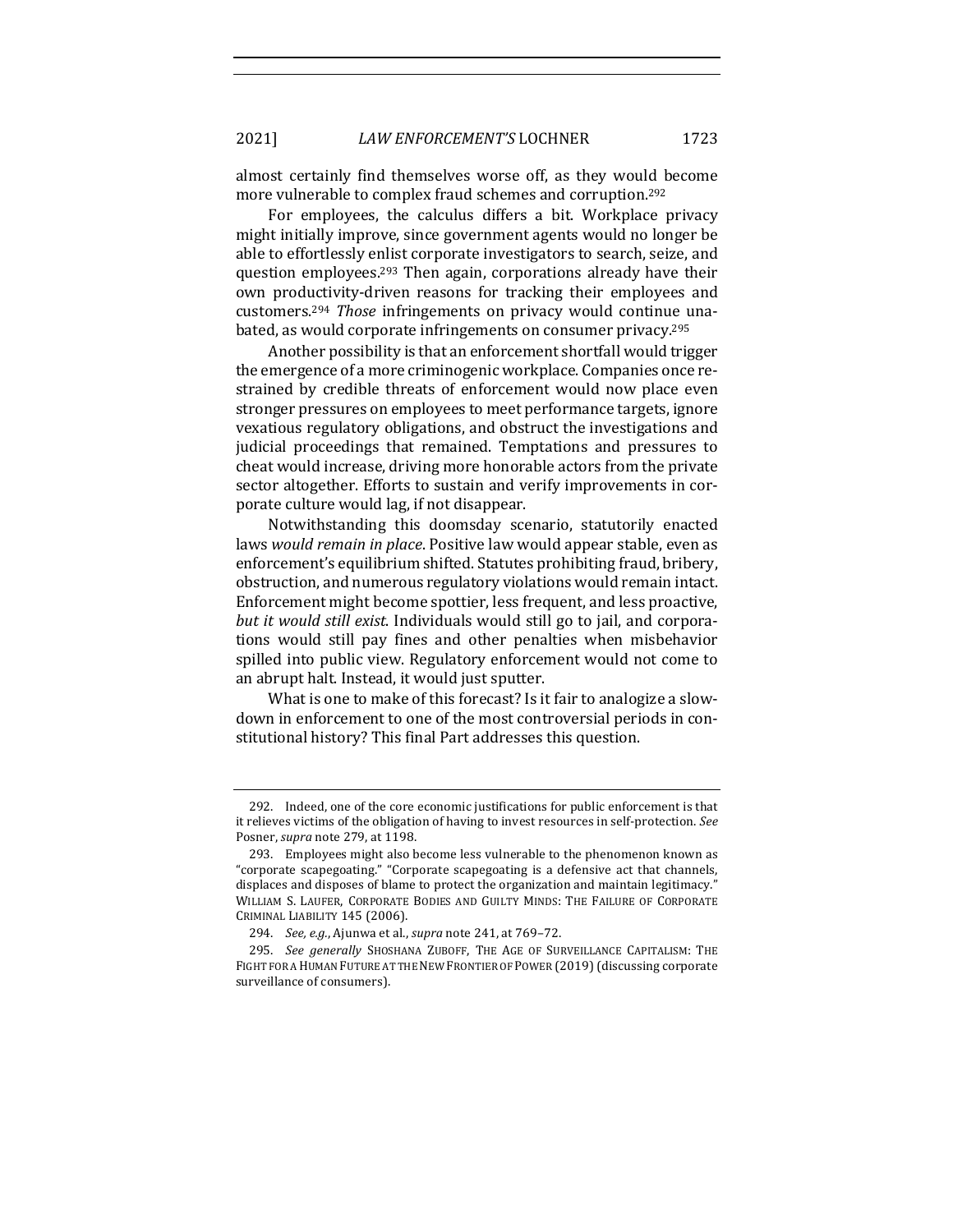#### A. A BRIEF REVIEW OF FIRST AMENDMENT LOCHNERISM

Over the past decade, scholars have increasingly voiced concerns that the Court has resurrected a potent form of Lochnerism under the First Amendment's aegis.<sup>296</sup> Although far from an exact fit, this First Amendment metaphor helps contextualize the interests at stake in the enforcement context.

Decided in 1905, *Lochner* invalidated a New York penal statute that restricted the number of hours bakers could legally work.<sup>297</sup> The decision rested on the Court's controversial determination that New York's criminal statute interfered with the defendant's constitutional freedom to enter into an employment contract.<sup>298</sup> Although the liberty interest was technically defeasible, the Court's test for overcoming it effectively truncated numerous state and federal regulatory programs.299

Three decades later, the Court took a 180-degree turn. It abandoned its restrictive approach and signaled that economic and social welfare legislation would henceforth enjoy a presumption of rationality.<sup>300</sup> In between these chronological poles, the Court "invalidated nearly two hundred social welfare and regulatory measures."301 Not

<sup>296.</sup> *See, e.g.*, Amanda Shanor, *The New Lochner*, 2016 WIS. L. REV. 133; Sepper, *su*pra note 31; see also Nelson Tebbe, *A Democratic Political Economy for the First Amendment*, 105 CORNELL L. REV. 959, 959-60 (2020) (citing First Amendment Lochernism's impact on progressive government programs "designed to ameliorate disparities of wealth, income, and other primary goods").

<sup>297.</sup> The statute in question made it a misdemeanor to employ an individual for more than sixty hours a week. Lochner v. New York, 198 U.S. 45, 46-47 (1905); *see also* Adkins v. Child.'s Hosp. of D.C., 261 U.S. 525 (1923) (striking down District of Columbia's minimum wage act as violative of due process).

<sup>298.</sup> *Lochner*, 198 U.S. at 53 ("The general right to make a contract in relation to his business is part of the liberty of the individual protected by the Fourteenth Amendment of the Federal Constitution.").

<sup>299.</sup> Scholars continue to dispute *Lochner's* actual effect on government power. See, e.g., Victoria F. Nourse, *A Tale of Two Lochners: The Untold History of Substantive Due Process and the Idea of Fundamental Rights*, 97 CALIF. L. REV. 751, 753 (2009) ("The *Lochner* bias was not against regulation *simpliciter*; it was bias against labor and price regulation ...."); see also Keith E. Whittington, *Congress Before the Lochner Court*, 85 B.U. L. REV. 821, 823 (2005) (contending that the Court's review of federal legislation during the *Lochner* period was largely "routine, uncontroversial, and normatively unobjectionable"). 

<sup>300.</sup> W. Coast Hotel Co. v. Parrish, 300 U.S. 379, 392–94 (1937) (holding a state can regulate minimum wage if promoting employees' welfare).

<sup>301.</sup> David A. Strauss, *Why Was* Lochner *Wrong?*, 70 U. CHI. L. REV. 373, 373 (2003). But see DAVID E. BERNSTEIN, REHABILITATING *LOCHNER*: DEFENDING INDIVIDUAL RIGHTS AGAINST PROGRESSIVE REFORM (2011) (questioning the claim that *Lochner* and its progeny interfered with the administrative state's growth).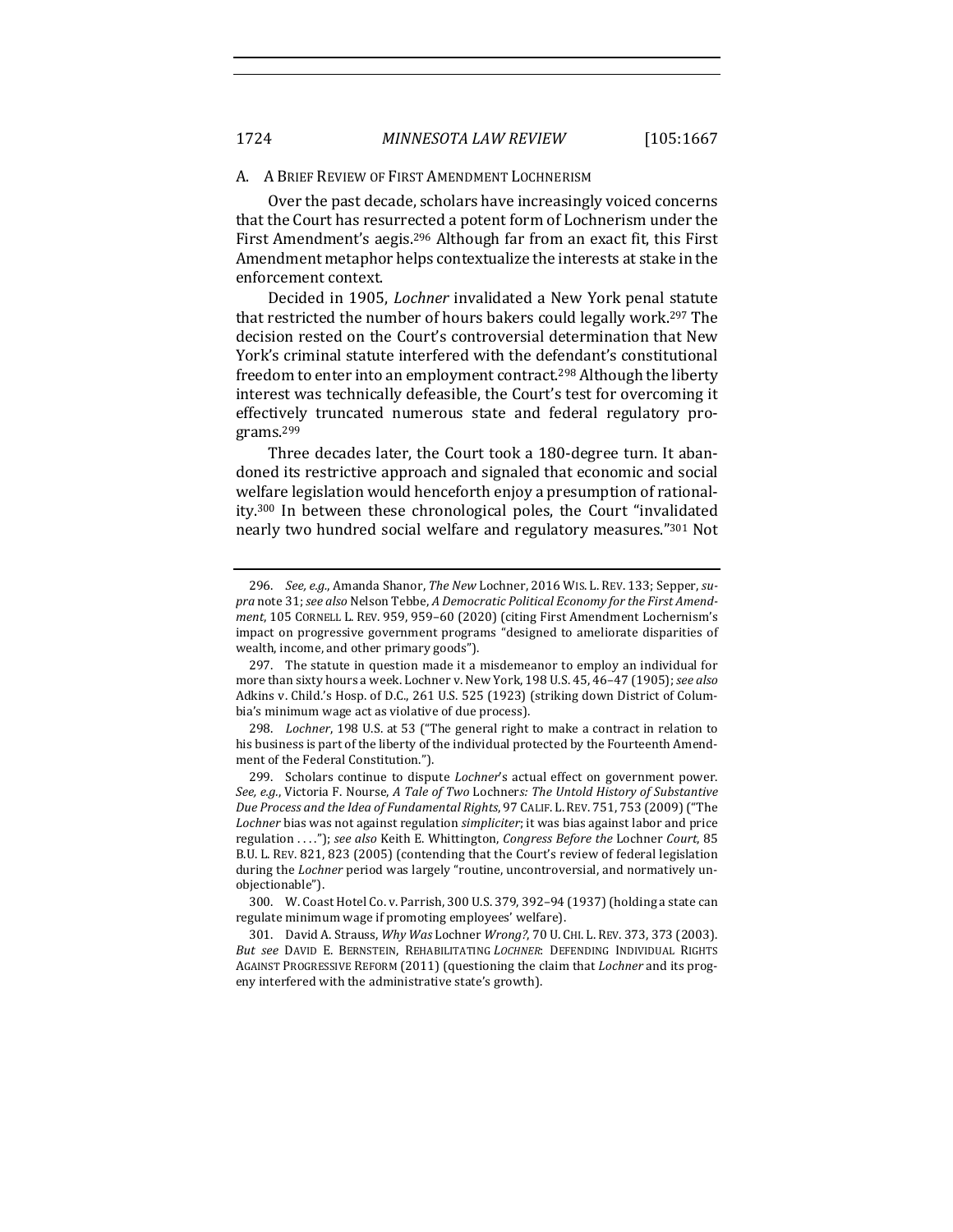long after its demise, *Lochner* entered what has been called "the anticanon" of universally derided Supreme Court opinions.<sup>302</sup>

Lochner continues to operate as a handy metaphor. Some still cite it as an example of judicial activism gone amok.<sup>303</sup> Others invoke its hostility to the administrative state and its insistence on market neutrality.<sup>304</sup> Many critics employ the more contemporary term "Lochnerism" to symbolize the tendency of corporate actors (with an assist from jurists) to exploit constitutional rights that perpetuate economic and social inequality.<sup>305</sup>

Over the past decade, Lochnerism has preoccupied a growing mix of scholars.<sup>306</sup> Thomas Colby and Peter Smith predicted in 2015 that political conservatives would once again embrace *Lochner* "by recommitting to some form of robust judicial protection for economic rights."<sup>307</sup> Amanda Shanor's 2016 article *The New Lochner tracks the* ways in which corporate actors have deployed First Amendment

304. "The central problem of the *Lochner* Court had to do with its conceptions of neutrality and inaction and its choice of appropriate baseline." Sunstein, *supra* note 35, at 883; see also Strauss, *supra* note 301, at 382-86 (writing that the Court failed to recognize the nuances in markets and market relationships).

305. Jeremy K. Kessler & David E. Pozen, *The Search for an Egalitarian First Amendment*, 118 COLUM. L. REV. 1953, 1962-63 (2018) (citing, as evidence of an emerging "modern-day Lochnerism," scholarly accounts of "the use of civil libertarian arguments to undermine antidiscrimination law").

<sup>302.</sup> *See* K. Sabeel Rahman, *Domination, Democracy, and Constitutional Political Economy in the New Gilded Age: Towards a Fourth Wave of Legal Realism?*, 94 TEX. L. REV. 1329, 1329 (2016) (observing that *Lochner* has become the "touchstone of the contemporary 'anti-canon' of constitutional law"); Cloud, *supra* note 189, at 556–57 ("The very name '*Lochner'* serves as an epithet, and the phrase 'to *Lochnerize'* is used to connote some fundamental judicial error, although the precise nature of the error is not always clear." (footnotes omitted)).

<sup>303.</sup> *See, e.g.*, David M. Driesen, *Inactivity, Deregulation, and the Commerce Clause: A Thought Experiment*, 53 WAKE FOREST L.REV. 479, 503 (2018) (defining "Lochnerism" as "the tendency of late nineteenth and early twentieth century Justices to read their prejudices into law through substantive due process rulings"); *see also* Sunstein, *supra* note 35, at 874 ("The received wisdom is that *Lochner* was wrong because it involved 'judicial activism': an illegitimate intrusion by the courts into a realm properly reserved to the political branches of government.").

<sup>306.</sup> *See, e.g.*, Mila Sohoni, *The Trump Administration and the Law of the Lochner Era*, 107 GEO. L.J. 1323, 1359-60 (2019) (discussing Trump policies that "hearken back to the thinking of the *Lochner*-era Court"); Kessler & Pozen, *supra* note 305.

<sup>307.</sup> Thomas B. Colby & Peter J. Smith, *The Return of* Lochner, 100 CORNELL L. REV. 527, 531-32 (2015) (arguing that the evolving willingness to embrace a constitutional "right to contract" has been "facilitated by important modifications to the theory of originalism").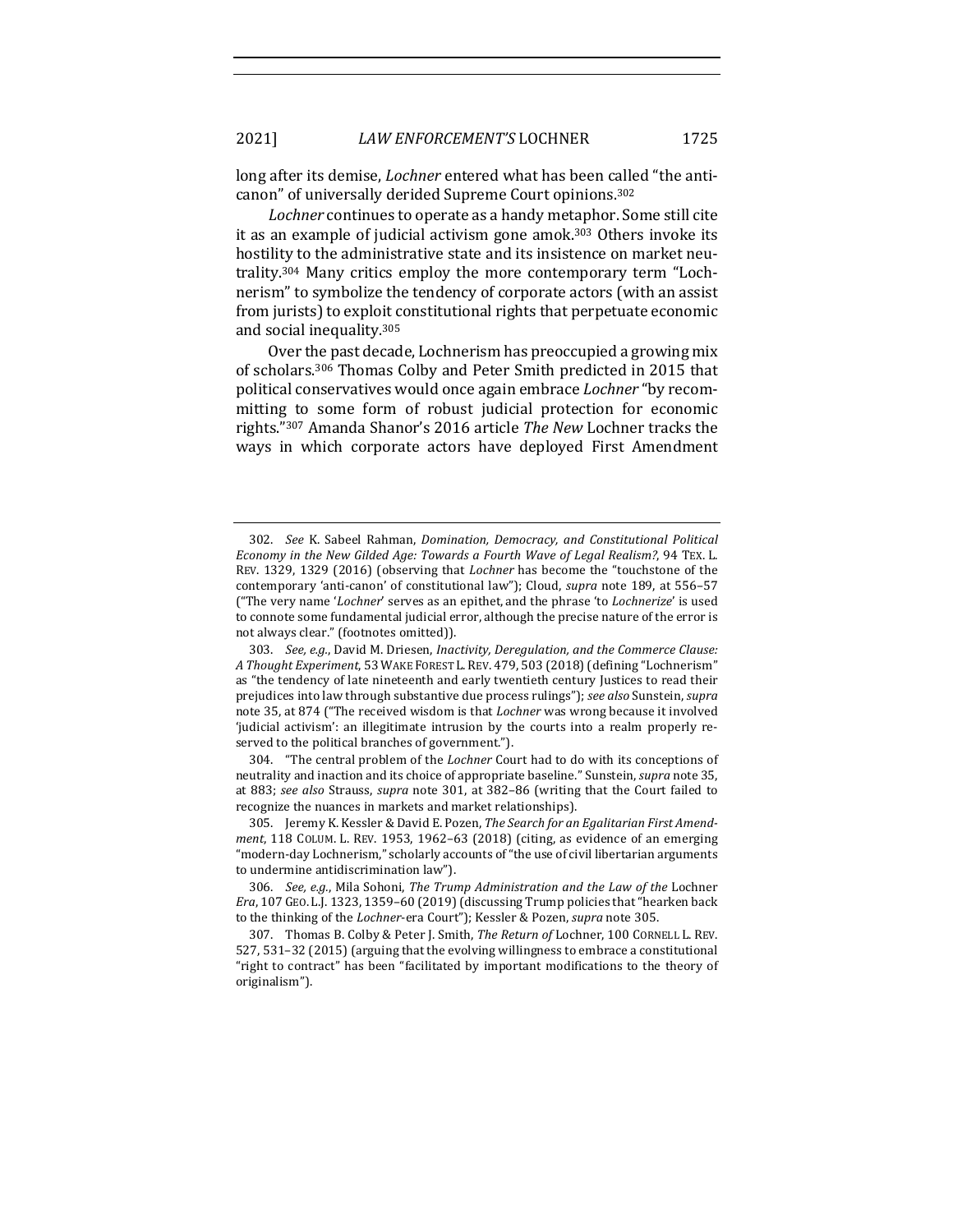protections to instigate "constitutional deregulation,"<sup>308</sup> and Elizabeth Sepper has similarly traced a rise in businesses claiming religious liberty in order to subvert regulations with which their owners take issue.<sup>309</sup> Outside academia, Justice Kagan's dissent in the employee-union case *Janus v. AFSCME* bluntly accuses the Court's majority of "weaponizing the First Amendment  $\dots$  to intervene in economic and regulatory policy."310

#### B. CONCEPTUALIZING LAW ENFORCEMENT'S LOCHNERISM

How might the version of "corporate weaponizing" described in the preceding Section inform current debates on enforcement—and how might the Court's decisions on *personal* privacy and corporate personhood inadvertently further Lochnerism's expansion?

In several respects, law enforcement's *Lochner* looks quite different from its alternative manifestations. For example, as the discussion in Part II makes clear, it is doubtful it would arise out of a single Court decision. Instead, corporations would likely use the dicta and holdings in the privacy and corporate personhood cases to gradually chip away the procedural doctrines that have paved the way for regulatory and white-collar enforcement.

Nor would law enforcement's *Lochner* arise in response to a specific piece of legislation. The doctrines at issue in Part II have been in existence for decades, although digital technology has certainly altered what it means for the government to encourage a company to conduct an "internal" investigation.<sup>311</sup>

What does seem to be clear is that a law enforcement version of Lochner would be at least partially fueled by the same anti-government skepticism that underpins the *Citizens United* and *Carpenter* lines of decisions. Instead of invoking libertarianism's laissez-faire free market values, those seeking to curb the government's law enforcement powers would rely heavily on privacy themes that enjoy widespread and bipartisan support. For that reason, law enforcement's *Lochner* would likely escape widespread criticism from either the political left or right.

<sup>308.</sup> Shanor, *supra* note 296, at 135 ("[A] largely business-led social movement has mobilized to embed libertarian-leaning understandings of the First Amendment in constitutional jurisprudence.").

<sup>309.</sup> Sepper, *supra* note 31, at 1457 (observing that the religious liberty cases rest more upon notions of "market libertarianism, rather than religious liberty").

<sup>310.</sup> Janus v. Am. Fed'n of State, Cnty., & Mun. Emps., Council 31, 138 S. Ct. 2448, 2501 (2018) (Kagan, J., dissenting).

<sup>311.</sup> *See* Ajunwa et al., *supra* note 241, at 763-72.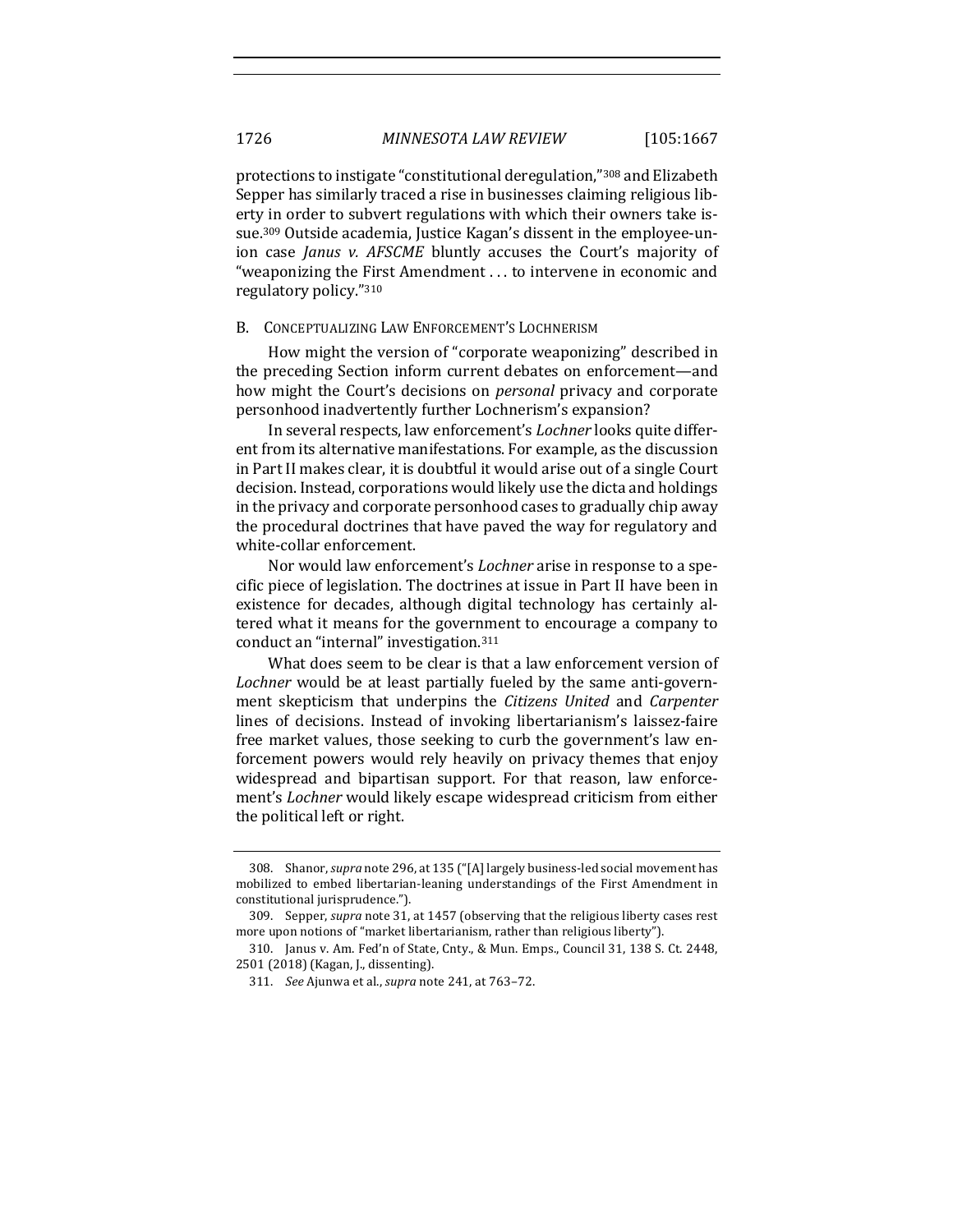As Parts II and III demonstrate, however, this celebration would be short-lived. Stripped of the power to cheaply obtain information from corporate actors, the government would adopt coping mechanisms that left the general public worse off. Deterrence would fade and voluntary corporate compliance would decrease. And just like the original *Lochner*, the new rules' constitutional pedigree would render them highly difficult to dislodge.

### C. POSSIBLE RESPONSES

Law enforcement's Lochnerism concededly differs from its First Amendment analogues in important ways, but it resembles them in others, and its dampening effect on government enforcement could be just as profound. It would affect not just the government's abilities to detect bread-and-butter crimes such as fraud and bribery but also its ability to carry out its regulatory monitoring activities, which rest in large part on the ease of access the Court has effectively afforded government actors through its Fourth and Fifth Amendment opinions, as well as the knowledge that prosecutors serve as an important backstop to regulators when entities and individuals willfully thwart regulatory oversight. 

Given the foregoing, how ought one respond to this challenge? Fulsome answers to this question lie beyond this Article's scope, but this final Section previews several possibilities.

First, one might undertake a full-scale resistance to any change in the status quo. This is the type of response one might expect from members of the law enforcement community and jurists who continue to embrace robust enforcement as a normatively desirable proposition. Resistance in this context would translate into a purely instrumentalist defense of the "private" search and state action doctrines, the grand jury and administrative subpoena powers, and the collective entity and required records doctrines. All of these doctrines find their strongest support in their instrumental value, which is that they enable the government to act quickly, proactively, and with little cost.<sup>312</sup> It was along these lines that Justice Rehnquist spoke when he defended the Bank Secrecy Act so enthusiastically some fifty years ago:

While an Act conferring such broad authority over transactions such as these might well surprise or even shock those who lived in an earlier era, the latter did not live to see the time when bank accounts would join chocolate, cheese, and watches as a symbol of the Swiss economy. Nor did they live to see the

<sup>312.</sup> *See* Garrett, *supra* note 20, at 122-33 (citing the "consequentialist" reasoning that underpins many of the doctrines in this area).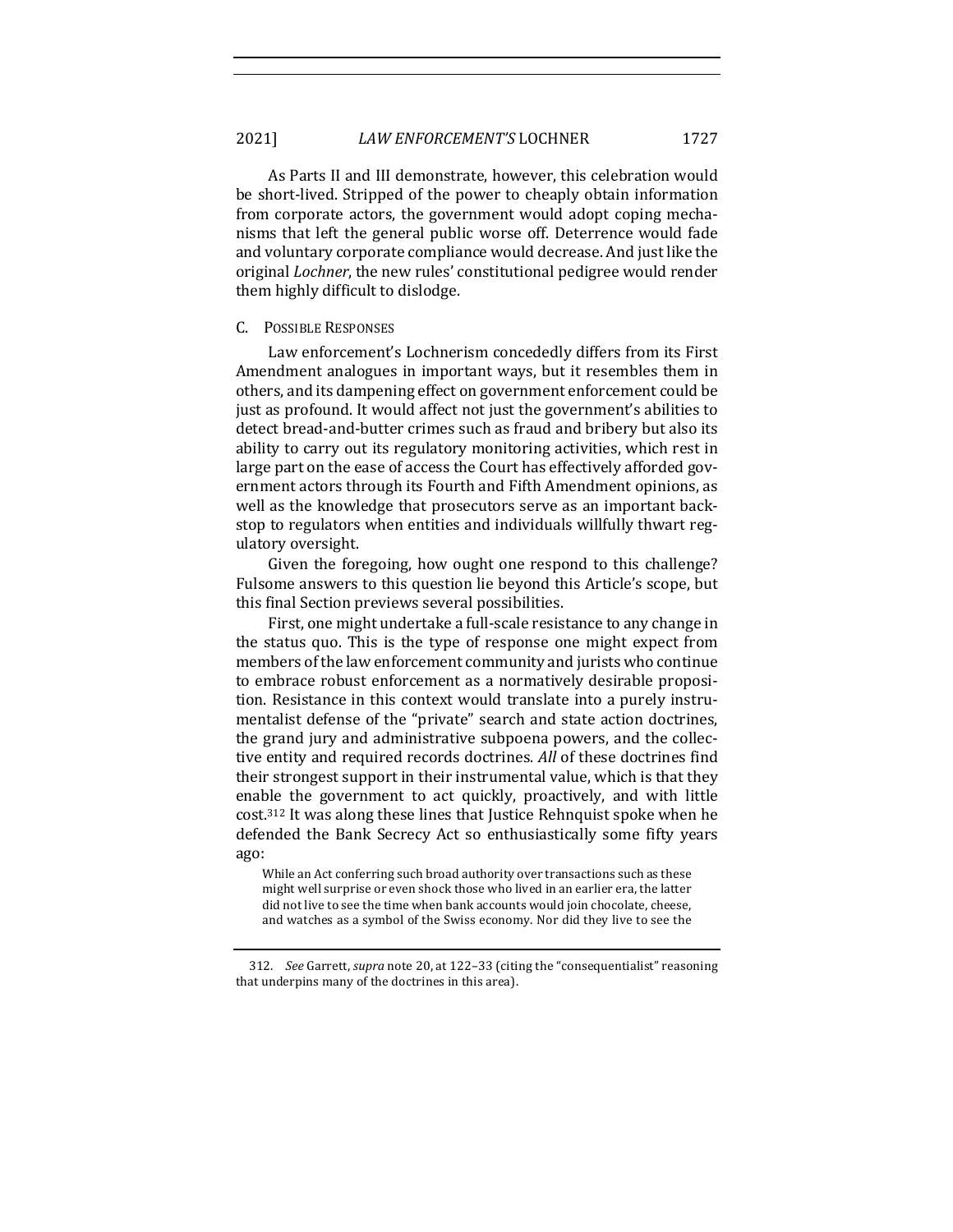heavy utilization of our domestic banking system by the minions of organized crime as well as by millions of legitimate businessmen.<sup>313</sup>

It should come as no surprise that this passage appears in *California Bankers Ass'n v. Shultz*, in which Justice Rehnquist defended a law that strong-armed financial institutions into policing their own custom $ers;$ <sup>314</sup> his defense rested on a legislative record that cited a litany of examples of private sector corruption that had burgeoned during the Nixon era. Invasive statutes were thus given a pass because the Court believed they were *needed* to overcome the externalities wrought by unchecked corruption and fraud.<sup>315</sup> These were the heady days of judges embracing government enforcement initiatives that conscripted private businesses to investigate their customers, employees, and clients—all in the name of the greater good.

However persuasive this consequentialist reasoning was in previous decades, it is doubtful it would perform so well in an era where suspicion of government power is at an all-time high and continues to build.<sup>316</sup> Even prior to Donald Trump's 2016 election, critics had voiced strong concerns with the government's surveillance policies.<sup>317</sup> Accordingly, amidst technology changes and growing distrust of government enforcement agencies, it is difficult to imagine a robust defense of the doctrines that have been so instrumental to corporate enforcement agencies.

One might instead imagine a reaction from the other end of the spectrum, wherein scholars enthusiastically embrace the demise of government enforcement power as the perfect opportunity to

316. See A.W. Geiger, *How Americans Have Viewed Government Surveillance and Privacy Since Snowden Leaks*, PEW RSCH. CTR.: FACT TANK (June 4, 2018), https://www .pewresearch.org/fact-tank/2018/06/04/how-americans-have-viewed-government -surveillance-and-privacy-since-snowden-leaks [https://perma.cc/593R-EG9P]. 

For academic critiques of government surveillance and its interaction with technology, see BARRY FRIEDMAN, UNWARRANTED: POLICING WITHOUT PERMISSION 211-306 (2017); and DAVID GRAY, THE FOURTH AMENDMENT IN AN AGE OF SURVEILLANCE (2017).

317. *See, e.g.*, CHRISTOPHER SLOBOGIN, PRIVACY AT RISK: THE NEW GOVERNMENT SURVEILLANCE AND THE FOURTH AMENDMENT (2007) (discussing the lack of regulation and oversight governing the vast intelligence capabilities of the U.S. government); Emily Berman, *Regulating Domestic Intelligence Collection*, 71 WASH. & LEE L. REV. 3 (2014) (discussing Justice Department and FBI intelligence efforts post-9/11).

<sup>313.</sup> Cal. Bankers Ass'n v. Shultz, 416 U.S. 21, 30 (1974).

<sup>314.</sup> The anti-money laundering laws continue to attract attention on account of the obligations they impose on financial institutions. *See, e.g.*, Christopher J. Wilkes, Note, A Case for Reforming the Anti-Money Laundering Regulatory Regime: How Finan*cial Institutions' Criminal Reporting Duties Have Created an Unfunded Private Police Force*, 95 IND. L.J. 649, 650 (2020).

<sup>315.</sup> *See* Henning, *supra* note 198, at 418 (discussing the evolution of judicial decisions regarding policing powers over seemingly large-scale corrupt companies).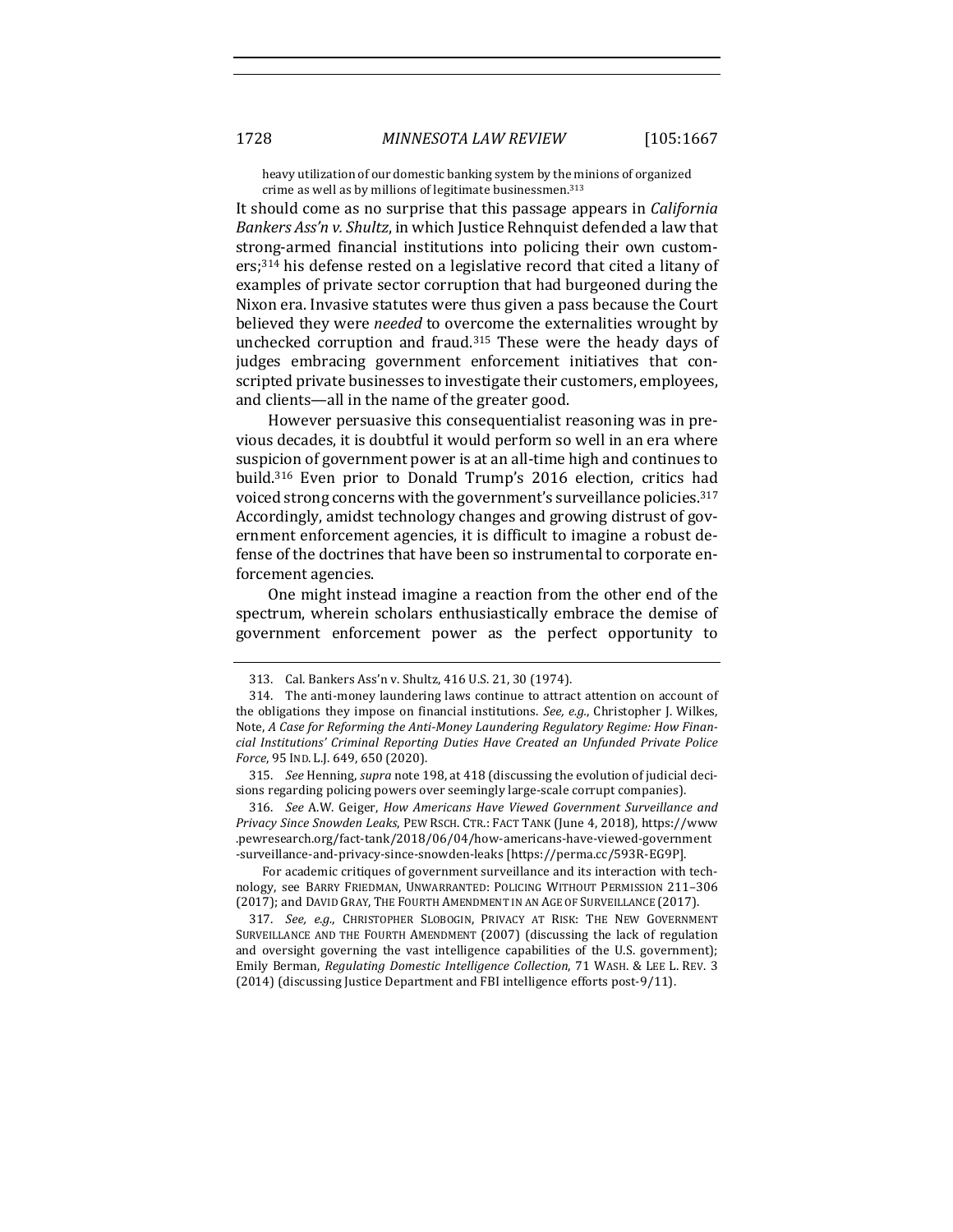refashion the relationship between the state, society, and the private sector. Professor Amy Kapczynski alludes to such a realignment in her discussion of First Amendment Lochnerism's effect on regulatory agencies: "[D]emocratic control over our economy and society will demand new public infrastructure that displaces or routes around an increasingly ungovernable private sector."<sup>318</sup> If law enforcement's *Lochner* contributes to the government's inability to govern the private sector, progressive scholars might simply view that development as fodder for completely remaking the private sector, radically altering the line between public and private.<sup>319</sup> Instead of clinging to an enforcement framework that no longer makes sense, progressive advocates may embrace enforcement's demise as the opportunity for promulgating more far-reaching reforms.

Professor Nikolas Bowie's discussion of corporate constitutional law nicely illuminates this point. To address "the problems unleashed by *Citizens United*,"320 Professor Bowie reasons, reformers might be best advised to embrace the corporation's statehood status rather than fight the notion that it is an association of persons:

[Mitt] Romney was right that corporations are, literally, "groups of people": institutions whose rules govern how shareholders, workers, directors, executives, creditors, consumers, and other groups can represent and exert power over one another. Outside the corporate context, we call these sorts of representative, power-balancing institutions *governments*.<sup>321</sup>

Of course, if the corporation is *the* state, then its searches and interrogations cannot possibly be private. Then again, perhaps that's a tradeoff Professor Bowie is happy to accept. A bit later, he writes:

[I]nstead of attempting to change the Supreme Court's current [corporate] personhood] doctrine, opponents of corporate power might instead attempt to bring all corporations—including banks, businesses, and other so-called corporate democracies—in line with American expectations about how twenty-first-century democracies should operate.<sup>322</sup>

How "twenty-first-century democracies should operate" lies beyond the scope of this project. Professor Bowie's statehood metaphor nevertheless captures the imagination because it suggests a far

<sup>318.</sup> Amy Kapczynski, *The Lochnerized First Amendment and the FDA: Toward a More Democratic Political Economy*, 118 COLUM. L. REV. ONLINE 179, 182 (2018).

<sup>319.</sup> On the emergence of a different, paradigm-shifting realignment between the public and private, see Jon D. Michaels, *We the Shareholders: Government Market Par*ticipation in the Postliberal U.S. Political Economy, 120 COLUM. L. REV. 465, 490-99 (2020). 

<sup>320.</sup> Nikolas Bowie, *Corporate Personhood V. Corporate Statehood*, 132 HARV. L. REV. 2009, 2013 (2019) (reviewing WINKLER, *supra* note 78).

<sup>321.</sup> *Id.* (footnotes omitted).

<sup>322.</sup> *Id.* at 2028.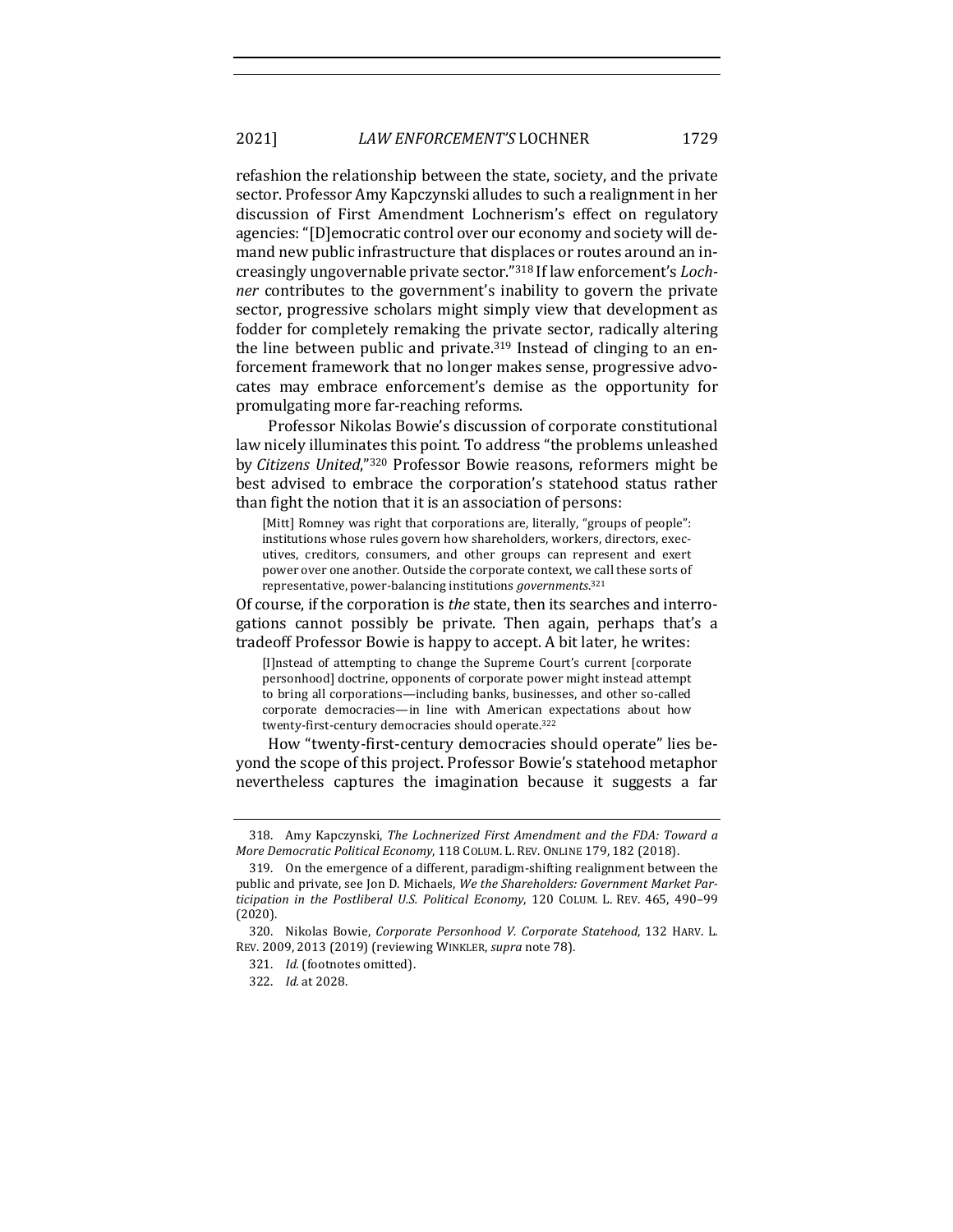different reaction to the destruction of law enforcement's constitutional foundations than one might first imagine. If the state cannot easily enforce criminal and regulatory laws against private industry, the best response is to reshape the government's relationship with the private sector and not to restore some nostalgic heyday of New Deal oversight. 

Between these two poles lies some middle-of-the-road pragmatic and incremental response, one that attempts to calibrate personal privacy against government enforcement needs. Such an approach would call for Congress's implementation of legislative curbs on government surveillance<sup>323</sup> and more nuanced and meaningful approaches to the Fourth Amendment's "reasonable" terminology.<sup>324</sup> Those who wish to explore this middle position will do best to concede the many fissures in the constitutional enforcement edifice but nevertheless press forward in search of a sustainable and workable middle ground.<sup>325</sup>

#### CONCLUSION

Those who attended law school prior to the turn of the twentyfirst century were likely taught that the government's power to compel information from regulated actors is strong and unyielding. That claim has already been tested and will be tested even further over the ensuing decades.<sup>326</sup> As the Court *expands* corporate rights and *con*tracts government enforcement powers, it casts an ominous shadow over a set of doctrines whose collective reckoning is long overdue.

We should take seriously the alarms raised by Justices Kennedy and Alito in the Court's landmark *Carpenter* case,<sup>327</sup> but not because the Court limited the government's procurement of cell site location

<sup>323.</sup> Van Loo, *supra* note 20, at 1624-30.

<sup>324.</sup> Tokson, *supra* note 25, at 744-45 ("[The] leading ... interpretation of the [Fourth] Amendment ... support[s] a balancing approach to the crucial question of when the government can engage in suspicionless surveillance." (footnote omitted)); Jeffrey Bellin, *Fourth Amendment Textualism*, 118 MICH. L. REV. 233 (2019) (proposing an alternative framework for deciding whether a given intrusion constitutes a Fourth Amendment search).

<sup>325.</sup> Andrew Leipold recognized as much in his 1995 critique of grand jury practice. Although he preferred a system that abandoned the fiction of a "grand jury" subpoena, he nevertheless conceded the subpoena's necessity: "[F]ederal law enforcement officials must either depend on a cooperative citizenry or rely on search warrants to gather evidence. Neither of these routes has been a completely satisfactory way to investigate large, complex criminal enterprises." Leipold, *supra* note 181.

<sup>326.</sup> *See, e.g.*, Boyd v. United States, 116 U.S. 616 (1886); Carpenter v. United States, 138 S. Ct. 2206 (2018); Burdeau v. McDowell, 256 U.S. 465 (1921); Hale v. Henkel, 201 U.S. 43 (1906).

<sup>327.</sup> *Carpenter*, 138 S. Ct. at 2223-35 (Kennedy, J., dissenting).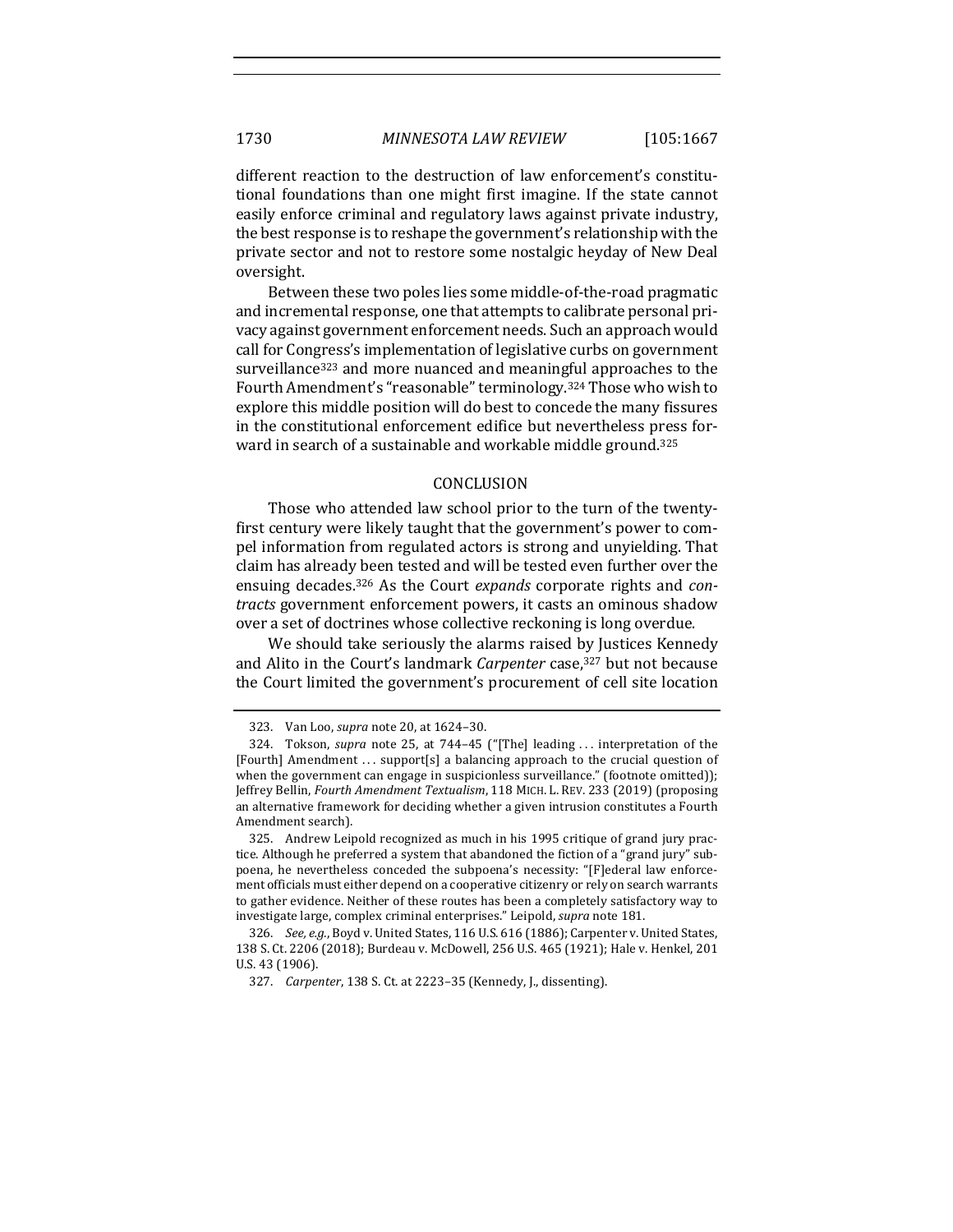information. The government rarely seeks such data to prove its corporate and regulatory cases. It *does* rely heavily on old-fashioned subpoenas and internal investigations to accomplish its massive enforcement mission, and those are the tools we should worry about most.<sup>328</sup>

"The world would fall apart without it" is an argument that often dominates this discussion, notwithstanding its exaggerated qualities. An erosion of the government's enforcement tools would cause decay, but not immediate havoc. That is part of the problem. Substantive laws would remain on the books, and some scandals would leave clues so obvious that even a hamstrung enforcement agency would successfully make its case. Accordingly, even in this new world, *some* offenders would still pay fines, *some* whistleblowers and Good Samaritans would still disclose wrongdoing, and *some* white-collar criminals would still be prosecuted and punished.

But the private sector would maintain the upper hand, and government enforcement would be substantially hobbled by information bottlenecks. To the extent corporations weaponized their constitutional rights to develop and reinforce these bottlenecks, they would be engaging in the very behavior that has long been associated with the *Lochner* tradition. The corporation would win, often at the expense of its shareholders, its employees, and its customers, all because of its ability to manipulate information flows under the powerful protection of constitutional rights.

Enforcement-style Lochnerism leaves the general public worse off. It impairs the government's ability to proactively protect those least able to protect themselves. It exacts a tax on those actors who otherwise would prefer to follow the law. And eventually, it heightens the public's disaffection with government institutions. Every criticism that commentators have recently lobbed at regulators and prosecutors—that they are too reactive, too captured, too chummy with their corporate and white-collar targets—becomes *more* pervasive when we deprive the government of its most valuable enforcement tools.<sup>329</sup>

<sup>328.</sup> *Cf.* Slobogin, *supra* note 172, at 805 (observing that "the federal government alone issues thousands" of subpoenas annually (citing Samuel A. Alito, Jr., *Documents* and the Privilege Against Self-Incrimination, 48 U. PITT. L. REV. 27 (1986))).

<sup>329. &</sup>quot;[T]he global financial crisis and subsequent bailout was perceived by many to reflect an all-too-clubby set of arrangements among Wall Street, the Federal Reserve, and the Treasury Department." Michaels, *supra* note 319, at 507 (describing the public's revulsion over the cozy relationships that have developed between government officials and Wall Street bankers); *see also* JESSE EISINGER, THE CHICKENSHIT CLUB: WHY THE JUSTICE DEPARTMENT FAILS TO PROSECUTE EXECUTIVES (2017); BRANDON L. GARRETT, TOO BIG TO JAIL: HOW PROSECUTORS COMPROMISE WITH CORPORATIONS (2014);